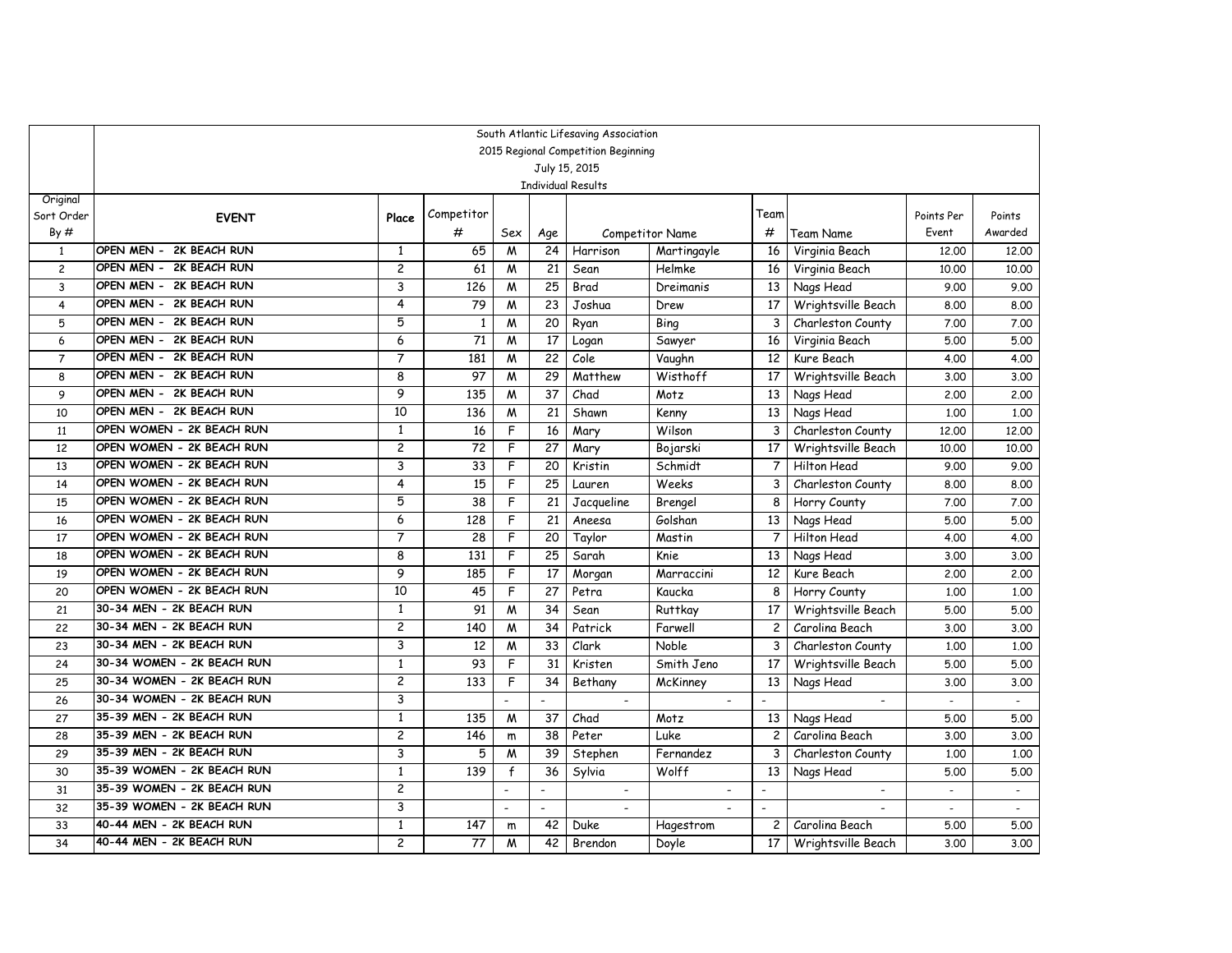|                                                                                                                                                                                                                                                                                   | South Atlantic Lifesaving Association                                  |                                            |  |  |  |  |  |  |  |  |  |  |  |
|-----------------------------------------------------------------------------------------------------------------------------------------------------------------------------------------------------------------------------------------------------------------------------------|------------------------------------------------------------------------|--------------------------------------------|--|--|--|--|--|--|--|--|--|--|--|
| 2015 Regional Competition Beginning<br>July 15, 2015<br><b>Individual Results</b>                                                                                                                                                                                                 |                                                                        |                                            |  |  |  |  |  |  |  |  |  |  |  |
|                                                                                                                                                                                                                                                                                   |                                                                        |                                            |  |  |  |  |  |  |  |  |  |  |  |
|                                                                                                                                                                                                                                                                                   |                                                                        |                                            |  |  |  |  |  |  |  |  |  |  |  |
| Original<br>Competitor<br>Team<br>Sort Order                                                                                                                                                                                                                                      | Points Per                                                             | Points                                     |  |  |  |  |  |  |  |  |  |  |  |
| <b>EVENT</b><br>Place<br>By#<br>#<br>Sex<br><b>Competitor Name</b><br>#<br>Team Name                                                                                                                                                                                              | Event                                                                  | Awarded                                    |  |  |  |  |  |  |  |  |  |  |  |
| Age<br>40-44 MEN - 2K BEACH RUN<br>183<br>Zwally<br>12<br>3<br>M<br>40<br>Steven<br>Kure Beach<br>35                                                                                                                                                                              |                                                                        | 1,00<br>1.00                               |  |  |  |  |  |  |  |  |  |  |  |
| 40-44 WOMEN - 2K BEACH RUN<br>42<br>1<br>148<br>$\mathbf{f}$<br>Tracee<br>Hagestrom<br>$\overline{c}$<br>Carolina Beach<br>36                                                                                                                                                     |                                                                        | 5.00<br>5.00                               |  |  |  |  |  |  |  |  |  |  |  |
| 40-44 WOMEN - 2K BEACH RUN<br>$\overline{c}$<br>37<br>$\sim$<br>$\blacksquare$<br>$\overline{\phantom{a}}$                                                                                                                                                                        | $\blacksquare$                                                         |                                            |  |  |  |  |  |  |  |  |  |  |  |
| 40-44 WOMEN - 2K BEACH RUN<br>3<br>38<br>$\blacksquare$<br>$\overline{\phantom{a}}$<br>$\overline{\phantom{a}}$<br>$\overline{\phantom{a}}$<br>$\overline{\phantom{a}}$                                                                                                           | $\overline{\phantom{a}}$<br>$\sim$                                     | $\sim$                                     |  |  |  |  |  |  |  |  |  |  |  |
| 45-49 MEN - 2K BEACH RUN<br>$\mathbf{1}$<br>188<br>M<br>48<br>16<br>Virginia Beach<br>39<br>Kevin<br>Martingayle                                                                                                                                                                  |                                                                        | 5.00<br>5.00                               |  |  |  |  |  |  |  |  |  |  |  |
| 45-49 MEN - 2K BEACH RUN<br>$\overline{\mathbf{c}}$<br>137<br>46<br>40<br>W<br>Ken<br>13<br>Nags Head<br>Savage                                                                                                                                                                   |                                                                        | 3.00<br>3.00                               |  |  |  |  |  |  |  |  |  |  |  |
| 45-49 MEN - 2K BEACH RUN<br>3<br>155<br>45<br>Matt<br>12<br>41<br>M<br>Kure Beach<br>Brezynski                                                                                                                                                                                    |                                                                        | 1,00<br>1,00                               |  |  |  |  |  |  |  |  |  |  |  |
| 45-49 WOMEN - 2K BEACH RUN<br>42<br>1<br>$\overline{\phantom{a}}$<br>$\overline{\phantom{a}}$                                                                                                                                                                                     | $\overline{\phantom{a}}$<br>$\overline{\phantom{a}}$                   |                                            |  |  |  |  |  |  |  |  |  |  |  |
| 45-49 WOMEN - 2K BEACH RUN<br>$\overline{c}$<br>43<br>$\blacksquare$<br>$\blacksquare$<br>$\overline{a}$<br>$\blacksquare$                                                                                                                                                        | $\sim$                                                                 | $\overline{\phantom{a}}$                   |  |  |  |  |  |  |  |  |  |  |  |
| 45-49 WOMEN - 2K BEACH RUN<br>3<br>44<br>$\blacksquare$<br>$\blacksquare$<br>$\overline{\phantom{a}}$<br>$\overline{\phantom{a}}$                                                                                                                                                 | $\overline{a}$                                                         | $\blacksquare$                             |  |  |  |  |  |  |  |  |  |  |  |
| 50-54 MEN - 2K BEACH RUN<br>99<br>52<br>Bill<br>Clark<br>$\overline{c}$<br>45<br>1<br>M<br>Carolina Beach                                                                                                                                                                         |                                                                        | 5.00<br>5.00                               |  |  |  |  |  |  |  |  |  |  |  |
| 50-54 MEN - 2K BEACH RUN<br>$\overline{\mathbf{c}}$<br>50<br>168<br>M<br>David<br>12<br>Kure Beach<br>46<br>Heglar                                                                                                                                                                |                                                                        | 3.00<br>3.00                               |  |  |  |  |  |  |  |  |  |  |  |
| 50-54 MEN - 2K BEACH RUN<br>3<br>47<br>$\blacksquare$<br>$\overline{\phantom{a}}$<br>$\blacksquare$<br>$\overline{\phantom{a}}$                                                                                                                                                   | $\overline{\phantom{0}}$<br>$\blacksquare$                             | $\blacksquare$                             |  |  |  |  |  |  |  |  |  |  |  |
| 50-54 WOMEN - 2K BEACH RUN<br>$\mathbf{1}$<br>48<br>$\blacksquare$<br>$\overline{\phantom{a}}$<br>$\overline{\phantom{a}}$<br>$\overline{\phantom{a}}$                                                                                                                            | $\overline{\phantom{a}}$<br>$\overline{\phantom{a}}$                   | $\overline{\phantom{a}}$                   |  |  |  |  |  |  |  |  |  |  |  |
| 50-54 WOMEN - 2K BEACH RUN<br>$\overline{\mathbf{c}}$<br>49<br>$\blacksquare$<br>$\overline{\phantom{a}}$<br>$\overline{\phantom{a}}$<br>$\overline{\phantom{a}}$<br>$\overline{\phantom{a}}$                                                                                     | $\overline{\phantom{a}}$<br>$\overline{\phantom{a}}$                   | $\overline{\phantom{a}}$                   |  |  |  |  |  |  |  |  |  |  |  |
| 50-54 WOMEN - 2K BEACH RUN<br>3<br>50<br>$\blacksquare$                                                                                                                                                                                                                           |                                                                        | $\blacksquare$                             |  |  |  |  |  |  |  |  |  |  |  |
| 55-59 MEN - 2K BEACH RUN<br>1<br>57<br>John<br>51<br>129<br>M<br>13<br>Nags Head<br>Kenny                                                                                                                                                                                         | 5.00                                                                   | 5.00                                       |  |  |  |  |  |  |  |  |  |  |  |
| 55-59 MEN - 2K BEACH RUN<br>2<br>52<br>$\overline{\phantom{a}}$<br>$\overline{\phantom{a}}$<br>$\overline{\phantom{a}}$<br>$\overline{\phantom{a}}$<br>$\overline{\phantom{a}}$                                                                                                   | $\sim$<br>$\overline{\phantom{a}}$                                     | $\sim$                                     |  |  |  |  |  |  |  |  |  |  |  |
| 55-59 MEN - 2K BEACH RUN<br>3<br>53<br>$\overline{\phantom{a}}$<br>$\blacksquare$<br>$\blacksquare$<br>$\overline{\phantom{a}}$<br>$\blacksquare$                                                                                                                                 | $\overline{a}$                                                         | $\overline{a}$                             |  |  |  |  |  |  |  |  |  |  |  |
| 55-59 WOMEN - 2K BEACH RUN<br>1<br>F<br>54<br>62<br>58<br>Nancy<br>Hodges<br>16<br>Virginia Beach                                                                                                                                                                                 |                                                                        | 5.00<br>5.00                               |  |  |  |  |  |  |  |  |  |  |  |
| 55-59 WOMEN - 2K BEACH RUN<br>2<br>55<br>$\overline{\phantom{a}}$<br>$\overline{\phantom{a}}$<br>$\overline{\phantom{a}}$<br>$\overline{\phantom{a}}$                                                                                                                             | $\overline{\phantom{a}}$                                               | $\blacksquare$                             |  |  |  |  |  |  |  |  |  |  |  |
| 55-59 WOMEN - 2K BEACH RUN<br>3<br>$\overline{a}$<br>56<br>$\overline{\phantom{a}}$<br>$\overline{\phantom{a}}$<br>$\blacksquare$                                                                                                                                                 |                                                                        |                                            |  |  |  |  |  |  |  |  |  |  |  |
| 60-64 MEN - 2K BEACH RUN<br>1<br>57<br>113<br>M<br>62<br>$\overline{c}$<br>Carolina Beach<br>Daniel<br>Anderson                                                                                                                                                                   |                                                                        | 5.00<br>5.00                               |  |  |  |  |  |  |  |  |  |  |  |
| 60-64 MEN - 2K BEACH RUN<br>$\overline{c}$<br>58<br>$\blacksquare$<br>$\overline{\phantom{a}}$<br>$\blacksquare$<br>$\blacksquare$<br>$\overline{\phantom{a}}$                                                                                                                    | $\overline{\phantom{a}}$<br>$\blacksquare$                             | $\sim$                                     |  |  |  |  |  |  |  |  |  |  |  |
| 60-64 MEN - 2K BEACH RUN<br>3<br>59<br>$\overline{\phantom{a}}$<br>$\overline{\phantom{a}}$<br>$\blacksquare$<br>$\overline{\phantom{a}}$                                                                                                                                         | $\overline{\phantom{0}}$<br>$\blacksquare$                             | $\sim$                                     |  |  |  |  |  |  |  |  |  |  |  |
| 60-64 WOMEN - 2K BEACH RUN<br>1<br>Wallis<br>9<br>123<br>F<br>62<br>Jax Beach<br>60<br>Susan                                                                                                                                                                                      |                                                                        | 5.00<br>5.00                               |  |  |  |  |  |  |  |  |  |  |  |
| 60-64 WOMEN-2K BEACH RUN<br>$\overline{c}$<br>61<br>$\overline{\phantom{a}}$<br>$\overline{\phantom{a}}$<br>60-64 WOMEN-2K BEACH RUN                                                                                                                                              | $\overline{a}$<br>$\overline{\phantom{a}}$                             | $\overline{\phantom{a}}$                   |  |  |  |  |  |  |  |  |  |  |  |
| 3<br>62<br>$\overline{\phantom{a}}$<br>$\overline{\phantom{a}}$<br>$\overline{\phantom{a}}$<br>64-69 MEN - 2K BEACH RUN                                                                                                                                                           | $\overline{\phantom{a}}$<br>$\qquad \qquad \blacksquare$               | $\blacksquare$                             |  |  |  |  |  |  |  |  |  |  |  |
| 1<br>169<br>67<br>Harold<br>12<br>63<br>M<br>Heglar<br>Kure Beach<br>64-69 MEN - 2K BEACH RUN<br>$\overline{c}$                                                                                                                                                                   | 5.00                                                                   | 5.00                                       |  |  |  |  |  |  |  |  |  |  |  |
| 64<br>$\overline{\phantom{a}}$<br>$\blacksquare$<br>$\overline{\phantom{a}}$<br>$\overline{\phantom{a}}$<br>64-69 MEN - 2K BEACH RUN<br>3<br>65<br>$\blacksquare$<br>$\overline{\phantom{a}}$<br>$\overline{\phantom{a}}$<br>$\overline{\phantom{a}}$<br>$\overline{\phantom{a}}$ | $\overline{\phantom{a}}$<br>$\sim$<br>$\overline{\phantom{a}}$         | $\sim$                                     |  |  |  |  |  |  |  |  |  |  |  |
| 64-69 WOMEN - 2K BEACH RUN<br>$\mathbf{1}$<br>66<br>$\blacksquare$<br>$\blacksquare$<br>$\overline{\phantom{a}}$<br>$\overline{\phantom{a}}$<br>$\overline{\phantom{a}}$                                                                                                          | $\overline{\phantom{a}}$<br>$\overline{\phantom{a}}$<br>$\overline{a}$ | $\overline{\phantom{a}}$<br>$\blacksquare$ |  |  |  |  |  |  |  |  |  |  |  |
| 64-69 WOMEN - 2K BEACH RUN<br>$\overline{c}$<br>67                                                                                                                                                                                                                                |                                                                        |                                            |  |  |  |  |  |  |  |  |  |  |  |
| 64-69 WOMEN - 2K BEACH RUN<br>3<br>68<br>$\overline{\phantom{a}}$                                                                                                                                                                                                                 |                                                                        |                                            |  |  |  |  |  |  |  |  |  |  |  |
| 70+ MEN - 2K BEACH RUN<br>1<br>69<br>$\overline{\phantom{a}}$<br>$\blacksquare$<br>$\overline{\phantom{a}}$<br>$\overline{\phantom{0}}$<br>$\overline{\phantom{0}}$                                                                                                               | $\overline{\phantom{a}}$<br>$\sim$                                     |                                            |  |  |  |  |  |  |  |  |  |  |  |
| 70+ MEN - 2K BEACH RUN<br>$\overline{c}$<br>70<br>$\overline{\phantom{a}}$<br>$\overline{\phantom{a}}$<br>$\blacksquare$<br>$\overline{\phantom{a}}$                                                                                                                              | $\overline{\phantom{0}}$<br>$\sim$                                     |                                            |  |  |  |  |  |  |  |  |  |  |  |
| 70+ MEN - 2K BEACH RUN<br>3<br>71<br>$\sim$<br>$\overline{\phantom{a}}$<br>$\overline{\phantom{a}}$<br>$-$<br>$\overline{\phantom{a}}$                                                                                                                                            | $\overline{\phantom{a}}$<br>$\sim$                                     | $\sim$                                     |  |  |  |  |  |  |  |  |  |  |  |
| 70+ WOMEN - 2K BEACH RUN<br>$\mathbf{1}$<br>72<br>$\blacksquare$<br>$\overline{\phantom{a}}$<br>$\overline{\phantom{a}}$<br>$\sim$<br>$\overline{\phantom{a}}$                                                                                                                    | $\sim$<br>$\overline{\phantom{a}}$                                     | $\sim$                                     |  |  |  |  |  |  |  |  |  |  |  |
| 70+ WOMEN - 2K BEACH RUN<br>$\overline{c}$<br>73<br>$\overline{\phantom{a}}$<br>$\overline{\phantom{a}}$<br>$\overline{\phantom{a}}$<br>$\overline{\phantom{a}}$<br>$\overline{\phantom{a}}$                                                                                      | $\overline{\phantom{0}}$<br>$\sim$                                     | $\sim$                                     |  |  |  |  |  |  |  |  |  |  |  |
| 70+ WOMEN - 2K BEACH RUN<br>3<br>74<br>$\overline{\phantom{a}}$<br>$\overline{\phantom{a}}$<br>$\sim$                                                                                                                                                                             | $\sim$                                                                 | $\sim$                                     |  |  |  |  |  |  |  |  |  |  |  |
| OPEN ONLY - LANDLINE RESCUE RACE<br>82<br>32 Lindsey<br>Wrightsville Beach<br>75<br>1<br>F<br>Gerkens Lynskey<br>17                                                                                                                                                               |                                                                        | 3.00<br>3.00                               |  |  |  |  |  |  |  |  |  |  |  |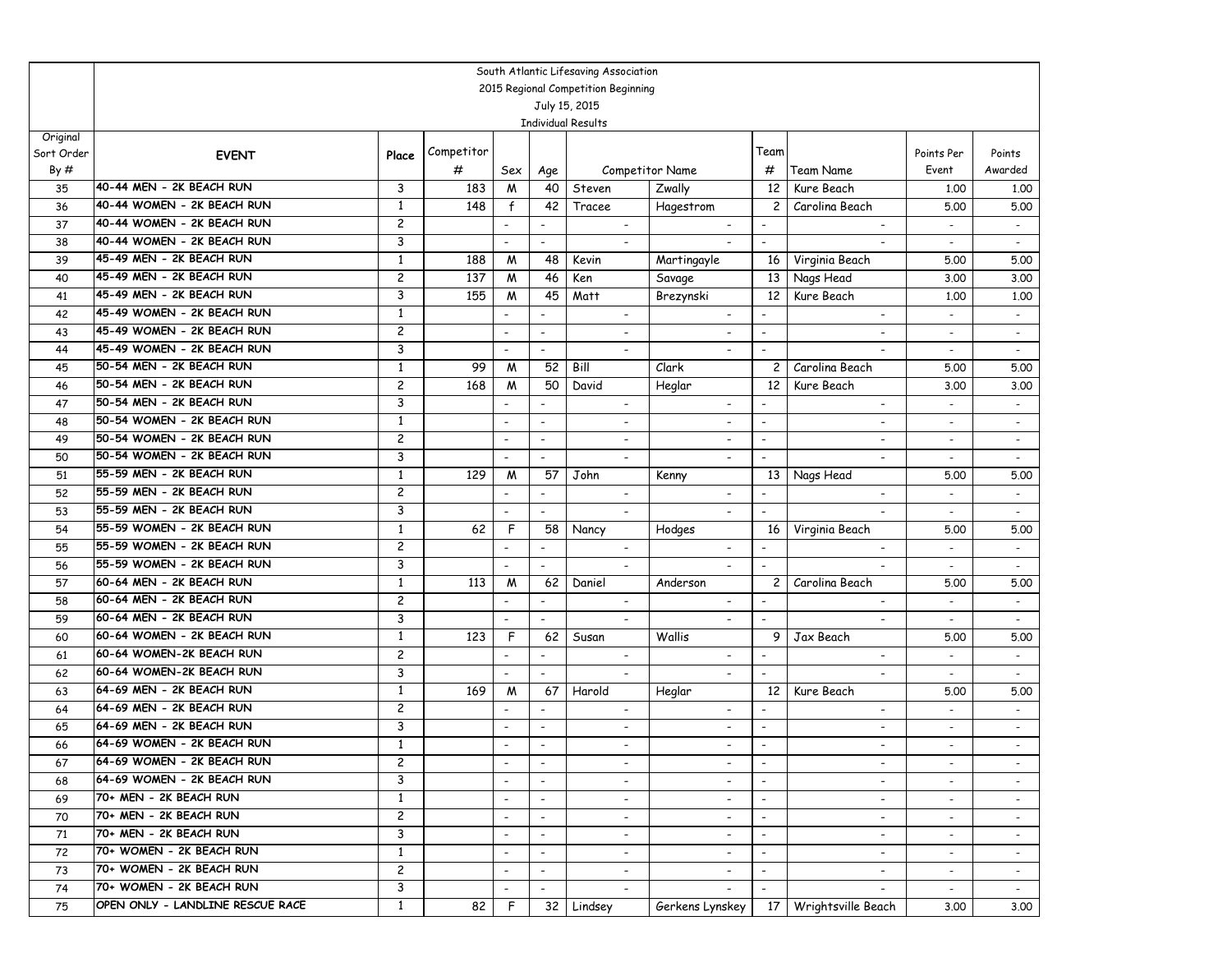|            | South Atlantic Lifesaving Association<br>2015 Regional Competition Beginning |                   |            |        |          |                |                 |                       |                             |              |              |  |  |
|------------|------------------------------------------------------------------------------|-------------------|------------|--------|----------|----------------|-----------------|-----------------------|-----------------------------|--------------|--------------|--|--|
|            | July 15, 2015<br><b>Individual Results</b>                                   |                   |            |        |          |                |                 |                       |                             |              |              |  |  |
|            |                                                                              |                   |            |        |          |                |                 |                       |                             |              |              |  |  |
|            |                                                                              |                   |            |        |          |                |                 |                       |                             |              |              |  |  |
| Original   |                                                                              |                   | Competitor |        |          |                |                 | Team                  |                             |              |              |  |  |
| Sort Order | <b>EVENT</b>                                                                 | Place             |            |        |          |                |                 |                       |                             | Points Per   | Points       |  |  |
| By#        |                                                                              |                   | #          | Sex    | Age      |                | Competitor Name | #                     | Team Name                   | Event        | Awarded      |  |  |
| 76         | OPEN ONLY - LANDLINE RESCUE RACE<br>OPEN ONLY - LANDLINE RESCUE RACE         | 1<br>$\mathbf{1}$ | 74         | M      | 25<br>30 | Stephen        | Conrad          | 17                    | Wrightsville Beach          | 3.00         | 3.00         |  |  |
| 77         | OPEN ONLY - LANDLINE RESCUE RACE                                             | 1                 | 84         | M      | 29       | Hunter         | Hay             | 17                    | Wrightsville Beach          | 3.00         | 3.00         |  |  |
| 78         | OPEN ONLY - LANDLINE RESCUE RACE                                             | 2                 | 89         | W      | 23       | Maurice        | Peacock         | 17                    | Wrightsville Beach          | 3.00         | 3.00         |  |  |
| 79         | OPEN ONLY - LANDLINE RESCUE RACE                                             | 2                 | 79<br>87   | M      | 22       | Joshua         | Drew            | 17<br>17              | Wrightsville Beach          | 2.50         | 2.50         |  |  |
| 80         | OPEN ONLY - LANDLINE RESCUE RACE                                             | 2                 | 83         | M<br>F | 22       | Kyle<br>Thalia | Miess           | 17                    | Wrightsville Beach          | 2.50         | 2.50         |  |  |
| 81<br>82   | OPEN ONLY - LANDLINE RESCUE RACE                                             | 2                 | 85         |        | 21       | Carl           | Harrison        | 17                    | Wrightsville Beach          | 2.50         | 2.50<br>2.50 |  |  |
| 83         | OPEN ONLY - LANDLINE RESCUE RACE                                             | 3                 | 131        | M<br>F | 25       |                | Labonge         | 13                    | Wrightsville Beach          | 2.50         |              |  |  |
| 84         | OPEN ONLY - LANDLINE RESCUE RACE                                             | 3                 | 138        | M      | 26       | Sarah<br>Ben   | Knie<br>Mechak  | 13                    | Nags Head<br>Nags Head      | 2.25<br>2.25 | 2.25<br>2.25 |  |  |
| 85         | OPEN ONLY - LANDLINE RESCUE RACE                                             | 3                 | 136        | M      | 21       | Shawn          | Kenny           | 13                    | Nags Head                   | 2.25         | 2.25         |  |  |
| 86         | OPEN ONLY - LANDLINE RESCUE RACE                                             | 3                 | 134        | M      | 29       | Cody           | McKinney        | 13                    |                             | 2.25         | 2.25         |  |  |
| 87         | OPEN ONLY - LANDLINE RESCUE RACE                                             | 4                 | 59         | M      | 44       | Thomas         | Gill            | 16                    | Nags Head<br>Virginia Beach | 2,00         | 2,00         |  |  |
| 88         | OPEN ONLY - LANDLINE RESCUE RACE                                             | 4                 | 64         | F      | 18       | Marley         | Lyster          | 16                    | Virginia Beach              | 2,00         | 2,00         |  |  |
| 89         | OPEN ONLY - LANDLINE RESCUE RACE                                             | 4                 | 57         | M      | 19       | Nathaniel      | DaCruz          | 16                    | Virginia Beach              | 2,00         | 2.00         |  |  |
| 90         | OPEN ONLY - LANDLINE RESCUE RACE                                             | 4                 | 60         | M      | 20       | Erik           | Hansson         | 16                    | Virginia Beach              | 2,00         | 2.00         |  |  |
| 91         | OPEN ONLY - LANDLINE RESCUE RACE                                             | 5                 | 135        | M      | 37       | Chad           | Motz            | 13                    | Nags Head                   | 1.75         | 1.75         |  |  |
| 92         | OPEN ONLY - LANDLINE RESCUE RACE                                             | 5                 | 128        | F      | 21       | Aneesa         | Golshan         | 13                    | Nags Head                   | 1.75         | 1.75         |  |  |
| 93         | OPEN ONLY - LANDLINE RESCUE RACE                                             | 5                 | 126        | M      | 25       | Brad           | Dreimanis       | 13                    | Nags Head                   | 1.75         | 1.75         |  |  |
| 94         | OPEN ONLY - LANDLINE RESCUE RACE                                             | 5                 | 127        | M      | 23       | Job            | Fields          | 13                    | Nags Head                   | 1.75         | 1.75         |  |  |
| 95         | OPEN ONLY - LANDLINE RESCUE RACE                                             | 6                 | 46         | F      | 21       | Marisa         | Maher           | 8                     | Horry County                | 1.25         | 1.25         |  |  |
| 96         | OPEN ONLY - LANDLINE RESCUE RACE                                             | 6                 | 40         | W      | 25       | Marcus         | Fichtner        | 8                     | Horry County                | 1,25         | 1.25         |  |  |
| 97         | OPEN ONLY - LANDLINE RESCUE RACE                                             | 6                 | 39         | M      | 41       | Donnie         | Constronstich   | 8                     | Horry County                | 1.25         | 1.25         |  |  |
| 98         | OPEN ONLY - LANDLINE RESCUE RACE                                             | 6                 | 41         | M      | 20       | Craig          | Fleury          | 8                     | Horry County                | 1,25         | 1.25         |  |  |
| 99         | OPEN ONLY - LANDLINE RESCUE RACE                                             | 7                 | 58         | M      | 31       | Patrick        | Frisk           | 16                    | Virginia Beach              | 1,00         | 1.00         |  |  |
| 100        | OPEN ONLY - LANDLINE RESCUE RACE                                             | 7                 | 56         | F      | 21       | Georgia        | DaCruz          | 16                    | Virginia Beach              | 1,00         | 1,00         |  |  |
| 101        | OPEN ONLY - LANDLINE RESCUE RACE                                             | 7                 | 66         | M      | 24       | Max            | McQuarrie       | 16                    | Virginia Beach              | 1,00         | 1.00         |  |  |
| 102        | OPEN ONLY - LANDLINE RESCUE RACE                                             | $\overline{7}$    | 67         | M      | 29       | Michael        | Miller          | 16                    | Virginia Beach              | 1.00         | 1.00         |  |  |
| 103        | OPEN ONLY - LANDLINE RESCUE RACE                                             | 8                 | 173        | M      | 27       | Edmund         | Kennedy         | 12                    | Kure Beach                  | 0.75         | 0.75         |  |  |
| 104        | OPEN ONLY - LANDLINE RESCUE RACE                                             | 8                 | 185        | F      | 17       | Morgan         | Marraccini      | 12                    | Kure Beach                  | 0.75         | 0.75         |  |  |
| 105        | OPEN ONLY - LANDLINE RESCUE RACE                                             | 8                 | 154        | M      | 24       | Connor         | Black           | 12                    | Kure Beach                  | 0.75         | 0.75         |  |  |
| 106        | OPEN ONLY - LANDLINE RESCUE RACE                                             | 8                 | 161        | M      | 23       | Dylan          | Cunningham      | 12                    | Kure Beach                  | 0.75         | 0.75         |  |  |
| 107        | OPEN ONLY - LANDLINE RESCUE RACE                                             | 9                 | 144        | M      | 19       | Vaughn         | Rizzo           | $\mathbf{2}$          | Carolina Beach              | 0.50         | 0.50         |  |  |
| 108        | OPEN ONLY - LANDLINE RESCUE RACE                                             | 9                 | 187        | F      |          | 28 Mallory     | Albritton       |                       | Carolina Beach              | 0.50         | 0.50         |  |  |
| 109        | OPEN ONLY - LANDLINE RESCUE RACE                                             | 9                 | 110        | W      | 23       | Blaine         | Tipton          | $\mathbf{2}$          | Carolina Beach              | 0.50         | 0.50         |  |  |
| 110        | OPEN ONLY - LANDLINE RESCUE RACE                                             | 9                 | 105        | M      | 20       | Bryan          | Veals           | $\mathbf{2}$          | Carolina Beach              | 0.50         | 0.50         |  |  |
| 111        | OPEN ONLY - LANDLINE RESCUE RACE                                             | 10                | 101        | F      | 24       | Morgan         | Fergus          | 2                     | Carolina Beach              | 0.25         | 0.25         |  |  |
| 112        | OPEN ONLY - LANDLINE RESCUE RACE                                             | 10                | 146        | m      | 38       | Peter          | Luke            | 2                     | Carolina Beach              | 0.25         | 0.25         |  |  |
| 113        | OPEN ONLY - LANDLINE RESCUE RACE                                             | 10                | 114        | M      | 25       | Evan           | Anderson        | $\mathbf{2}^{\prime}$ | Carolina Beach              | 0.25         | 0.25         |  |  |
| 114        | OPEN ONLY - LANDLINE RESCUE RACE                                             | 10                | 115        | M      | 25       | Mitchell       | McDowell        | $\mathbf{2}$          | Carolina Beach              | 0.25         | 0.25         |  |  |
|            |                                                                              |                   |            |        |          |                |                 |                       |                             |              |              |  |  |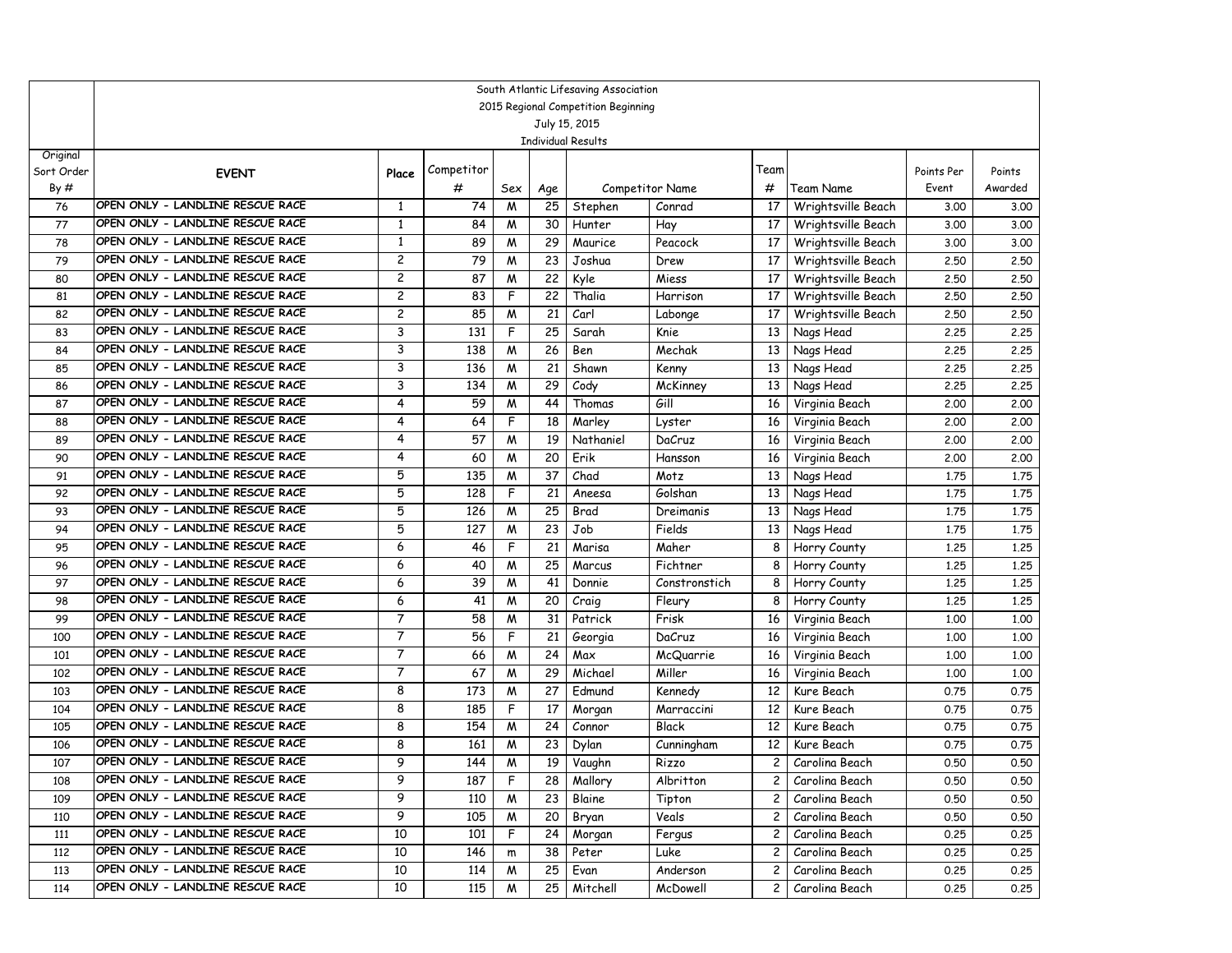|                        | South Atlantic Lifesaving Association<br>2015 Regional Competition Beginning |                |            |                          |                          |                          |                          |                          |                          |                          |                   |  |  |  |
|------------------------|------------------------------------------------------------------------------|----------------|------------|--------------------------|--------------------------|--------------------------|--------------------------|--------------------------|--------------------------|--------------------------|-------------------|--|--|--|
|                        | July 15, 2015<br><b>Individual Results</b>                                   |                |            |                          |                          |                          |                          |                          |                          |                          |                   |  |  |  |
|                        |                                                                              |                |            |                          |                          |                          |                          |                          |                          |                          |                   |  |  |  |
|                        |                                                                              |                |            |                          |                          |                          |                          |                          |                          |                          |                   |  |  |  |
| Original<br>Sort Order |                                                                              |                | Competitor |                          |                          |                          |                          | Team                     |                          |                          |                   |  |  |  |
| By#                    | <b>EVENT</b>                                                                 | Place          | #          | Sex                      |                          |                          | <b>Competitor Name</b>   | #                        | Team Name                | Points Per<br>Event      | Points<br>Awarded |  |  |  |
| 115                    | OPEN MEN - SURF RACE                                                         | 1              | 97         | M                        | Age<br>29                | Matthew                  | Wisthoff                 | 17                       | Wrightsville Beach       | 12.00                    | 12.00             |  |  |  |
| 116                    | OPEN MEN - SURF RACE                                                         | 2              | 74         | M                        | 25                       | Stephen                  | Conrad                   | 17                       | Wrightsville Beach       | 10.00                    | 10,00             |  |  |  |
| 117                    | OPEN MEN - SURF RACE                                                         | 3              | 138        | M                        | 26                       | Ben                      | Mechak                   | 13                       | Nags Head                | 9.00                     | 9.00              |  |  |  |
| 118                    | OPEN MEN - SURF RACE                                                         | 4              | 68         | W                        | 18                       | Donovan                  | Pope                     | 16                       | Virginia Beach           | 8.00                     | 8.00              |  |  |  |
| 119                    | OPEN MEN - SURF RACE                                                         | 5              | 95         | M                        | 20                       | Will                     | Swiss                    | 17                       | Wrightsville Beach       | 7.00                     | 7.00              |  |  |  |
| 120                    | OPEN MEN - SURF RACE                                                         | 6              | 58         | M                        | 31                       | Patrick                  | Frisk                    | 16                       | Virginia Beach           | 5.00                     | 5.00              |  |  |  |
| 121                    | OPEN MEN - SURF RACE                                                         | 7              | 6          | M                        | 19                       | Chase                    | Heffron                  | 3                        | Charleston County        | 4.00                     | 4.00              |  |  |  |
| 122                    | OPEN MEN - SURF RACE                                                         | 8              | 76         | M                        | 21                       | Sawyer                   | Dove                     | 17                       | Wrightsville Beach       | 3.00                     | 3.00              |  |  |  |
| 123                    | OPEN MEN - SURF RACE                                                         | 9              | 13         | M                        | 19                       | Alex                     | Parler                   | 3                        | Charleston County        | 2,00                     | 2,00              |  |  |  |
| 124                    | OPEN MEN - SURF RACE                                                         | 10             | 127        | W                        | 23                       | Job                      | Fields                   | 13                       | Nags Head                | 1.00                     | 1.00              |  |  |  |
| 125                    | OPEN WOMEN - SURF RACE                                                       | $\mathbf{1}$   | 3          | F                        | 18                       | Hannah                   | Craig                    | 3                        | Charleston County        | 12,00                    | 12,00             |  |  |  |
| 126                    | OPEN WOMEN - SURF RACE                                                       | $\overline{c}$ | 56         | F                        | 21                       | Georgia                  | DaCruz                   | 16                       | Virginia Beach           | 10.00                    | 10,00             |  |  |  |
| 127                    | OPEN WOMEN - SURF RACE                                                       | 3              | 17         | F                        | 16                       | Peyton                   | Wilson                   | 3                        | Charleston County        | 9.00                     | 9.00              |  |  |  |
| 128                    | OPEN WOMEN - SURF RACE                                                       | 4              | 124        | $\mathsf{f}$             | 16                       | Autumn                   | Utech                    | 9                        | Jax Beach                | 8.00                     | 8.00              |  |  |  |
| 129                    | OPEN WOMEN - SURF RACE                                                       | 5              | 80         | F                        | 21                       | Catherine                | Gargula                  | 17                       | Wrightsville Beach       | 7.00                     | 7.00              |  |  |  |
| 130                    | OPEN WOMEN - SURF RACE                                                       | 6              | 19         | F                        | 21                       | Hope                     | Andrews                  | $\overline{7}$           | Hilton Head              | 5.00                     | 5.00              |  |  |  |
| 131                    | OPEN WOMEN - SURF RACE                                                       | $\overline{7}$ | 130        | F                        | 20                       | Danielle                 | Kimball                  | 13                       | Nags Head                | 4.00                     | 4.00              |  |  |  |
| 132                    | OPEN WOMEN - SURF RACE                                                       | 8              | 145        | F                        | 25                       | Amanda                   | Skanezney                | $\overline{c}$           | Carolina Beach           | 3.00                     | 3.00              |  |  |  |
| 133                    | OPEN WOMEN - SURF RACE                                                       | 9              | 24         | F                        | 20                       | Maisey                   | Kent                     | $\overline{7}$           | Hilton Head              | 2,00                     | 2.00              |  |  |  |
| 134                    | OPEN WOMEN - SURF RACE                                                       | 10             | 83         | F                        | $\overline{22}$          | Thalia                   | Harrison                 | 17                       | Wrightsville Beach       | 1.00                     | 1.00              |  |  |  |
| 135                    | 30-34 MEN - SURF RACE                                                        | 1              | 12         | M                        | 33                       | Clark                    | Noble                    | 3                        | Charleston County        | 5.00                     | 5.00              |  |  |  |
| 136                    | 30-34 MEN - SURF RACE                                                        | $\overline{c}$ | 58         | W                        | 31                       | Patrick                  | Frisk                    | 16                       | Virginia Beach           | 3.00                     | 3.00              |  |  |  |
| 137                    | 30-34 MEN - SURF RACE                                                        | 3              | 91         | M                        | 34                       | Sean                     | <b>Ruttkay</b>           | 17                       | Wrightsville Beach       | 1,00                     | 1.00              |  |  |  |
| 138                    | 30-34 WOMEN - SURF RACE                                                      | $\mathbf{1}$   | 93         | F                        | 31                       | Kristen                  | Smith Jeno               | 17                       | Wrightsville Beach       | 5.00                     | 5.00              |  |  |  |
| 139                    | 30-34 WOMEN - SURF RACE                                                      | 2              | 133        | F                        | 34                       | Bethany                  | McKinney                 | 13                       | Nags Head                | 3.00                     | 3.00              |  |  |  |
| 140                    | 30-34 WOMEN - SURF RACE                                                      | 3              | 177        | F                        | 30                       | Ginny                    | Parrish                  | $\overline{12}$          | Kure Beach               | 1.00                     | 1.00              |  |  |  |
| 141                    | 35-39 MEN - SURF RACE                                                        | $\mathbf{1}$   | 5          | W                        | 39                       | Stephen                  | Fernandez                | 3                        | Charleston County        | 5.00                     | 5.00              |  |  |  |
| 142                    | 35-39 MEN - SURF RACE                                                        | 2              | 107        | M                        | 39                       | Shawn                    | Buen                     | 13                       | Nags Head                | 3.00                     | 3.00              |  |  |  |
| 143                    | 35-39 MEN - SURF RACE                                                        | 3              | 170        | M                        | 39                       | Chris                    | Holler                   | 12                       | Kure Beach               | 1,00                     | 1.00              |  |  |  |
| 144                    | 35-39 WOMEN - SURF RACE                                                      | 1              | 139        | $\mathsf{f}$             | 36                       | Sylvia                   | Wolff                    | 13                       | Nags Head                | 5.00                     | 5.00              |  |  |  |
| 145                    | 35-39 WOMEN - SURF RACE                                                      | $\overline{c}$ |            |                          | $\overline{\phantom{a}}$ |                          |                          | $\overline{a}$           | $\overline{\phantom{a}}$ | $\overline{a}$           | $\mathbf{r}$      |  |  |  |
| 146                    | 35-39 WOMEN - SURF RACE                                                      | 3              |            | $\overline{\phantom{a}}$ | $\overline{\phantom{a}}$ | $\overline{\phantom{a}}$ | $\overline{\phantom{a}}$ | $\overline{\phantom{a}}$ | $\overline{\phantom{a}}$ | $\overline{\phantom{a}}$ | $\sim$            |  |  |  |
| 147                    | 40-44 MEN - SURF RACE                                                        | $\mathbf{1}$   | 59         | M                        | 44                       | Thomas                   | Gill                     | 16                       | Virginia Beach           | 5.00                     | 5.00              |  |  |  |
| 148                    | 40-44 MEN - SURF RACE                                                        | $\overline{c}$ | 147        | m                        | 42                       | Duke                     | Hagestrom                | $\overline{c}$           | Carolina Beach           | 3.00                     | 3.00              |  |  |  |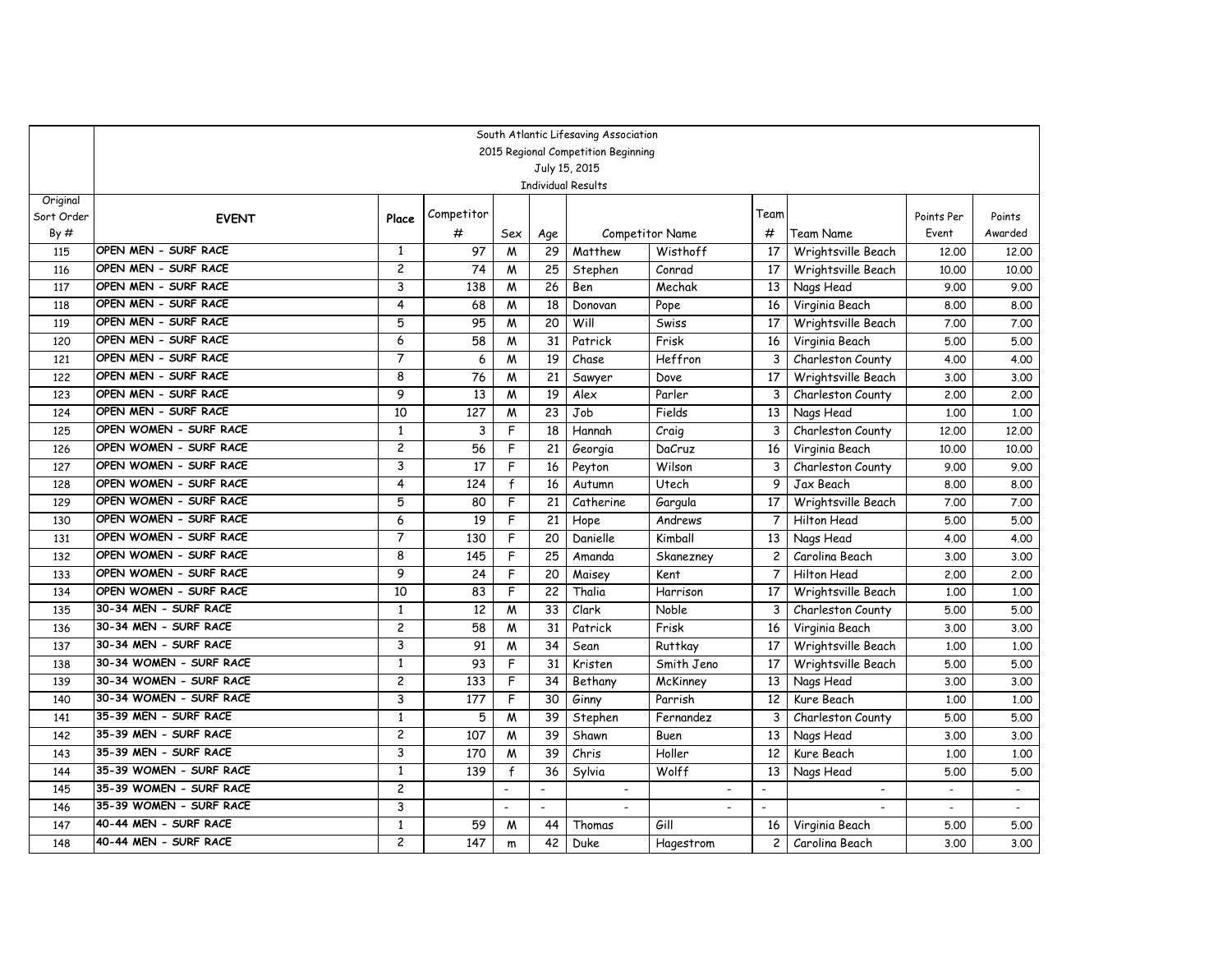|                        | South Atlantic Lifesaving Association                                             |                         |            |                          |                                |                                            |  |                                    |                          |                                       |                                                      |                                            |  |  |
|------------------------|-----------------------------------------------------------------------------------|-------------------------|------------|--------------------------|--------------------------------|--------------------------------------------|--|------------------------------------|--------------------------|---------------------------------------|------------------------------------------------------|--------------------------------------------|--|--|
|                        | 2015 Regional Competition Beginning<br>July 15, 2015<br><b>Individual Results</b> |                         |            |                          |                                |                                            |  |                                    |                          |                                       |                                                      |                                            |  |  |
|                        |                                                                                   |                         |            |                          |                                |                                            |  |                                    |                          |                                       |                                                      |                                            |  |  |
|                        |                                                                                   |                         |            |                          |                                |                                            |  |                                    |                          |                                       |                                                      |                                            |  |  |
| Original<br>Sort Order |                                                                                   |                         | Competitor |                          |                                |                                            |  |                                    | Team                     |                                       | Points Per                                           | Points                                     |  |  |
| By#                    | <b>EVENT</b>                                                                      | Place                   | #          |                          |                                |                                            |  | <b>Competitor Name</b>             | #                        | <b>Team Name</b>                      | Event                                                | Awarded                                    |  |  |
|                        | 40-44 MEN - SURF RACE                                                             | 3                       | 39         | Sex                      | Age<br>41                      |                                            |  | Constronstich                      | 8                        |                                       |                                                      |                                            |  |  |
| 149                    | 40-44 WOMEN - SURF RACE                                                           | 1                       | 148        | M                        | 42                             | Donnie                                     |  |                                    |                          | Horry County<br>Carolina Beach        | 1.00                                                 | 1.00                                       |  |  |
| 150                    | 40-44 WOMEN - SURF RACE                                                           | 2                       |            | $\mathbf{f}$             |                                | Tracee                                     |  | Hagestrom                          | $\mathbf{2}$             |                                       | 5.00                                                 | 5.00                                       |  |  |
| 151                    | 40-44 WOMEN - SURF RACE                                                           | 3                       |            | $\blacksquare$           | $\overline{\phantom{a}}$       | $\overline{\phantom{a}}$<br>$\blacksquare$ |  | $\overline{\phantom{a}}$           | $\overline{\phantom{a}}$ | $\overline{\phantom{a}}$              | $\overline{\phantom{a}}$<br>$\overline{\phantom{a}}$ | $\overline{\phantom{a}}$<br>$\blacksquare$ |  |  |
| 152<br>153             | 45-49 MEN - SURF RACE                                                             | 1                       | 137        | M                        | $\overline{\phantom{a}}$<br>46 | Ken                                        |  |                                    | 13                       |                                       | 5.00                                                 | 5.00                                       |  |  |
| 154                    | 45-49 MEN - SURF RACE                                                             | $\overline{\mathbf{c}}$ |            | $\overline{\phantom{a}}$ | $\overline{\phantom{a}}$       | $\overline{\phantom{a}}$                   |  | Savage<br>$\overline{\phantom{a}}$ |                          | Nags Head<br>$\overline{\phantom{a}}$ | $\overline{\phantom{a}}$                             | $\overline{\phantom{a}}$                   |  |  |
| 155                    | 45-49 MEN - SURF RACE                                                             | 3                       |            | $\overline{\phantom{a}}$ | $\blacksquare$                 | $\blacksquare$                             |  | $\overline{\phantom{a}}$           | $\blacksquare$           | $\overline{\phantom{a}}$              | $\overline{a}$                                       | $\overline{a}$                             |  |  |
| 156                    | 45-49 WOMEN - SURF RACE                                                           | $\overline{1}$          |            | $\overline{\phantom{a}}$ | $\overline{\phantom{a}}$       | $\overline{\phantom{a}}$                   |  | $\overline{\phantom{a}}$           | $\overline{\phantom{a}}$ | $\overline{\phantom{a}}$              | $\overline{\phantom{a}}$                             | $\overline{\phantom{a}}$                   |  |  |
| 157                    | 45-49 WOMEN - SURF RACE                                                           | 2                       |            | $\overline{\phantom{a}}$ | $\overline{\phantom{a}}$       | $\overline{\phantom{a}}$                   |  | $\overline{\phantom{a}}$           | $\overline{\phantom{a}}$ | $\overline{\phantom{a}}$              | $\overline{\phantom{a}}$                             |                                            |  |  |
| 158                    | 45-49 WOMEN - SURF RACE                                                           | 3                       |            | $\blacksquare$           | $\blacksquare$                 |                                            |  |                                    | $\blacksquare$           | $\overline{a}$                        | $\blacksquare$                                       | $\sim$<br>$\blacksquare$                   |  |  |
| 159                    | 50-54 MEN - SURF RACE                                                             | 1                       | 92         | W                        | 54                             | Henry                                      |  | Singletary                         | 17                       | Wrightsville Beach                    | 5.00                                                 | 5.00                                       |  |  |
| 160                    | 50-54 MEN - SURF RACE                                                             | $\overline{\mathbf{c}}$ | 99         | M                        | 52                             | Bill                                       |  | Clark                              | $\overline{c}$           | Carolina Beach                        | 3.00                                                 | 3.00                                       |  |  |
| 161                    | 50-54 MEN - SURF RACE                                                             | 3                       |            | $\blacksquare$           | $\overline{\phantom{a}}$       | $\overline{\phantom{a}}$                   |  | $\overline{\phantom{a}}$           |                          | $\overline{\phantom{a}}$              | $\blacksquare$                                       | $\blacksquare$                             |  |  |
| 162                    | 50-54 WOMEN - SURF RACE                                                           | 1                       |            | $\overline{\phantom{a}}$ | $\overline{\phantom{a}}$       | $\overline{\phantom{a}}$                   |  | $\overline{\phantom{a}}$           | $\overline{\phantom{a}}$ | $\overline{\phantom{a}}$              | $\blacksquare$                                       | $\overline{\phantom{a}}$                   |  |  |
| 163                    | 50-54 WOMEN - SURF RACE                                                           | 2                       |            | $\overline{\phantom{a}}$ | $\overline{\phantom{a}}$       | $\overline{\phantom{a}}$                   |  | $\overline{\phantom{a}}$           | $\overline{\phantom{a}}$ | $\overline{\phantom{a}}$              | $\blacksquare$                                       | $\sim$                                     |  |  |
| 164                    | 50-54 WOMEN - SURF RACE                                                           | 3                       |            | $\blacksquare$           | $\overline{\phantom{a}}$       | $\blacksquare$                             |  | $\blacksquare$                     | $\blacksquare$           | $\overline{a}$                        | ÷.                                                   | $\blacksquare$                             |  |  |
| 165                    | 55-59 MEN - SURF RACE                                                             | 1                       | 129        | M                        | 57                             | John                                       |  | Kenny                              | 13                       | Nags Head                             | 5.00                                                 | 5.00                                       |  |  |
| 166                    | 55-59 MEN - SURF RACE                                                             | $\overline{\mathbf{c}}$ |            | $\overline{\phantom{a}}$ | $\overline{\phantom{a}}$       | $\overline{\phantom{a}}$                   |  | $\overline{\phantom{a}}$           | $\overline{\phantom{a}}$ | $\overline{\phantom{a}}$              | $\overline{\phantom{a}}$                             | $\blacksquare$                             |  |  |
| 167                    | 55-59 MEN - SURF RACE                                                             | 3                       |            | $\blacksquare$           | $\overline{\phantom{a}}$       | $\blacksquare$                             |  | $\overline{\phantom{a}}$           | $\overline{\phantom{a}}$ | $\overline{\phantom{a}}$              | ÷.                                                   | $\blacksquare$                             |  |  |
| 168                    | 55-59 WOMEN - SURF RACE                                                           | $\mathbf{1}$            | 62         | F                        | 58                             | Nancy                                      |  | Hodges                             | 16                       | Virginia Beach                        | 5.00                                                 | 5.00                                       |  |  |
| 169                    | 55-59 WOMEN - SURF RACE                                                           | 2                       |            | $\overline{\phantom{a}}$ | $\overline{\phantom{a}}$       | $\overline{\phantom{a}}$                   |  | $\overline{\phantom{a}}$           | $\overline{\phantom{a}}$ | $\overline{\phantom{a}}$              | $\blacksquare$                                       | $\sim$                                     |  |  |
| 170                    | 55-59 WOMEN - SURF RACE                                                           | 3                       |            | $\overline{\phantom{a}}$ | $\overline{\phantom{a}}$       | $\overline{a}$                             |  | $\blacksquare$                     | $\blacksquare$           | $\overline{a}$                        |                                                      |                                            |  |  |
| 171                    | 60-64 MEN - SURF RACE                                                             | 1                       | 113        | M                        | 62                             | Daniel                                     |  | Anderson                           | $\overline{c}$           | Carolina Beach                        | 5.00                                                 | 5.00                                       |  |  |
| 172                    | 60-64 MEN - SURF RACE                                                             | $\overline{c}$          |            | $\overline{\phantom{a}}$ | $\overline{\phantom{a}}$       | $\overline{\phantom{a}}$                   |  | $\overline{a}$                     | $\overline{a}$           | $\blacksquare$                        | $\overline{\phantom{a}}$                             | $\sim$                                     |  |  |
| 173                    | 60-64 MEN - SURF RACE                                                             | 3                       |            | $\overline{\phantom{a}}$ | $\overline{\phantom{a}}$       | $\overline{\phantom{a}}$                   |  | $\overline{\phantom{a}}$           |                          | $\overline{\phantom{a}}$              | $\blacksquare$                                       | $\blacksquare$                             |  |  |
| 174                    | 60-64 WOMEN - SURF RACE                                                           | 1                       | 123        | F                        | 62                             | Susan                                      |  | Wallis                             | 9                        | Jax Beach                             | 5.00                                                 | 5.00                                       |  |  |
| 175                    | 60-64 WOMEN - SURF RACE                                                           | 2                       |            | $\overline{\phantom{a}}$ | $\overline{\phantom{a}}$       | $\overline{\phantom{a}}$                   |  | $\overline{\phantom{a}}$           |                          | $\overline{a}$                        | $\overline{\phantom{a}}$                             | $\blacksquare$                             |  |  |
| 176                    | 60-64 WOMEN - SURF RACE                                                           | 3                       |            | $\overline{\phantom{a}}$ | $\overline{\phantom{a}}$       | $\overline{\phantom{a}}$                   |  | $\overline{\phantom{a}}$           | $\overline{\phantom{a}}$ | $\overline{\phantom{a}}$              | $\overline{\phantom{a}}$                             | $\overline{\phantom{a}}$                   |  |  |
| 177                    | 65-69 MEN - SURF RACE                                                             | 1                       |            | $\overline{\phantom{a}}$ | $\overline{\phantom{a}}$       | $\blacksquare$                             |  | $\overline{\phantom{a}}$           | $\overline{\phantom{a}}$ | $\overline{a}$                        | $\overline{a}$                                       | $\overline{a}$                             |  |  |
| 178                    | 65-69 MEN - SURF RACE                                                             | 2                       |            | $\overline{\phantom{a}}$ | $\overline{\phantom{a}}$       | $\overline{\phantom{a}}$                   |  | $\overline{\phantom{a}}$           | $\overline{\phantom{a}}$ | $\overline{\phantom{a}}$              | $\overline{\phantom{a}}$                             | $\blacksquare$                             |  |  |
| 179                    | 65-69 MEN - SURF RACE                                                             | 3                       |            | $\overline{\phantom{a}}$ | $\overline{\phantom{a}}$       | $\overline{\phantom{a}}$                   |  | $\overline{\phantom{a}}$           | $\overline{\phantom{a}}$ | $\overline{\phantom{a}}$              | $\sim$                                               | $\overline{\phantom{a}}$                   |  |  |
| 180                    | 65-69 WOMEN - SURF RACE                                                           | $\mathbf{1}$            |            | $\blacksquare$           | $\overline{\phantom{a}}$       | $\blacksquare$                             |  | $\overline{\phantom{a}}$           | $\blacksquare$           | $\overline{a}$                        | $\overline{a}$                                       | $\overline{a}$                             |  |  |
| 181                    | 65-69 WOMEN - SURF RACE                                                           | $\overline{c}$          |            |                          |                                |                                            |  |                                    |                          |                                       |                                                      |                                            |  |  |
| 182                    | 65-69 WOMEN - SURF RACE                                                           | 3                       |            |                          | $\overline{\phantom{a}}$       | $\overline{\phantom{a}}$                   |  |                                    | $\overline{\phantom{a}}$ | $\overline{\phantom{0}}$              | $\blacksquare$                                       |                                            |  |  |
| 183                    | 70+ MEN - SURF RACE                                                               | 1                       |            | $\blacksquare$           | $\overline{\phantom{a}}$       | $\overline{\phantom{a}}$                   |  | $\overline{\phantom{a}}$           | $\overline{\phantom{a}}$ | $\overline{\phantom{a}}$              | $\sim$                                               | $\sim$                                     |  |  |
| 184                    | 70+ MEN - SURF RACE                                                               | $\overline{c}$          |            | $\overline{\phantom{a}}$ | $\overline{\phantom{a}}$       | $\overline{\phantom{a}}$                   |  | $\overline{\phantom{a}}$           | $\sim$                   | $\overline{\phantom{a}}$              | $\sim$                                               | $\sim$                                     |  |  |
| 185                    | 70+ MEN - SURF RACE                                                               | 3                       |            | $\overline{\phantom{a}}$ | $\overline{\phantom{a}}$       | $\overline{\phantom{a}}$                   |  | $\overline{\phantom{a}}$           | $\overline{\phantom{a}}$ | $\overline{\phantom{a}}$              | $\overline{\phantom{a}}$                             | $\sim$                                     |  |  |
| 186                    | 70+ WOMEN - SURF RACE                                                             | 1                       |            | $\overline{\phantom{a}}$ | $\overline{\phantom{a}}$       | $\sim$                                     |  | $\overline{\phantom{a}}$           | $\overline{\phantom{a}}$ | $\sim$                                | $\sim$                                               | $\sim$                                     |  |  |
| 187                    | 70+ WOMEN - SURF RACE                                                             | $\overline{c}$          |            | $\overline{\phantom{a}}$ | $ \,$                          | $\overline{\phantom{a}}$                   |  | $\overline{\phantom{a}}$           | $\sim$                   | $\overline{\phantom{0}}$              | $\sim$                                               | $\sim$                                     |  |  |
| 188                    | 70+ WOMEN - SURF RACE                                                             | 3                       |            | $\overline{\phantom{a}}$ | $\overline{\phantom{a}}$       | $\overline{\phantom{a}}$                   |  | ۰.                                 | $\overline{\phantom{a}}$ | $\overline{\phantom{a}}$              | $\sim$                                               | $\sim$                                     |  |  |
| 189                    | OPEN MEN - BOARD RACE                                                             | $\mathbf{1}$            | 122        | M                        |                                | $20$   Matt                                |  | Lydon                              |                          | 9 Jax Beach                           | 12,00                                                | 12.00                                      |  |  |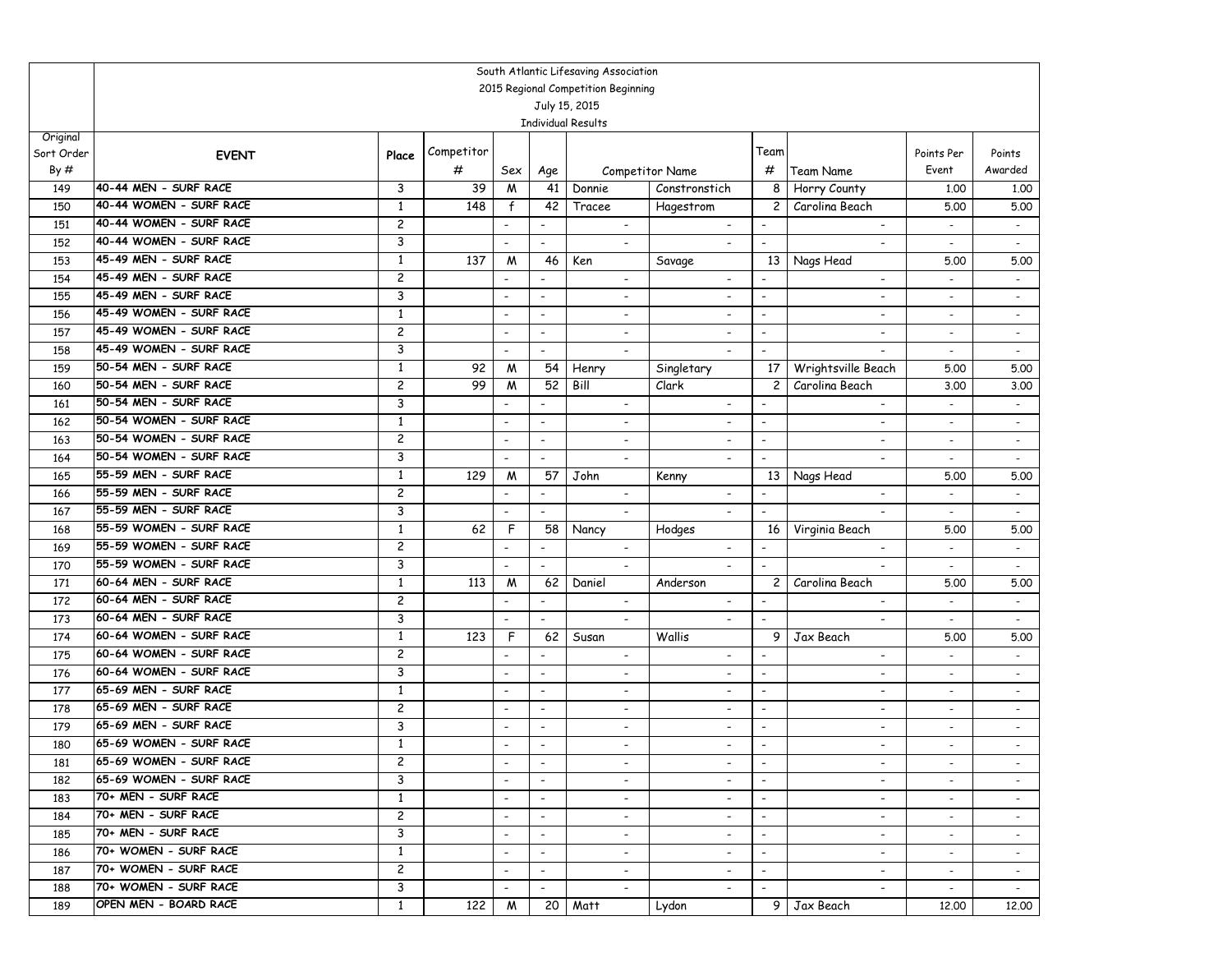|            | South Atlantic Lifesaving Association<br>2015 Regional Competition Beginning |                     |            |                          |                          |                           |                          |                          |                                          |                          |              |  |
|------------|------------------------------------------------------------------------------|---------------------|------------|--------------------------|--------------------------|---------------------------|--------------------------|--------------------------|------------------------------------------|--------------------------|--------------|--|
|            |                                                                              |                     |            |                          |                          |                           |                          |                          |                                          |                          |              |  |
|            |                                                                              |                     |            |                          |                          | July 15, 2015             |                          |                          |                                          |                          |              |  |
| Original   |                                                                              |                     |            |                          |                          | <b>Individual Results</b> |                          |                          |                                          |                          |              |  |
| Sort Order | <b>EVENT</b>                                                                 | Place               | Competitor |                          |                          |                           |                          | Team                     |                                          | Points Per               | Points       |  |
| By#        |                                                                              |                     | #          | Sex                      | Age                      |                           | Competitor Name          | #                        | <b>Team Name</b>                         | Event                    | Awarded      |  |
| 190        | OPEN MEN - BOARD RACE                                                        | $\overline{c}$      | 90         | M                        | 31                       | Barret                    | Phifer                   | 17                       | Wrightsville Beach                       | 10.00                    | 10.00        |  |
| 191        | OPEN MEN - BOARD RACE                                                        | 3                   | 119        | M                        | 25                       | Richard                   | Ghiotto                  | 9                        | Jax Beach                                | 9.00                     | 9.00         |  |
| 192        | OPEN MEN - BOARD RACE                                                        | 4                   | 161        | M                        | 23                       | Dylan                     | Cunningham               | 12                       | Kure Beach                               | 8.00                     | 8.00         |  |
| 193        | OPEN MEN - BOARD RACE                                                        | 5                   | 97         | M                        | 29                       | Matthew                   | Wisthoff                 | 17                       | Wrightsville Beach                       | 7.00                     | 7.00         |  |
| 194        | OPEN MEN - BOARD RACE                                                        | 6                   | 126        | M                        | 25                       | Brad                      | Dreimanis                | 13                       | Nags Head                                | 5.00                     | 5.00         |  |
| 195        | OPEN MEN - BOARD RACE                                                        | $\overline{7}$      | 135        | W                        | $\overline{37}$          | Chad                      | Motz                     | 13                       | Nags Head                                | 4.00                     | 4.00         |  |
| 196        | OPEN MEN - BOARD RACE                                                        | 8                   | 41         | W                        | 20                       | Craig                     | Fleury                   | 8                        | Horry County                             | 3.00                     | 3.00         |  |
| 197        | OPEN MEN - BOARD RACE                                                        | 9                   | 8          | M                        | 18                       | Max                       | Hutton                   | 3                        | Charleston County                        | 2,00                     | 2.00         |  |
| 198        | OPEN MEN - BOARD RACE                                                        | 10                  | 105        | M                        | 20                       | Bryan                     | Veals                    | $\mathbf{2}$             | Carolina Beach                           | 1.00                     | 1.00         |  |
| 199        | OPEN WOMEN - BOARD RACE                                                      | 1                   | 124        | $\mathsf{f}$             | 16                       | Autumn                    | Utech                    | 9                        | Jax Beach                                | 12.00                    | 12.00        |  |
| 200        | OPEN WOMEN - BOARD RACE                                                      | $\overline{c}$      | 116        | F                        | 20                       | Lauren                    | Badenhoop                | 9                        | Jax Beach                                | 10.00                    | 10.00        |  |
| 201        | OPEN WOMEN - BOARD RACE                                                      | 3                   | 82         | F                        | 32                       | Lindsey                   | Gerkens Lynskey          | 17                       | Wrightsville Beach                       | 9.00                     | 9.00         |  |
| 202        | OPEN WOMEN - BOARD RACE                                                      | 4                   | 182        | F                        | 22                       | Chandler                  | Voncannon                | 12                       | Kure Beach                               | 8.00                     | 8.00         |  |
| 203        | OPEN WOMEN - BOARD RACE                                                      | 5                   | 130        | F                        | 20                       | Danielle                  | Kimball                  | 13                       | Nags Head                                | 7.00                     | 7.00         |  |
| 204        | OPEN WOMEN - BOARD RACE                                                      | 6                   | 55         | F                        | 28                       | Eva                       | Zahradnikova             | 8                        | Horry County                             | 5.00                     | 5.00         |  |
| 205        | OPEN WOMEN - BOARD RACE                                                      | $\overline{7}$      | 128        | F                        | 21                       | Aneesa                    | Golshan                  | 13                       | Nags Head                                | 4.00                     | 4.00         |  |
| 206        | OPEN WOMEN - BOARD RACE                                                      | 8                   | 133        | F                        | 34                       | Bethany                   | McKinney                 | 13                       | Nags Head                                | 3.00                     | 3.00         |  |
| 207        | OPEN WOMEN - BOARD RACE                                                      | 9                   | 98         | F                        | 24                       | Kathryn                   | Yarbrough                | 17                       | Wrightsville Beach                       | 2,00                     | 2,00         |  |
| 208        | OPEN WOMEN - BOARD RACE                                                      | 10                  | 15         | F                        | 25                       | Lauren                    | Weeks                    | 3                        | Charleston County                        | 1,00                     | 1.00         |  |
| 209        | 30-34 MEN - BOARD RACE<br>30-34 MEN - BOARD RACE                             | 1                   | 90         | W                        | 31<br>30                 | Barret                    | Phifer                   | 17                       | Wrightsville Beach                       | 5.00                     | 5.00         |  |
| 210        | 30-34 MEN - BOARD RACE                                                       | $\overline{c}$<br>3 | 84<br>91   | M                        | 34                       | Hunter                    | Hay<br>Ruttkay           | 17<br>17                 | Wrightsville Beach                       | 3.00                     | 3.00         |  |
| 211<br>212 | 30-34 WOMEN - BOARD RACE                                                     | 1                   | 82         | M<br>F                   | 32                       | Sean<br>Lindsey           | Gerkens Lynskey          | 17                       | Wrightsville Beach<br>Wrightsville Beach | 1,00<br>5.00             | 1.00<br>5.00 |  |
| 213        | 30-34 WOMEN - BOARD RACE                                                     | $\overline{c}$      | 133        | F                        | 34                       | Bethany                   | McKinney                 | 13                       | Nags Head                                | 3.00                     | 3.00         |  |
| 214        | 30-34 WOMEN - BOARD RACE                                                     | 3                   | 93         | F                        | 31                       | Kristen                   | Smith Jeno               | 17                       | Wrightsville Beach                       | 1,00                     | 1.00         |  |
| 215        | 35-39 MEN - BOARD RACE                                                       | 1                   | 107        | W                        | 39                       | Shawn                     | Buen                     | 13                       | Nags Head                                | 5.00                     | 5.00         |  |
| 216        | 35-39 MEN - BOARD RACE                                                       | 2                   | 135        | M                        | 37                       | Chad                      | Motz                     | 13                       | Nags Head                                | 3.00                     | 3.00         |  |
| 217        | 35-39 MEN - BOARD RACE                                                       | 3                   | 5          | M                        | 39                       | Stephen                   | Fernandez                | 3                        | Charleston County                        | 1,00                     | 1.00         |  |
| 218        | 35-39 WOMEN - BOARD RACE                                                     | 1                   | 139        | $\mathsf{f}$             | 36                       | Sylvia                    | Wolff                    | 13                       | Nags Head                                | 5.00                     | 5.00         |  |
| 219        | 35-39 WOMEN - BOARD RACE                                                     | 2                   |            |                          | $\overline{\phantom{a}}$ |                           |                          |                          |                                          |                          | $\sim$       |  |
| 220        | 35-39 WOMEN - BOARD RACE                                                     | 3                   |            | $\blacksquare$           | $\overline{\phantom{a}}$ |                           |                          |                          |                                          | $\blacksquare$           | $\sim$       |  |
| 221        | 40-44 MEN - BOARD RACE                                                       | $\mathbf{1}$        | 77         | M                        | 42                       | Brendon                   | Doyle                    | 17                       | Wrightsville Beach                       | 5.00                     | 5.00         |  |
| 222        | 40-44 MEN - BOARD RACE                                                       | $\overline{c}$      | 10         | $\overline{M}$           | 42                       | John                      | Knebel                   |                          | 3 Charleston County                      | 3.00                     | 3.00         |  |
| 223        | 40-44 MEN - BOARD RACE                                                       | 3                   | 39         | M                        | 41                       | Donnie                    | Constronstich            | 8                        | Horry County                             | 1,00                     | 1,00         |  |
| 224        | 40-44 WOMEN - BOARD RACE                                                     | 1                   |            |                          |                          |                           |                          |                          |                                          |                          |              |  |
| 225        | 40-44 WOMEN - BOARD RACE                                                     | $\overline{c}$      |            | $\blacksquare$           | $\blacksquare$           | $\overline{\phantom{a}}$  |                          | $\overline{\phantom{a}}$ | $\overline{\phantom{0}}$                 | $\sim$                   | $\sim$       |  |
| 226        | 40-44 WOMEN - BOARD RACE                                                     | 3                   |            | $\overline{\phantom{a}}$ | $\blacksquare$           | $\sim$                    | $\overline{\phantom{a}}$ | $\overline{\phantom{a}}$ | $\overline{\phantom{0}}$                 | $\sim$                   | $\sim$       |  |
| 227        | 45-49 MEN - BOARD RACE                                                       | $\mathbf{1}$        | 137        | M                        | 46                       | Ken                       | Savage                   | 13                       | Nags Head                                | 5.00                     | 5.00         |  |
| 228        | 45-49 MEN - BOARD RACE                                                       | $\overline{c}$      | 155        | M                        | 45                       | Matt                      | Brezynski                | 12 <sup>1</sup>          | Kure Beach                               | 3.00                     | 3.00         |  |
| 229        | 45-49 MEN - BOARD RACE                                                       | 3                   |            |                          | $\overline{\phantom{a}}$ | $\sim$                    | $\overline{\phantom{a}}$ |                          | $\overline{\phantom{a}}$                 |                          |              |  |
| 230        | 45-49 WOMEN - BOARD RACE                                                     | $\mathbf{1}$        |            | $\overline{\phantom{a}}$ | $\overline{\phantom{a}}$ | $\overline{\phantom{a}}$  | $\overline{\phantom{a}}$ | $\overline{\phantom{a}}$ | $\overline{\phantom{a}}$                 | $\overline{\phantom{a}}$ |              |  |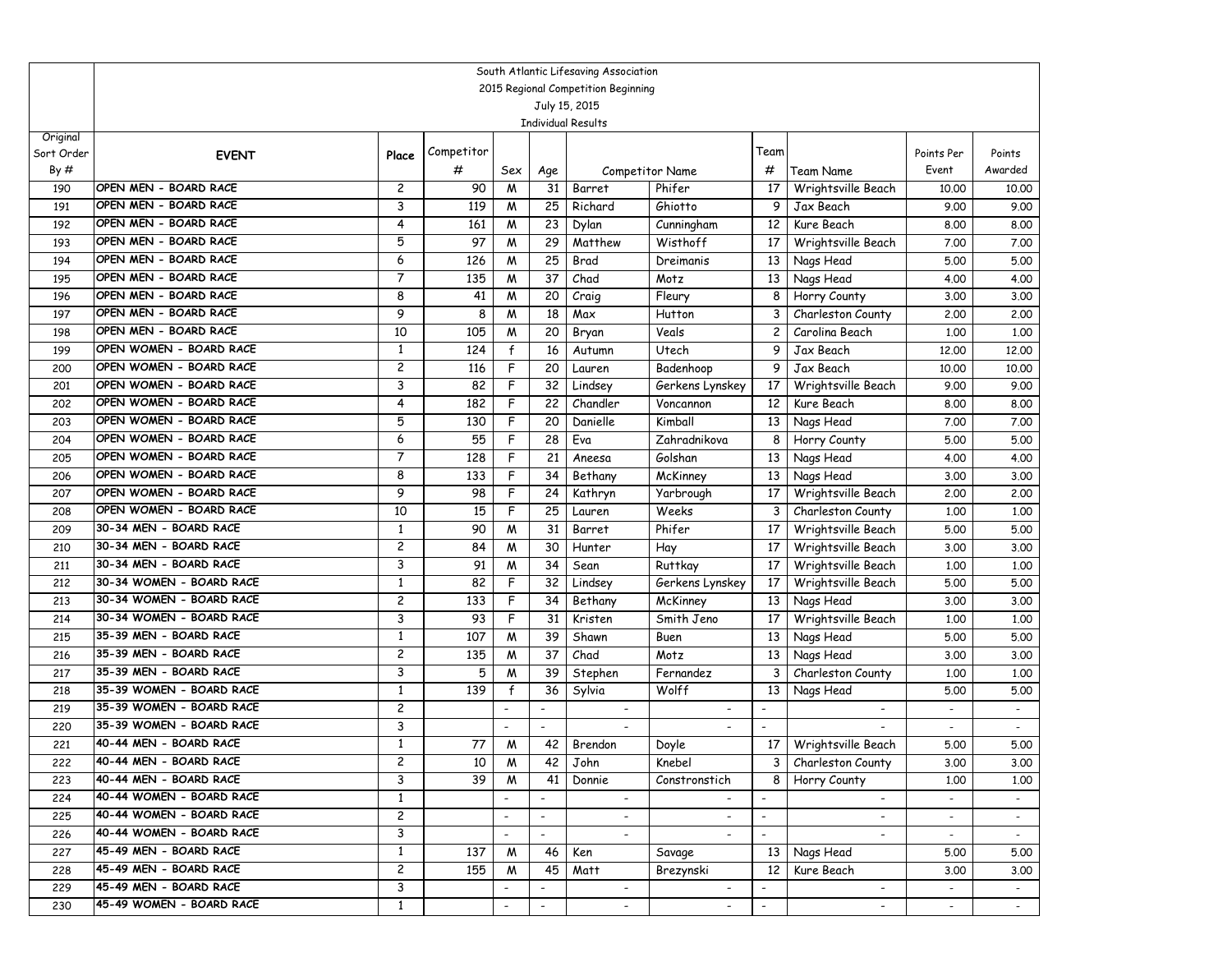|            | South Atlantic Lifesaving Association                                             |                     |                 |                          |                          |            |                          |                          |                          |                          |                          |                          |  |
|------------|-----------------------------------------------------------------------------------|---------------------|-----------------|--------------------------|--------------------------|------------|--------------------------|--------------------------|--------------------------|--------------------------|--------------------------|--------------------------|--|
|            | 2015 Regional Competition Beginning<br>July 15, 2015<br><b>Individual Results</b> |                     |                 |                          |                          |            |                          |                          |                          |                          |                          |                          |  |
|            |                                                                                   |                     |                 |                          |                          |            |                          |                          |                          |                          |                          |                          |  |
|            |                                                                                   |                     |                 |                          |                          |            |                          |                          |                          |                          |                          |                          |  |
| Original   |                                                                                   |                     | Competitor      |                          |                          |            |                          |                          | Team                     |                          |                          |                          |  |
| Sort Order | <b>EVENT</b>                                                                      | Place               |                 |                          |                          |            |                          |                          | #                        |                          | Points Per<br>Event      | Points<br>Awarded        |  |
| By#        | 45-49 WOMEN - BOARD RACE                                                          |                     | #               | Sex                      | Age                      |            |                          | Competitor Name          |                          | <b>Team Name</b>         |                          |                          |  |
| 231        | 45-49 WOMEN - BOARD RACE                                                          | $\overline{c}$      |                 | $\overline{\phantom{a}}$ |                          |            |                          |                          |                          |                          | $\blacksquare$           | $\blacksquare$           |  |
| 232        | 50-54 MEN - BOARD RACE                                                            | 3                   |                 | $\overline{\phantom{a}}$ | $\overline{\phantom{a}}$ |            | $-$                      | $\overline{\phantom{a}}$ | $\overline{\phantom{a}}$ | $\overline{\phantom{a}}$ | $\overline{\phantom{a}}$ | $\overline{\phantom{a}}$ |  |
| 233        | 50-54 MEN - BOARD RACE                                                            | 1                   | 99              | M                        | 52                       | Bill       |                          | Clark                    | $\overline{c}$           | Carolina Beach           | 5.00                     | 5.00                     |  |
| 234        | 50-54 MEN - BOARD RACE                                                            | $\overline{c}$<br>3 | 92              | M                        | 54                       | Henry      |                          | Singletary               | 17                       | Wrightsville Beach       | 3.00                     | 3.00                     |  |
| 235        | 50-54 WOMEN - BOARD RACE                                                          | $\mathbf{1}$        | 168             | M                        | 50                       | David      |                          | Heglar                   | 12                       | Kure Beach               | 1,00                     | 1,00                     |  |
| 236        | 50-54 WOMEN - BOARD RACE                                                          |                     |                 | $\overline{\phantom{a}}$ | $\overline{\phantom{a}}$ |            | $\sim$                   |                          | $\blacksquare$           | $\overline{\phantom{a}}$ | $\overline{\phantom{a}}$ | $\overline{\phantom{a}}$ |  |
| 237        | 50-54 WOMEN - BOARD RACE                                                          | 2<br>3              |                 | $\overline{\phantom{a}}$ | $\blacksquare$           |            | $\blacksquare$           |                          | $\overline{\phantom{a}}$ | $\overline{\phantom{a}}$ | $\overline{\phantom{a}}$ | $\overline{\phantom{a}}$ |  |
| 238        | 55-59 MEN - BOARD RACE                                                            |                     |                 | $\overline{\phantom{a}}$ | $\overline{\phantom{a}}$ |            | $\overline{\phantom{a}}$ | $\overline{\phantom{a}}$ | $\overline{\phantom{a}}$ | ٠                        |                          | $\overline{\phantom{a}}$ |  |
| 239        | 55-59 MEN - BOARD RACE                                                            | 1                   | 129             | M                        | 57                       | John       |                          | Kenny                    | 13                       | Nags Head                | 5.00                     | 5.00                     |  |
| 240        |                                                                                   | $\overline{c}$      |                 |                          | $\blacksquare$           |            | $\blacksquare$           | $\overline{\phantom{a}}$ | $\blacksquare$           | $\overline{\phantom{0}}$ |                          | $\blacksquare$           |  |
| 241        | 55-59 MEN - BOARD RACE<br>55-59 WOMEN - BOARD RACE                                | 3                   |                 | $\overline{\phantom{a}}$ | $\blacksquare$           |            | $\overline{\phantom{a}}$ | $\overline{\phantom{a}}$ | $\blacksquare$           | $\overline{\phantom{a}}$ | $\blacksquare$           | $\sim$                   |  |
| 242        | 55-59 WOMEN - BOARD RACE                                                          | $\mathbf{1}$        | 62              | F                        | 58                       | Nancy      |                          | Hodges                   | 16                       | Virginia Beach           | 5.00                     | 5.00                     |  |
| 243        | 55-59 WOMEN - BOARD RACE                                                          | $\overline{c}$      |                 | $\sim$                   | $\blacksquare$           |            | $\overline{\phantom{a}}$ | $\overline{\phantom{a}}$ |                          | $\overline{\phantom{a}}$ | $\overline{\phantom{a}}$ | $\blacksquare$           |  |
| 244        | 60-64 MEN - BOARD RACE                                                            | 3                   |                 | $\overline{\phantom{a}}$ | $\overline{\phantom{a}}$ |            | $\overline{\phantom{a}}$ | $\overline{\phantom{a}}$ | $\overline{\phantom{a}}$ | $\overline{\phantom{a}}$ | $\overline{\phantom{a}}$ | $\overline{\phantom{a}}$ |  |
| 245        | 60-64 MEN - BOARD RACE                                                            | 1                   | 113             | M                        | 62                       | Daniel     |                          | Anderson                 | 2                        | Carolina Beach           | 5.00                     | 5.00                     |  |
| 246        | 60-64 MEN - BOARD RACE                                                            | $\overline{c}$      |                 | $\overline{\phantom{a}}$ | $\overline{\phantom{a}}$ |            | $\overline{\phantom{a}}$ | $\overline{\phantom{a}}$ | $\overline{\phantom{a}}$ | $\overline{\phantom{a}}$ | $\blacksquare$           | $\blacksquare$           |  |
| 247        |                                                                                   | 3                   |                 | $\overline{\phantom{a}}$ | $\blacksquare$           |            | $\blacksquare$           |                          | $\blacksquare$           | $\blacksquare$           |                          | $\blacksquare$           |  |
| 248        | 60-64 WOMEN - BOARD RACE<br>60-64 WOMEN - BOARD RACE                              | $\mathbf{1}$        | 123             | F                        | 62                       | Susan      |                          | Wallis                   | 9                        | Jax Beach                | 5.00                     | 5.00                     |  |
| 249        | 60-64 WOMEN - BOARD RACE                                                          | $\overline{c}$      |                 | $\overline{\phantom{a}}$ | $\blacksquare$           |            | $\overline{\phantom{a}}$ |                          | $\overline{\phantom{a}}$ |                          | $\overline{\phantom{a}}$ | $\overline{\phantom{a}}$ |  |
| 250        | 65-69 MEN - BOARD RACE                                                            | 3                   |                 | $\overline{\phantom{a}}$ | $\overline{\phantom{a}}$ |            | $\overline{\phantom{a}}$ | $\overline{\phantom{a}}$ | $\overline{\phantom{a}}$ | $\overline{\phantom{a}}$ | $\blacksquare$           | $\overline{\phantom{a}}$ |  |
| 251        | 65-69 MEN - BOARD RACE                                                            | 1                   |                 | $\overline{\phantom{a}}$ | $\overline{\phantom{a}}$ |            | $\overline{\phantom{a}}$ |                          | $\overline{\phantom{a}}$ | -                        | $\overline{\phantom{a}}$ | $\overline{\phantom{a}}$ |  |
| 252        | 65-69 MEN - BOARD RACE                                                            | $\overline{c}$      |                 | $\overline{\phantom{a}}$ | $\overline{\phantom{a}}$ |            | $\overline{\phantom{a}}$ | $\overline{\phantom{a}}$ | $\overline{\phantom{a}}$ | ٠                        | $\blacksquare$           | $\sim$                   |  |
| 253        | 65-69 WOMEN - BOARD RACE                                                          | 3                   |                 | $\overline{\phantom{a}}$ | $\blacksquare$           |            | $\overline{\phantom{a}}$ |                          | $\blacksquare$           | $\overline{\phantom{0}}$ |                          |                          |  |
| 254        | 65-69 WOMEN - BOARD RACE                                                          | 1                   |                 | $\overline{\phantom{a}}$ | $\blacksquare$           |            | $\overline{\phantom{a}}$ | $\overline{\phantom{a}}$ | $\blacksquare$           | $\overline{\phantom{0}}$ | $\overline{\phantom{a}}$ | $\sim$                   |  |
| 255        | 65-69 WOMEN - BOARD RACE                                                          | $\overline{c}$      |                 | $\overline{\phantom{a}}$ | $\overline{\phantom{a}}$ |            | $\overline{\phantom{a}}$ |                          | $\overline{\phantom{a}}$ | $\overline{\phantom{0}}$ | $\overline{\phantom{a}}$ | $\blacksquare$           |  |
| 256        | 70+ MEN - BOARD RACE                                                              | 3                   |                 | $\overline{\phantom{a}}$ | $\overline{\phantom{a}}$ |            | $\overline{\phantom{a}}$ | $\overline{\phantom{a}}$ | $\overline{\phantom{a}}$ | $\overline{\phantom{0}}$ | $\overline{\phantom{a}}$ | $\overline{\phantom{a}}$ |  |
| 257        | 70+ MEN - BOARD RACE                                                              | 1                   |                 | $\overline{\phantom{a}}$ | $\overline{\phantom{a}}$ |            | $\overline{\phantom{a}}$ | $\overline{\phantom{a}}$ | $\overline{\phantom{a}}$ | $\overline{\phantom{a}}$ | $\overline{\phantom{a}}$ | $\blacksquare$           |  |
| 258        | 70+ MEN - BOARD RACE                                                              | $\overline{c}$<br>3 |                 | $\overline{\phantom{a}}$ | $\overline{\phantom{a}}$ |            | $\overline{\phantom{a}}$ | $\overline{\phantom{a}}$ | $\overline{\phantom{a}}$ | $\overline{\phantom{a}}$ | $\overline{\phantom{a}}$ | $\blacksquare$           |  |
| 259        | 70+ WOMEN - BOARD RACE                                                            |                     |                 | $\overline{\phantom{a}}$ | $\blacksquare$           |            | $\blacksquare$           |                          | $\overline{\phantom{a}}$ | $\overline{\phantom{0}}$ |                          |                          |  |
| 260        | 70+ WOMEN - BOARD RACE                                                            | 1                   |                 | $\overline{\phantom{a}}$ | $\overline{\phantom{a}}$ |            | $\overline{\phantom{a}}$ | $\overline{\phantom{a}}$ | $\overline{\phantom{a}}$ | $\overline{\phantom{a}}$ |                          | $\overline{\phantom{a}}$ |  |
| 261        | 70+ WOMEN - BOARD RACE                                                            | 2                   |                 | $\overline{\phantom{a}}$ | $\overline{\phantom{a}}$ |            | $\overline{\phantom{a}}$ | $\overline{\phantom{a}}$ | $\overline{\phantom{a}}$ | $\overline{\phantom{a}}$ | $\overline{\phantom{a}}$ | $\overline{\phantom{a}}$ |  |
| 262        | OPEN MEN - RUN-SWIM-RUN                                                           | 3                   |                 | $\overline{\phantom{a}}$ | $\blacksquare$           |            | $\blacksquare$           | $\overline{\phantom{a}}$ | $\blacksquare$           | $\blacksquare$           | $\sim$                   | $\sim$                   |  |
| 263        |                                                                                   | $\mathbf{1}$        | $\overline{97}$ | ${\mathsf M}$            |                          | 29 Matthew |                          | Wisthoff                 |                          | 17 Wrightsville Beach    | 12,00                    | 12.00                    |  |
| 264        | OPEN MEN - RUN-SWIM-RUN                                                           | 2                   | 57              | M                        | 19                       | Nathaniel  |                          | DaCruz                   | 16                       | Virginia Beach           | 10.00                    | 10.00                    |  |
| 265        | OPEN MEN - RUN-SWIM-RUN                                                           | 3                   | 94              | M                        | 21                       | Zack       |                          | Sowers                   | 17                       | Wrightsville Beach       | 9.00                     | 9.00                     |  |
| 266        | OPEN MEN - RUN-SWIM-RUN                                                           | 4                   | 95              | M                        | 20                       | Will       |                          | Swiss                    | 17                       | Wrightsville Beach       | 8.00                     | 8.00                     |  |
| 267        | OPEN MEN - RUN-SWIM-RUN                                                           | 5                   | 105             | M                        | 20                       | Bryan      |                          | Veals                    | $\overline{c}$           | Carolina Beach           | 7.00                     | 7.00                     |  |
| 268        | OPEN MEN - RUN-SWIM-RUN                                                           | 6                   | 109             | M                        | 27                       | Sean       |                          | Sonnenberg               | 13                       | Nags Head                | 5.00                     | 5.00                     |  |
| 269        | OPEN MEN - RUN-SWIM-RUN                                                           | 7                   | 78              | M                        | 21                       | Daniel     |                          | Dozier                   | 17                       | Wrightsville Beach       | 4.00                     | 4.00                     |  |
| 270        | OPEN MEN - RUN-SWIM-RUN                                                           | 8                   | 76              | M                        | 21                       | Sawyer     |                          | Dove                     | 17                       | Wrightsville Beach       | 3.00                     | 3.00                     |  |
| 271        | OPEN MEN - RUN-SWIM-RUN                                                           | 9                   | 96              | M                        | 19                       | Mike       |                          | Thomas                   | 17                       | Wrightsville Beach       | 2.00                     | 2.00                     |  |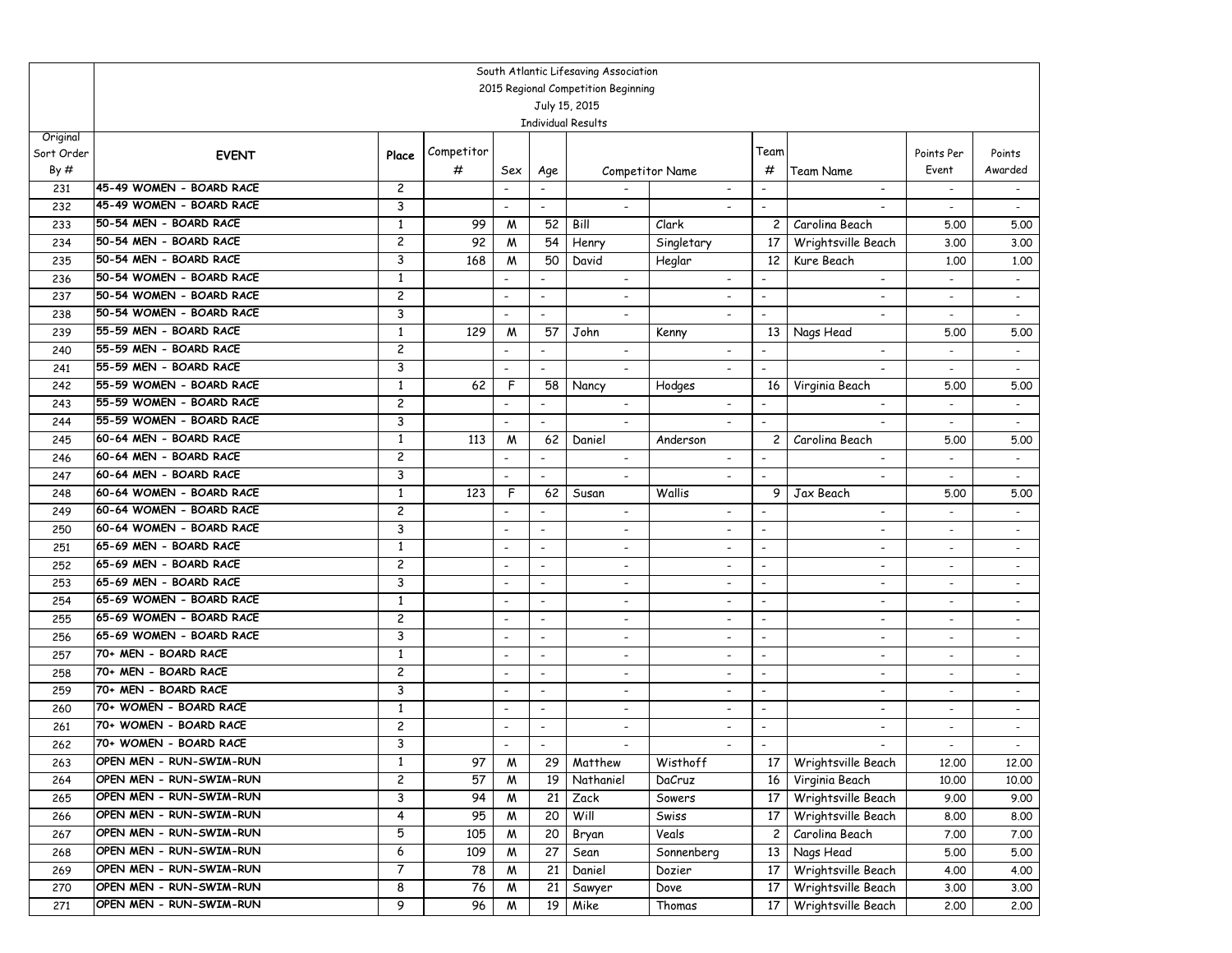|                   | South Atlantic Lifesaving Association<br>2015 Regional Competition Beginning |                |            |                          |                          |                          |                          |                          |                                         |                |                             |  |  |
|-------------------|------------------------------------------------------------------------------|----------------|------------|--------------------------|--------------------------|--------------------------|--------------------------|--------------------------|-----------------------------------------|----------------|-----------------------------|--|--|
|                   | July 15, 2015<br><b>Individual Results</b>                                   |                |            |                          |                          |                          |                          |                          |                                         |                |                             |  |  |
|                   |                                                                              |                |            |                          |                          |                          |                          |                          |                                         |                |                             |  |  |
|                   |                                                                              |                |            |                          |                          |                          |                          |                          |                                         |                |                             |  |  |
| Original          |                                                                              |                | Competitor |                          |                          |                          |                          | Team                     |                                         | Points Per     |                             |  |  |
| Sort Order<br>By# | <b>EVENT</b>                                                                 | Place          |            |                          |                          |                          |                          | #                        |                                         | Event          | Points<br>Awarded           |  |  |
|                   | OPEN MEN - RUN-SWIM-RUN                                                      | 10             | #          | Sex                      | Age                      |                          | Competitor Name          |                          | <b>Team Name</b>                        |                |                             |  |  |
| 272               | OPEN WOMEN - RUN-SWIM-RUN                                                    |                | 74         | M<br>F                   | 25                       | Stephen                  | Conrad                   | 17                       | Wrightsville Beach                      | 1.00           | 1.00                        |  |  |
| 273               | OPEN WOMEN - RUN-SWIM-RUN                                                    | 1<br>2         | 3<br>124   | f                        | 18<br>16                 | Hannah                   | Craig<br>Utech           | 3<br>9                   | Charleston County                       | 12,00          | 12.00                       |  |  |
| 274               | OPEN WOMEN - RUN-SWIM-RUN                                                    | 3              | 56         | F                        | 21                       | Autumn                   |                          |                          | Jax Beach                               | 10.00          | 10.00                       |  |  |
| 275<br>276        | OPEN WOMEN - RUN-SWIM-RUN                                                    | 4              | 80         | F                        | 21                       | Georgia<br>Catherine     | DaCruz                   | 16<br>17                 | Virginia Beach                          | 9.00           | 9.00<br>8.00                |  |  |
| 277               | OPEN WOMEN - RUN-SWIM-RUN                                                    | 5              | 17         | F                        | 16                       | Peyton                   | Gargula<br>Wilson        | 3                        | Wrightsville Beach<br>Charleston County | 8.00<br>7.00   | 7.00                        |  |  |
| 278               | OPEN WOMEN - RUN-SWIM-RUN                                                    | 6              | 145        | F                        | 25                       | Amanda                   | Skanezney                | $\mathbf{2}$             | Carolina Beach                          | 5.00           | 5.00                        |  |  |
| 279               | OPEN WOMEN - RUN-SWIM-RUN                                                    | $\overline{7}$ | 19         | F                        | 21                       | Hope                     | Andrews                  | $\overline{7}$           | Hilton Head                             | 4.00           | 4.00                        |  |  |
| 280               | OPEN WOMEN - RUN-SWIM-RUN                                                    | 8              | 83         | F                        | 22                       | Thalia                   | Harrison                 | 17                       | Wrightsville Beach                      | 3.00           | 3.00                        |  |  |
| 281               | OPEN WOMEN - RUN-SWIM-RUN                                                    | 9              | 130        | F                        | 20                       | Danielle                 | Kimball                  | 13                       | Nags Head                               | 2.00           | 2.00                        |  |  |
| 282               | OPEN WOMEN - RUN-SWIM-RUN                                                    | 10             | 35         | F                        | 24                       | Taylor                   | Smith                    | $\overline{7}$           | Hilton Head                             | 1.00           | 1,00                        |  |  |
| 283               | 30-34 MEN-RUN - SWIM-RUN                                                     | $\mathbf{1}$   | 12         | M                        | 33                       | Clark                    | Noble                    | 3                        | Charleston County                       | 5.00           | 5.00                        |  |  |
| 284               | 30-34 MEN-RUN - SWIM-RUN                                                     | 2              | 58         | M                        | 31                       | Patrick                  | Frisk                    | 16                       | Virginia Beach                          | 3.00           | 3.00                        |  |  |
| 285               | 30-34 MEN-RUN - SWIM-RUN                                                     | 3              | 91         | M                        | 34                       | Sean                     | Ruttkay                  | 17                       | Wrightsville Beach                      | 1.00           | 1,00                        |  |  |
| 286               | 30-34 WOMEN - RUN-SWIM-RUN                                                   | 1              | 93         | F                        | 31                       | Kristen                  | Smith Jeno               | 17                       | Wrightsville Beach                      | 5.00           | 5.00                        |  |  |
| 287               | 30-34 WOMEN - RUN-SWIM-RUN                                                   | $\overline{c}$ | 133        | F                        | 34                       | Bethany                  | McKinney                 | 13                       | Nags Head                               | 3.00           | 3.00                        |  |  |
| 288               | 30-34 WOMEN - RUN-SWIM-RUN                                                   | 3              |            | $\blacksquare$           | $\overline{\phantom{a}}$ | $\sim$                   | $\overline{\phantom{a}}$ | $\overline{\phantom{a}}$ | $\blacksquare$                          | $\sim$         | $\sim$                      |  |  |
| 289               | 35-39 MEN - RUN-SWIM-RUN                                                     | $\mathbf{1}$   | 5          | M                        | 39                       | Stephen                  | Fernandez                | 3                        | Charleston County                       | 5.00           | 5.00                        |  |  |
| 290               | 35-39 MEN - RUN-SWIM-RUN                                                     | 2              | 107        | W                        | 39                       | Shawn                    | Buen                     | 13                       | Nags Head                               | 3.00           | 3.00                        |  |  |
| 291               | 35-39 MEN - RUN-SWIM-RUN                                                     | 3              | 170        | M                        | 39                       | Chris                    | Holler                   | 12                       | Kure Beach                              | 1,00           | 1,00                        |  |  |
| 292               | 35-39 WOMEN - RUN-SWIM-RUN                                                   | 1              | 139        | $\mathsf{f}$             | 36                       | Sylvia                   | Wolff                    | 13                       | Nags Head                               | 5.00           | 5.00                        |  |  |
| 293               | 35-39 WOMEN - RUN-SWIM-RUN                                                   | $\overline{c}$ |            | $\blacksquare$           | $\blacksquare$           |                          |                          | $\blacksquare$           | $\overline{a}$                          |                |                             |  |  |
| 294               | 35-39 WOMEN - RUN-SWIM-RUN                                                   | 3              |            |                          | $\overline{\phantom{a}}$ |                          |                          | $\blacksquare$           |                                         |                | $\sim$                      |  |  |
| 295               | 40-44 MEN - RUN-SWIM-RUN                                                     | 1              | 59         | M                        | 44                       | Thomas                   | Gill                     | 16                       | Virginia Beach                          | 5.00           | 5.00                        |  |  |
| 296               | 40-44 MEN - RUN-SWIM-RUN                                                     | $\overline{c}$ | 147        | m                        | 42                       | Duke                     | Hagestrom                | $\mathbf{2}$             | Carolina Beach                          | 3.00           | 3.00                        |  |  |
| 297               | 40-44 MEN - RUN-SWIM-RUN                                                     | 3              | 39         | M                        | 41                       | Donnie                   | Constronstich            | 8                        | Horry County                            | 1,00           | 1,00                        |  |  |
| 298               | 40-44 WOMEN - RUN-SWIM-RUN                                                   | 1              | 148        | $\mathsf{f}$             | 42                       | Tracee                   | Hagestrom                | $\overline{c}$           | Carolina Beach                          | 5.00           | 5.00                        |  |  |
| 299               | 40-44 WOMEN - RUN-SWIM-RUN                                                   | 2              |            | $\overline{\phantom{a}}$ | $\overline{\phantom{a}}$ | $\overline{\phantom{a}}$ |                          |                          | $\overline{\phantom{a}}$                |                |                             |  |  |
| 300               | 40-44 WOMEN - RUN-SWIM-RUN                                                   | 3              |            |                          | $\overline{\phantom{a}}$ | $\blacksquare$           |                          |                          |                                         |                | $\mathcal{L}_{\mathcal{A}}$ |  |  |
| 301               | 45-49 MEN - RUN-SWIM-RUN                                                     | 1              | 188        | M                        | 48                       | Kevin                    | Martingayle              | 16                       | Virginia Beach                          | 5.00           | 5.00                        |  |  |
| 302               | 45-49 MEN - RUN-SWIM-RUN                                                     | 2              | 137        | M                        | 46                       | Ken                      | Savage                   | 13                       | Nags Head                               | 3.00           | 3.00                        |  |  |
| 303               | 45-49 MEN - RUN-SWIM-RUN                                                     | 3              |            |                          |                          | $\overline{\phantom{a}}$ | $\overline{\phantom{a}}$ |                          | $\blacksquare$                          | $\blacksquare$ | $\overline{a}$              |  |  |
| 304               | 45-49 WOMEN - RUN-SWIM-RUN                                                   | $\mathbf{1}$   |            |                          |                          |                          |                          |                          |                                         |                |                             |  |  |
| 305               | 45-49 WOMEN - RUN-SWIM-RUN                                                   | 2              |            |                          |                          |                          |                          |                          |                                         |                |                             |  |  |
| 306               | 45-49 WOMEN - RUN-SWIM-RUN                                                   | 3              |            |                          | $\overline{\phantom{a}}$ |                          |                          | $\overline{\phantom{a}}$ |                                         |                | $\sim$                      |  |  |
| 307               | 50-54 MEN - RUN-SWIM-RUN                                                     | $\mathbf{1}$   | 92         | M                        | 54                       | Henry                    | Singletary               | 17                       | Wrightsville Beach                      | 5.00           | 5.00                        |  |  |
| 308               | 50-54 MEN - RUN-SWIM-RUN                                                     | $\mathbf{2}$   | 99         | M                        | 52                       | Bill                     | Clark                    | $\overline{c}$           | Carolina Beach                          | 3.00           | 3.00                        |  |  |
| 309               | 50-54 MEN - RUN-SWIM-RUN                                                     | 3              |            | $\overline{\phantom{a}}$ | $\overline{\phantom{a}}$ | $\overline{\phantom{a}}$ | $\overline{\phantom{a}}$ |                          | $\sim$                                  | $\blacksquare$ | $\sim$                      |  |  |
| 310               | 50-54 WOMEN - RUN-SWIM-RUN                                                   | 1              |            | $\overline{\phantom{a}}$ | $\overline{\phantom{a}}$ | $\overline{\phantom{a}}$ | $\overline{\phantom{a}}$ | $\overline{\phantom{a}}$ | $\overline{\phantom{a}}$                | $\blacksquare$ | $\sim$                      |  |  |
| 311               | 50-54 WOMEN - RUN-SWIM-RUN                                                   | $\overline{c}$ |            | $\overline{\phantom{a}}$ | $\overline{\phantom{a}}$ | $-$                      | $\overline{\phantom{a}}$ |                          | $\overline{\phantom{a}}$                | $\blacksquare$ | $\sim$                      |  |  |
| 312               | 50-54 WOMEN - RUN-SWIM-RUN                                                   | 3              |            | $\overline{\phantom{a}}$ | $\overline{\phantom{a}}$ | $ \,$                    | $\overline{\phantom{a}}$ | $\overline{\phantom{a}}$ | $\sim$                                  |                |                             |  |  |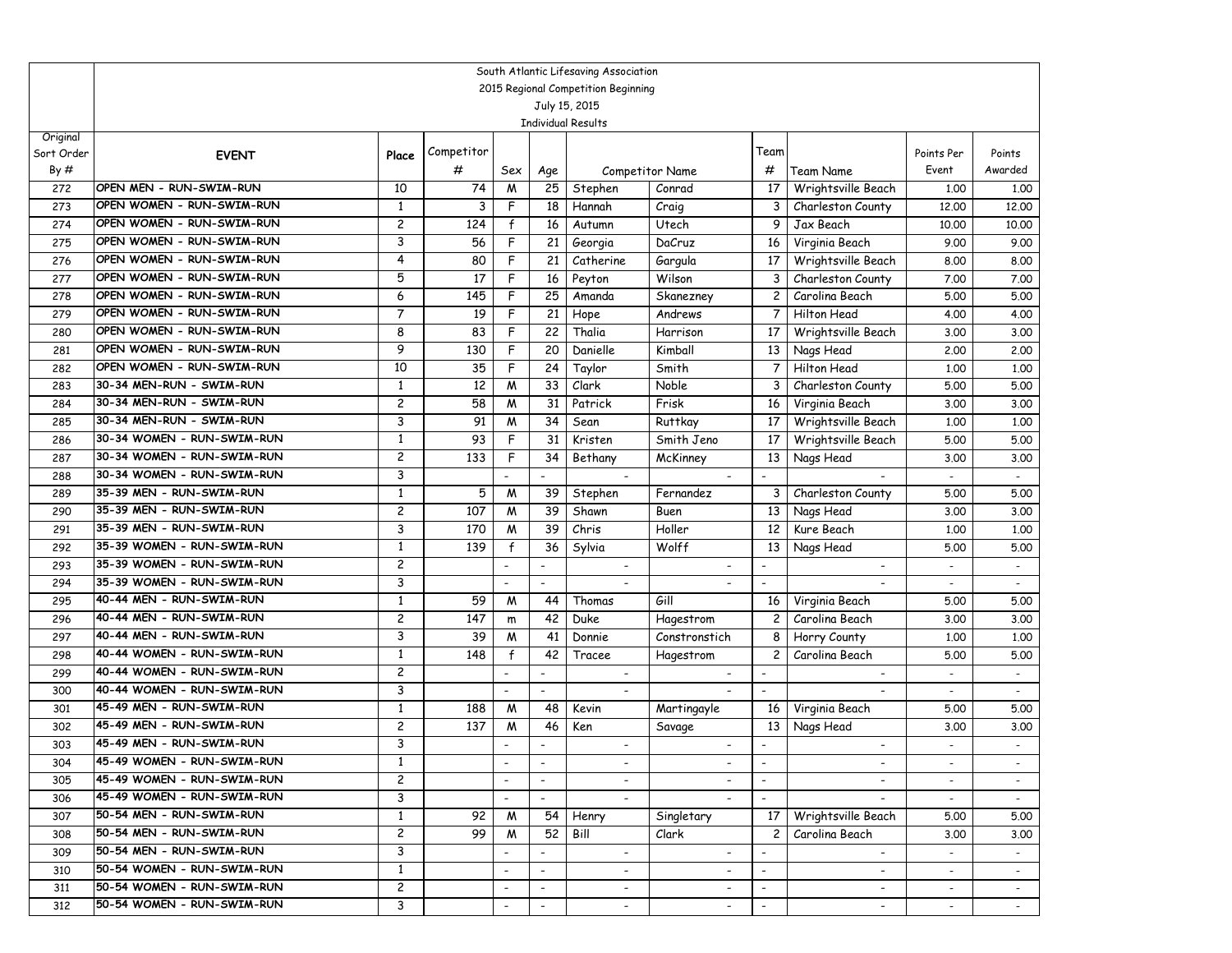|                   |                            |                |            |                                                      |                          | South Atlantic Lifesaving Association |                          |                          |                          |                          |                          |
|-------------------|----------------------------|----------------|------------|------------------------------------------------------|--------------------------|---------------------------------------|--------------------------|--------------------------|--------------------------|--------------------------|--------------------------|
|                   |                            |                |            |                                                      |                          | 2015 Regional Competition Beginning   |                          |                          |                          |                          |                          |
|                   |                            |                |            |                                                      |                          | July 15, 2015                         |                          |                          |                          |                          |                          |
|                   |                            |                |            |                                                      |                          | <b>Individual Results</b>             |                          |                          |                          |                          |                          |
| Original          |                            |                | Competitor |                                                      |                          |                                       |                          | Team                     |                          |                          |                          |
| Sort Order<br>By# | <b>EVENT</b>               | Place          | #          |                                                      |                          |                                       |                          | #                        | <b>Team Name</b>         | Points Per<br>Event      | Points<br>Awarded        |
|                   | 55-59 MEN - RUN-SWIM-RUN   |                | 129        | Sex                                                  | Age<br>57                |                                       | Competitor Name          | 13                       |                          |                          |                          |
| 313               | 55-59 MEN - RUN-SWIM-RUN   | 1<br>2         |            | M                                                    |                          | John                                  | Kenny                    |                          | Nags Head                | 5.00                     | 5.00                     |
| 314               | 55-59 MEN - RUN-SWIM-RUN   | 3              |            |                                                      | $\blacksquare$           | $\overline{\phantom{a}}$              |                          |                          | $\overline{\phantom{a}}$ |                          |                          |
| 315               | 55-59 WOMEN - RUN-SWIM-RUN | 1              | 62         | F                                                    | 58                       | Nancy                                 |                          | $\overline{\phantom{a}}$ |                          |                          |                          |
| 316               | 55-59 WOMEN - RUN-SWIM-RUN | 2              |            |                                                      |                          |                                       | Hodges                   | 16                       | Virginia Beach           | 5.00                     | 5.00                     |
| 317<br>318        | 55-59 WOMEN - RUN-SWIM-RUN | 3              |            | $\overline{\phantom{a}}$<br>$\overline{\phantom{a}}$ | $\overline{\phantom{a}}$ | $\overline{\phantom{a}}$              |                          |                          | $\overline{\phantom{a}}$ | $\overline{\phantom{a}}$ | $\blacksquare$           |
| 319               | 60-64 MEN - RUN-SWIM-RUN   | 1              | 113        | M                                                    | 62                       | Daniel                                | Anderson                 | $\overline{c}$           | Carolina Beach           | 5.00                     | 5.00                     |
| 320               | 60-64 MEN - RUN-SWIM-RUN   | 2              |            |                                                      |                          | $\overline{\phantom{a}}$              |                          |                          |                          |                          |                          |
| 321               | 60-64 MEN - RUN-SWIM-RUN   | 3              |            | $\blacksquare$                                       | $\blacksquare$           |                                       |                          | $\overline{\phantom{a}}$ |                          |                          |                          |
| 322               | 60-64 WOMEN - RUN-SWIM-RUN | 1              | 123        | F                                                    | 62                       | Susan                                 | Wallis                   | 9                        | Jax Beach                | 5.00                     | 5.00                     |
| 323               | 60-64 WOMEN - RUN-SWIM-RUN | 2              |            |                                                      | $\overline{\phantom{a}}$ | $\overline{\phantom{a}}$              | $\overline{\phantom{a}}$ |                          | -                        | $\overline{\phantom{a}}$ | $\sim$                   |
| 324               | 60-64 WOMEN - RUN-SWIM-RUN | 3              |            | $\overline{\phantom{a}}$                             | $\blacksquare$           | $\overline{\phantom{a}}$              | $\overline{\phantom{a}}$ | $\overline{\phantom{a}}$ | $\overline{\phantom{0}}$ | $\overline{\phantom{a}}$ | $\overline{\phantom{0}}$ |
| 325               | 64-69 MEN - RUN-SWIM-RUN   | 1              |            | $\overline{\phantom{a}}$                             | $\overline{\phantom{a}}$ | $\overline{\phantom{a}}$              | $\overline{\phantom{a}}$ | $\overline{\phantom{a}}$ | $\overline{\phantom{a}}$ | $\overline{\phantom{a}}$ | $\sim$                   |
| 326               | 64-69 MEN - RUN-SWIM-RUN   | 2              |            | $\overline{\phantom{a}}$                             | $\overline{\phantom{a}}$ | $\overline{\phantom{a}}$              | $\overline{\phantom{a}}$ | $\overline{\phantom{a}}$ | -                        | $\overline{\phantom{a}}$ | $\overline{\phantom{a}}$ |
| 327               | 64-69 MEN - RUN-SWIM-RUN   | 3              |            | $\overline{\phantom{a}}$                             | $\overline{\phantom{a}}$ |                                       |                          | $\overline{\phantom{a}}$ |                          |                          | $\overline{\phantom{a}}$ |
| 328               | 64-69 WOMEN - RUN-SWIM-RUN | 1              |            | $\overline{\phantom{a}}$                             | $\blacksquare$           | $\blacksquare$                        |                          | $\overline{\phantom{a}}$ | $\overline{\phantom{0}}$ |                          |                          |
| 329               | 64-69 WOMEN - RUN-SWIM-RUN | $\overline{c}$ |            | $\overline{\phantom{a}}$                             | $\overline{\phantom{a}}$ | $\overline{\phantom{a}}$              | $\overline{\phantom{a}}$ | $\overline{\phantom{a}}$ | ٠                        | $\overline{\phantom{a}}$ | $\overline{\phantom{a}}$ |
| 330               | 64-69 WOMEN - RUN-SWIM-RUN | 3              |            | $\overline{\phantom{a}}$                             | $\blacksquare$           | $\overline{\phantom{a}}$              |                          | $\overline{\phantom{a}}$ | $\overline{a}$           |                          | $\overline{\phantom{a}}$ |
| 331               | 70+ MEN - RUN-SWIM-RUN     | 1              |            | $\overline{\phantom{a}}$                             | $\overline{\phantom{a}}$ | $\overline{\phantom{a}}$              | $\overline{\phantom{a}}$ | $\overline{\phantom{a}}$ | ٠                        | $\overline{\phantom{a}}$ | $\sim$                   |
| 332               | 70+ MEN - RUN-SWIM-RUN     | $\overline{c}$ |            | $\overline{\phantom{a}}$                             | $\overline{\phantom{a}}$ | $\overline{\phantom{a}}$              |                          | $\overline{\phantom{a}}$ | -                        | $\blacksquare$           | $\overline{\phantom{a}}$ |
| 333               | 70+ MEN - RUN-SWIM-RUN     | 3              |            | $\overline{\phantom{a}}$                             | $\overline{\phantom{a}}$ | $\overline{\phantom{a}}$              |                          | $\overline{\phantom{a}}$ | ٠                        |                          | $\overline{a}$           |
| 334               | 70+ WOMEN - RUN-SWIM-RUN   | 1              |            | $\overline{\phantom{a}}$                             | $\blacksquare$           |                                       |                          | $\overline{\phantom{a}}$ |                          |                          |                          |
| 335               | 70+ WOMEN - RUN-SWIM-RUN   | $\overline{c}$ |            | $\overline{\phantom{a}}$                             | $\overline{\phantom{a}}$ | $\overline{\phantom{a}}$              | $\overline{\phantom{a}}$ | $\overline{\phantom{a}}$ | $\overline{\phantom{0}}$ |                          | $\overline{\phantom{a}}$ |
| 336               | 70+ WOMEN - RUN-SWIM-RUN   | 3              |            | $\overline{\phantom{a}}$                             | $\overline{\phantom{a}}$ | $\blacksquare$                        |                          | $\blacksquare$           |                          | $\overline{\phantom{a}}$ | $\sim$                   |
| 337               | OPEN MEN - RESCUE RACE     | $\mathbf{1}$   | 87         | M                                                    | 22                       | Kyle                                  | Miess                    | 17                       | Wrightsville Beach       | 3.00                     | 3.00                     |
| 338               | OPEN MEN - RESCUE RACE     | 1              | 79         | M                                                    | 23                       | Joshua                                | Drew                     | 17                       | Wrightsville Beach       | 3.00                     | 3.00                     |
| 339               | OPEN MEN - RESCUE RACE     | 1              | 85         | M                                                    | 21                       | Carl                                  | Labonge                  | 17                       | Wrightsville Beach       | 3.00                     | 3.00                     |
| 340               | OPEN MEN - RESCUE RACE     | 1              | 76         | M                                                    | 21                       | Sawyer                                | Dove                     | 17                       | Wrightsville Beach       | 3.00                     | 3.00                     |
| 341               | OPEN MEN - RESCUE RACE     | $\overline{c}$ | 94         | M                                                    | 21                       | Zack                                  | Sowers                   | 17                       | Wrightsville Beach       | 2.50                     | 2.50                     |
| 342               | OPEN MEN - RESCUE RACE     | 2              | 84         | M                                                    | 30                       | Hunter                                | Hay                      | 17                       | Wrightsville Beach       | 2.50                     | 2.50                     |
| 343               | OPEN MEN - RESCUE RACE     | 2              | 89         | M                                                    | 29                       | Maurice                               | Peacock                  | 17                       | Wrightsville Beach       | 2.50                     | 2.50                     |
| 344               | OPEN MEN - RESCUE RACE     | 2              | 74         | M                                                    | 25                       | Stephen                               | Conrad                   | 17                       | Wrightsville Beach       | 2.50                     | 2.50                     |
| 345               | OPEN MEN - RESCUE RACE     | 3              | 66         | ${\mathsf M}$                                        |                          | $24$ Max                              | McQuarrie                |                          | 16 Virginia Beach        | 2.25                     | 2.25                     |
| 346               | OPEN MEN - RESCUE RACE     | 3              | 67         | W                                                    | 29                       | Michael                               | Miller                   | 16                       | Virginia Beach           | 2.25                     | 2.25                     |
| 347               | OPEN MEN - RESCUE RACE     | 3              | 58         | M                                                    | 31                       | Patrick                               | Frisk                    | 16                       | Virginia Beach           | 2.25                     | 2.25                     |
| 348               | OPEN MEN - RESCUE RACE     | 3              | 57         | M                                                    | 19                       | Nathaniel                             | DaCruz                   | 16                       | Virginia Beach           | 2.25                     | 2.25                     |
| 349               | OPEN MEN - RESCUE RACE     | 4              | 112        | M                                                    | 26                       | Zachary                               | Hupp                     | $\overline{c}$           | Carolina Beach           | 2.00                     | 2.00                     |
| 350               | OPEN MEN - RESCUE RACE     | 4              | 105        | M                                                    | 20                       | Bryan                                 | Veals                    | $\mathbf{2}$             | Carolina Beach           | 2.00                     | 2.00                     |
| 351               | OPEN MEN - RESCUE RACE     | 4              | 140        | M                                                    | 34                       | Patrick                               | Farwell                  | $\mathbf{2}$             | Carolina Beach           | 2,00                     | 2.00                     |
| 352               | OPEN MEN - RESCUE RACE     | 4              | 144        | M                                                    | 19                       | Vaughn                                | Rizzo                    | $\mathbf{2}$             | Carolina Beach           | 2.00                     | 2.00                     |
| 353               | OPEN MEN - RESCUE RACE     | 5              | 97         | M                                                    | 29                       | Matthew                               | Wisthoff                 | 17                       | Wrightsville Beach       | 1.75                     | 1.75                     |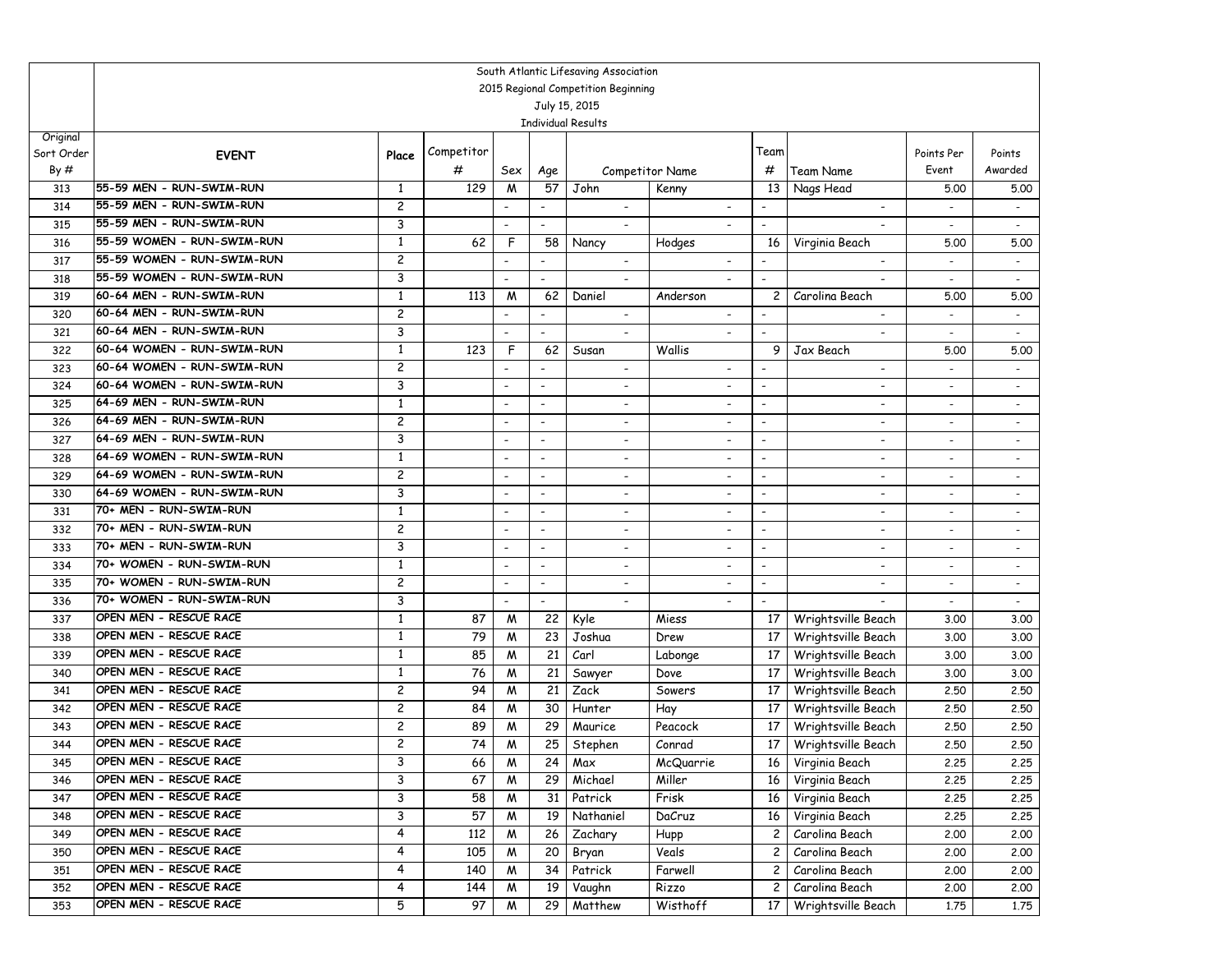|            |                        |                |                |     |     | South Atlantic Lifesaving Association      |                        |      |                    |            |         |
|------------|------------------------|----------------|----------------|-----|-----|--------------------------------------------|------------------------|------|--------------------|------------|---------|
|            |                        |                |                |     |     | 2015 Regional Competition Beginning        |                        |      |                    |            |         |
|            |                        |                |                |     |     | July 15, 2015<br><b>Individual Results</b> |                        |      |                    |            |         |
| Original   |                        |                |                |     |     |                                            |                        |      |                    |            |         |
| Sort Order | <b>EVENT</b>           | Place          | Competitor     |     |     |                                            |                        | Team |                    | Points Per | Points  |
| By#        |                        |                | #              | Sex | Age |                                            | <b>Competitor Name</b> | #    | <b>Team Name</b>   | Event      | Awarded |
| 354        | OPEN MEN - RESCUE RACE | 5              | 81             | M   | 19  | Tyler                                      | George                 | 17   | Wrightsville Beach | 1.75       | 1.75    |
| 355        | OPEN MEN - RESCUE RACE | 5              | 77             | M   | 42  | Brendon                                    | Doyle                  | 17   | Wrightsville Beach | 1.75       | 1.75    |
| 356        | OPEN MEN - RESCUE RACE | 5              | 96             | M   | 19  | Mike                                       | Thomas                 | 17   | Wrightsville Beach | 1.75       | 1.75    |
| 357        | OPEN MEN - RESCUE RACE | 6              | 14             | M   | 22  | Anthony                                    | Tipton                 | 3    | Charleston County  | 1.25       | 1.25    |
| 358        | OPEN MEN - RESCUE RACE | 6              | 6              | M   | 19  | Chase                                      | Heffron                | 3    | Charleston County  | 1,25       | 1,25    |
| 359        | OPEN MEN - RESCUE RACE | 6              | $\overline{c}$ | M   | 22  | Samuel                                     | Blythe                 | 3    | Charleston County  | 1,25       | 1.25    |
| 360        | OPEN MEN - RESCUE RACE | 6              | 11             | M   | 24  | Luke                                       | Meier                  | 3    | Charleston County  | 1,25       | 1,25    |
| 361        | OPEN MEN - RESCUE RACE | $\overline{7}$ | 127            | M   | 23  | Job                                        | Fields                 | 13   | Nags Head          | 1.00       | 1,00    |
| 362        | OPEN MEN - RESCUE RACE | $\overline{7}$ | 138            | M   | 26  | Ben                                        | Mechak                 | 13   | Nags Head          | 1.00       | 1,00    |
| 363        | OPEN MEN - RESCUE RACE | $\overline{7}$ | 134            | M   | 29  | Cody                                       | McKinney               | 13   | Nags Head          | 1.00       | 1,00    |
| 364        | OPEN MEN - RESCUE RACE | $\overline{7}$ | 136            | M   | 21  | Shawn                                      | Kenny                  | 13   | Nags Head          | 1.00       | 1,00    |
| 365        | OPEN MEN - RESCUE RACE | 8              | 95             | M   | 20  | Will                                       | Swiss                  | 17   | Wrightsville Beach | 0.75       | 0.75    |
| 366        | OPEN MEN - RESCUE RACE | 8              | 90             | M   | 31  | Barret                                     | Phifer                 | 17   | Wrightsville Beach | 0.75       | 0.75    |
| 367        | OPEN MEN - RESCUE RACE | 8              | 91             | M   | 34  | Sean                                       | Ruttkay                | 17   | Wrightsville Beach | 0.75       | 0.75    |
| 368        | OPEN MEN - RESCUE RACE | 8              | 88             | M   | 20  | Zach                                       | Nifong                 | 17   | Wrightsville Beach | 0.75       | 0.75    |
| 369        | OPEN MEN - RESCUE RACE | 9              | 47             | M   | 19  | Jacob                                      | Marshall               | 8    | Horry County       | 0.50       | 0.50    |
| 370        | OPEN MEN - RESCUE RACE | 9              | 42             | F   | 28  | Karel                                      | Fonick                 | 8    | Horry County       | 0.50       | 0.50    |
| 371        | OPEN MEN - RESCUE RACE | 9              | 41             | M   | 20  | Craig                                      | Fleury                 | 8    | Horry County       | 0.50       | 0.50    |
| 372        | OPEN MEN - RESCUE RACE | 9              | 40             | M   | 25  | Marcus                                     | Fichtner               | 8    | Horry County       | 0.50       | 0.50    |
| 373        | OPEN MEN - RESCUE RACE | 10             | 13             | M   | 19  | Alex                                       | Parler                 | 3    | Charleston County  | 0.25       | 0.25    |
| 374        | OPEN MEN - RESCUE RACE | 10             | 18             | M   | 19  | Robbie                                     | Wilson                 | 3    | Charleston County  | 0.25       | 0.25    |
| 375        | OPEN MEN - RESCUE RACE | 10             | 12             | M   | 33  | Clark                                      | Noble                  | 3    | Charleston County  | 0.25       | 0.25    |
| 376        | OPEN MEN - RESCUE RACE | 10             | $\overline{7}$ | M   | 27  | Steve                                      | Heyward                | 3    | Charleston County  | 0.25       | 0.25    |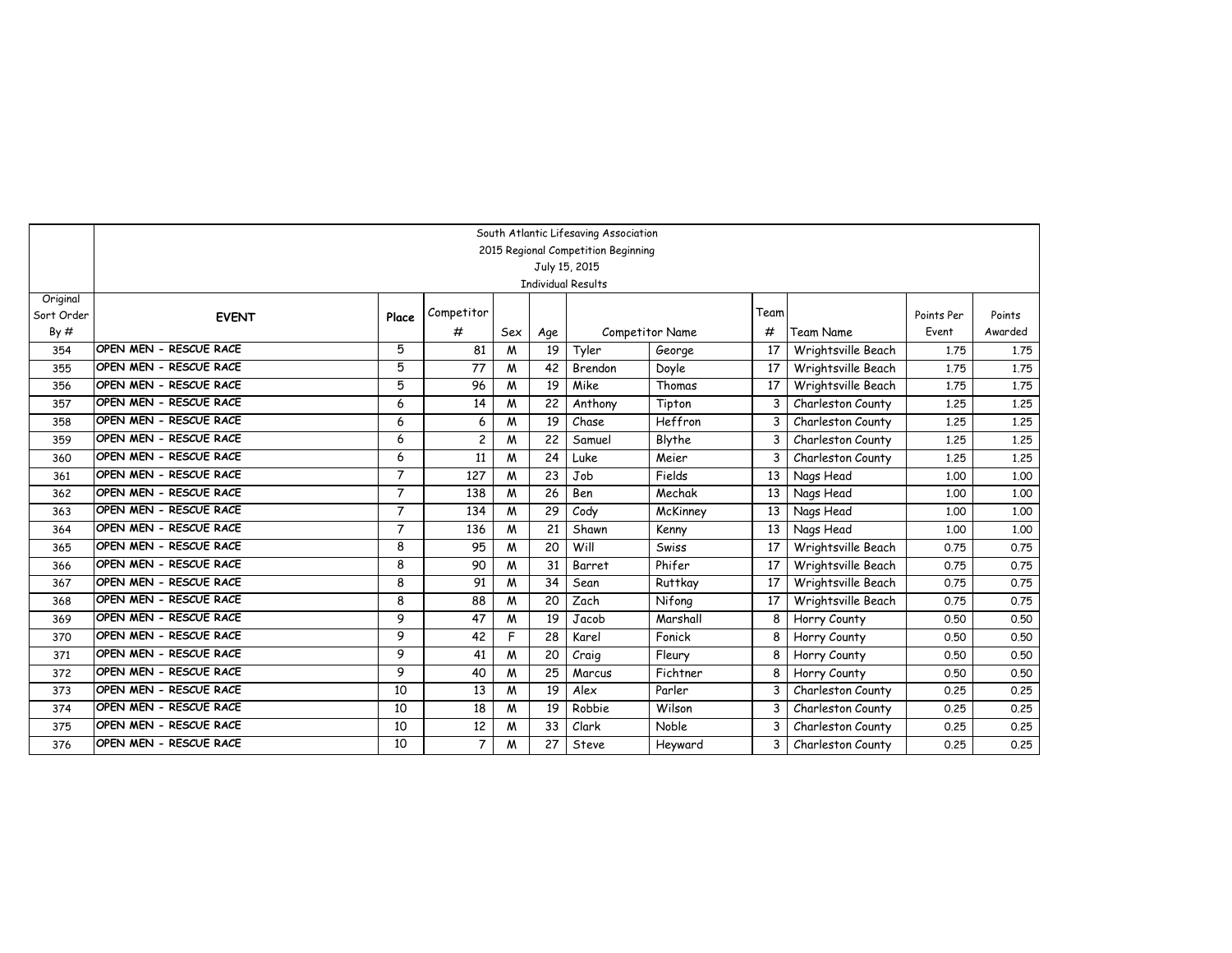|                   | South Atlantic Lifesaving Association<br>2015 Regional Competition Beginning |                |            |                          |                          |                           |                          |                          |                                          |                          |                   |  |
|-------------------|------------------------------------------------------------------------------|----------------|------------|--------------------------|--------------------------|---------------------------|--------------------------|--------------------------|------------------------------------------|--------------------------|-------------------|--|
|                   |                                                                              |                |            |                          |                          |                           |                          |                          |                                          |                          |                   |  |
|                   |                                                                              |                |            |                          |                          | July 15, 2015             |                          |                          |                                          |                          |                   |  |
|                   |                                                                              |                |            |                          |                          | <b>Individual Results</b> |                          |                          |                                          |                          |                   |  |
| Original          |                                                                              |                | Competitor |                          |                          |                           |                          | Team                     |                                          |                          |                   |  |
| Sort Order<br>By# | <b>EVENT</b>                                                                 | Place          |            |                          |                          |                           |                          |                          |                                          | Points Per<br>Event      | Points<br>Awarded |  |
|                   | OPEN WOMEN - RESCUE RACE                                                     | 1              | #          | Sex<br>F                 | Age                      |                           | Competitor Name          | #                        | Team Name                                |                          |                   |  |
| 377               | OPEN WOMEN - RESCUE RACE                                                     |                | 75         | F                        | 27                       | Sidney                    | Corn                     | 17                       | Wrightsville Beach                       | 3.00                     | 3.00              |  |
| 378<br>379        | OPEN WOMEN - RESCUE RACE                                                     | 1<br>1         | 80<br>83   | F                        | 21<br>22                 | Catherine<br>Thalia       | Gargula<br>Harrison      | 17<br>17                 | Wrightsville Beach                       | 3.00<br>3.00             | 3.00              |  |
| 380               | OPEN WOMEN - RESCUE RACE                                                     | 1              | 98         | F                        | 24                       | Kathryn                   | Yarbrough                | 17                       | Wrightsville Beach<br>Wrightsville Beach | 3.00                     | 3.00<br>3.00      |  |
| 381               | OPEN WOMEN - RESCUE RACE                                                     | $\overline{c}$ | 3          | F                        | 18                       | Hannah                    |                          | 3                        | Charleston County                        | 2.50                     | 2.50              |  |
| 382               | OPEN WOMEN - RESCUE RACE                                                     | 2              | 15         | F                        | $\overline{25}$          | Lauren                    | Craig<br>Weeks           | 3                        | Charleston County                        | 2.50                     | 2.50              |  |
| 383               | OPEN WOMEN - RESCUE RACE                                                     | 2              | 16         | F                        | 16                       | Mary                      | Wilson                   | 3                        | Charleston County                        | 2.50                     | 2.50              |  |
| 384               | OPEN WOMEN - RESCUE RACE                                                     | 2              | 17         | F                        | 16                       | Peyton                    | Wilson                   | 3                        | Charleston County                        | 2.50                     | 2.50              |  |
| 385               | OPEN WOMEN - RESCUE RACE                                                     | 3              | 19         | F                        | 21                       | Hope                      | Andrews                  | $\overline{7}$           | Hilton Head                              | 2,25                     | 2.25              |  |
| 386               | OPEN WOMEN - RESCUE RACE                                                     | 3              | 28         | F                        | 20                       | Taylor                    | Mastin                   | 7                        | Hilton Head                              | 2,25                     | 2.25              |  |
| 387               | OPEN WOMEN - RESCUE RACE                                                     | 3              | 26         | F                        | 20                       | Charlotte                 | Lechner                  | 7                        | Hilton Head                              | 2,25                     | 2.25              |  |
| 388               | OPEN WOMEN - RESCUE RACE                                                     | 3              | 30         | F                        | 23                       | Carenna                   | Neely                    | 7                        | Hilton Head                              | 2,25                     | 2.25              |  |
| 389               | OPEN WOMEN - RESCUE RACE                                                     | 4              | 101        | F                        | 24                       | Morgan                    | Fergus                   | $\overline{c}$           | Carolina Beach                           | 2,00                     | 2,00              |  |
| 390               | OPEN WOMEN - RESCUE RACE                                                     | 4              | 102        | F                        | 22                       | Kelsey                    | Helin                    | 2                        | Carolina Beach                           | 2,00                     | 2,00              |  |
| 391               | OPEN WOMEN - RESCUE RACE                                                     | 4              | 106        | F                        | 17                       | Sydney                    | Westra                   | 2                        | Carolina Beach                           | 2,00                     | 2.00              |  |
| 392               | OPEN WOMEN - RESCUE RACE                                                     | 4              | 145        | F                        | 25                       | Amanda                    | Skanezney                | $\overline{c}$           | Carolina Beach                           | 2,00                     | 2.00              |  |
| 393               | OPEN WOMEN - RESCUE RACE                                                     | 5              | 56         | F                        | 21                       | Georgia                   | DaCruz                   | 16                       | Virginia Beach                           | 1.75                     | 1.75              |  |
| 394               | OPEN WOMEN - RESCUE RACE                                                     | 5              | 62         | F                        | 58                       | Nancy                     | Hodges                   | 16                       | Virginia Beach                           | 1.75                     | 1.75              |  |
| 395               | OPEN WOMEN - RESCUE RACE                                                     | 5              | 63         | F                        | 23                       | Emily                     | Kramer                   | 16                       | Virginia Beach                           | 1.75                     | 1.75              |  |
| 396               | OPEN WOMEN - RESCUE RACE                                                     | 5              | 64         | F                        | 18                       | Marley                    | Lyster                   | 16                       | Virginia Beach                           | 1.75                     | 1.75              |  |
| 397               | OPEN WOMEN - RESCUE RACE                                                     | 6              | 128        | F                        | 21                       | Aneesa                    | Golshan                  | 13                       | Nags Head                                | 1,25                     | 1.25              |  |
| 398               | OPEN WOMEN - RESCUE RACE                                                     | 6              | 130        | F                        | 20                       | Danielle                  | Kimball                  | 13                       | Nags Head                                | 1,25                     | 1.25              |  |
| 399               | OPEN WOMEN - RESCUE RACE                                                     | 6              | 131        | F                        | 25                       | Sarah                     | Knie                     | 13                       | Nags Head                                | 1,25                     | 1.25              |  |
| 400               | OPEN WOMEN - RESCUE RACE                                                     | 6              | 133        | F                        | 34                       | Bethany                   | McKinney                 | 13                       | Nags Head                                | 1,25                     | 1.25              |  |
| 401               | OPEN WOMEN - RESCUE RACE                                                     | 7              | 45         | F                        | 27                       | Petra                     | Kaucka                   | 8                        | Horry County                             | 1,00                     | 1.00              |  |
| 402               | OPEN WOMEN - RESCUE RACE                                                     | 7              | 49         | F                        | 20                       | Courtney                  | Porfilio                 | 8                        | Horry County                             | 1,00                     | 1.00              |  |
| 403               | OPEN WOMEN - RESCUE RACE                                                     | 7              | 50         | F                        | 21                       | Kara                      | Powers                   | 8                        | Horry County                             | 1,00                     | 1.00              |  |
| 404               | OPEN WOMEN - RESCUE RACE                                                     | 7              | 54         | F                        | 19                       | Kaley                     | Tyree                    | 8                        | Horry County                             | 1,00                     | 1.00              |  |
| 405               | OPEN WOMEN - RESCUE RACE                                                     | 8              | 116        | F                        | 20                       | Lauren                    | Badenhoop                | 9                        | Jax Beach                                | 0.75                     | 0.75              |  |
| 406               | OPEN WOMEN - RESCUE RACE                                                     | 8              | 117        | F                        | 18                       | Elise                     | Byrd                     | 9                        | Jax Beach                                | 0.75                     | 0.75              |  |
| 407               | OPEN WOMEN - RESCUE RACE                                                     | 8              | 118        | F                        | 19                       | Annie                     | Garner                   | 9                        | Jax Beach                                | 0.75                     | 0.75              |  |
| 408               | OPEN WOMEN - RESCUE RACE                                                     | 8              | 124        | f                        | 16                       | Autumn                    | Utech                    | 9                        | Jax Beach                                | 0.75                     | 0.75              |  |
| 409               | OPEN WOMEN - RESCUE RACE                                                     | 9              | 22         | $\mathsf{F}$             | 23                       | Rebecca                   | Gerner                   |                          | 7 Hilton Head                            | 0.50                     | 0.50              |  |
| 410               | OPEN WOMEN - RESCUE RACE                                                     | 9              | 24         | F                        | 20                       | Maisey                    | Kent                     | 7                        | Hilton Head                              | 0.50                     | 0.50              |  |
| 411               | OPEN WOMEN - RESCUE RACE                                                     | 9              | 34         | F                        | 20                       | Carrie                    | Schrock                  | $7^{\circ}$              | Hilton Head                              | 0.50                     | 0.50              |  |
| 412               | OPEN WOMEN - RESCUE RACE                                                     | 9              | 35         | F                        | 24                       | Taylor                    | Smith                    | $\overline{7}$           | Hilton Head                              | 0.50                     | 0.50              |  |
| 413               | OPEN WOMEN - RESCUE RACE                                                     | 10             |            |                          |                          | $\overline{\phantom{a}}$  | $\overline{\phantom{a}}$ | $\overline{\phantom{a}}$ | $\overline{\phantom{0}}$                 |                          |                   |  |
| 414               | OPEN WOMEN - RESCUE RACE                                                     | 10             |            | $\overline{\phantom{a}}$ | $\overline{\phantom{a}}$ | $\sim$                    | $\overline{\phantom{a}}$ | $\overline{\phantom{a}}$ | $\overline{\phantom{a}}$                 | $\overline{\phantom{a}}$ | $\sim$            |  |
| 415               | OPEN WOMEN - RESCUE RACE                                                     | 10             |            | $\overline{\phantom{a}}$ | $\overline{\phantom{a}}$ | $\overline{\phantom{a}}$  |                          | $\overline{\phantom{a}}$ |                                          | $\sim$                   | $\sim$            |  |
| 416               | OPEN WOMEN - RESCUE RACE                                                     | 10             |            |                          |                          | $\overline{\phantom{a}}$  |                          | $\overline{\phantom{a}}$ |                                          | $\sim$                   | $\sim$            |  |
| 417               | OPEN MEN - BEACH RELAY                                                       | 1              | 89         | M                        | 29                       | Maurice                   | Peacock                  | 17 <sup>1</sup>          | Wrightsville Beach                       | 3.00                     | 3.00              |  |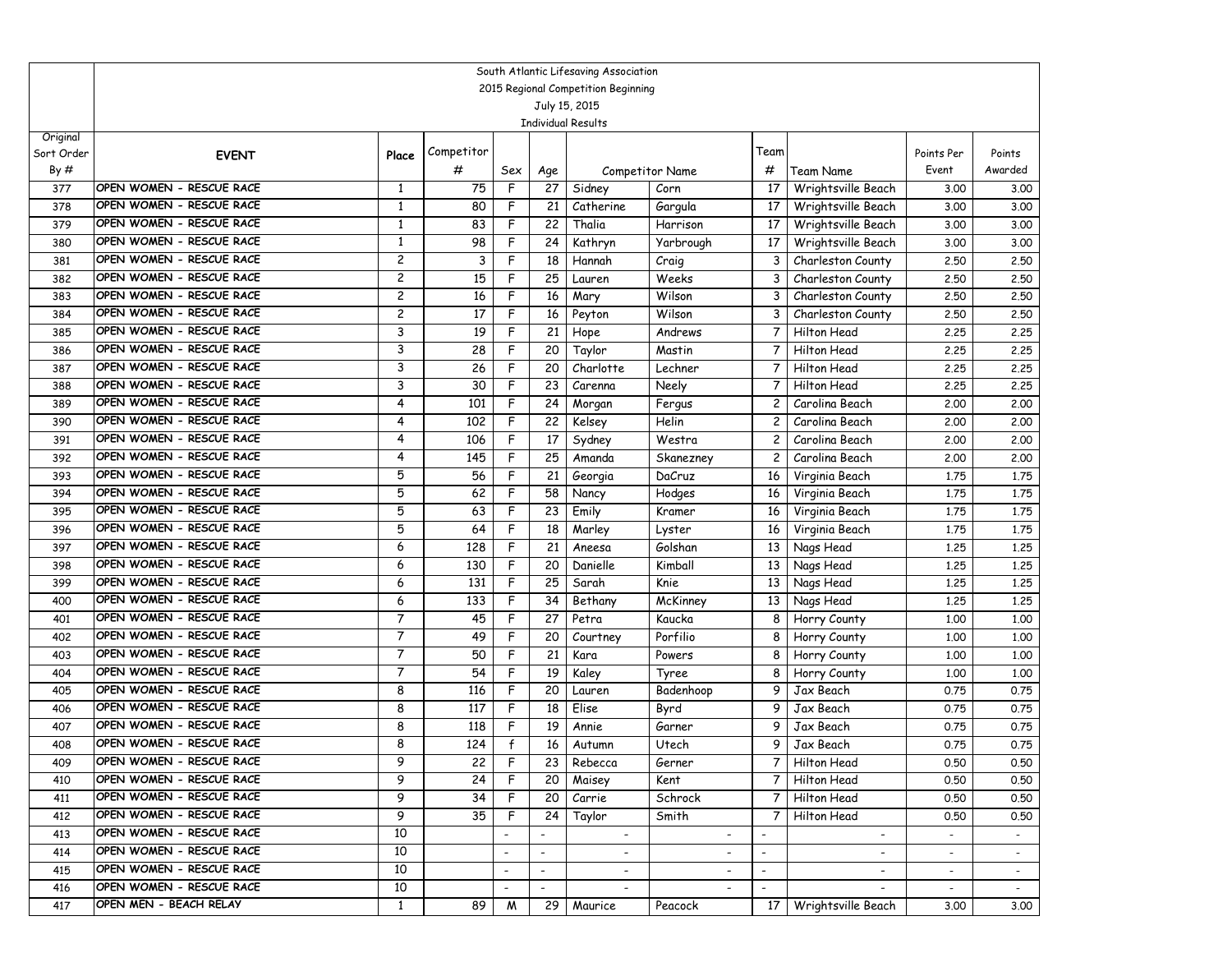|            | South Atlantic Lifesaving Association<br>2015 Regional Competition Beginning |                |              |     |                 |             |                        |                         |                    |            |         |  |  |  |
|------------|------------------------------------------------------------------------------|----------------|--------------|-----|-----------------|-------------|------------------------|-------------------------|--------------------|------------|---------|--|--|--|
|            | July 15, 2015<br><b>Individual Results</b>                                   |                |              |     |                 |             |                        |                         |                    |            |         |  |  |  |
|            |                                                                              |                |              |     |                 |             |                        |                         |                    |            |         |  |  |  |
|            |                                                                              |                |              |     |                 |             |                        |                         |                    |            |         |  |  |  |
| Original   |                                                                              |                | Competitor   |     |                 |             |                        | Team                    |                    |            |         |  |  |  |
| Sort Order | <b>EVENT</b>                                                                 | Place          | #            |     |                 |             |                        |                         |                    | Points Per | Points  |  |  |  |
| By#        | OPEN MEN - BEACH RELAY                                                       |                |              | Sex | Age             |             | <b>Competitor Name</b> | #                       | Team Name          | Event      | Awarded |  |  |  |
| 418        | OPEN MEN - BEACH RELAY                                                       | 1              | 77           | M   | 42              | Brendon     | Doyle                  | 17                      | Wrightsville Beach | 3.00       | 3.00    |  |  |  |
| 419        | OPEN MEN - BEACH RELAY                                                       | 1              | 87           | W   | 22              | Kyle        | Miess                  | 17                      | Wrightsville Beach | 3.00       | 3.00    |  |  |  |
| 420        | OPEN MEN - BEACH RELAY                                                       | 1              | 81           | M   | 19              | Tyler       | George                 | 17                      | Wrightsville Beach | 3.00       | 3.00    |  |  |  |
| 421        | OPEN MEN - BEACH RELAY                                                       | 2              | 43           | W   | 20              | Tyler       | Gill                   | 8                       | Horry County       | 2.50       | 2.50    |  |  |  |
| 422        |                                                                              | 2              | 37           | M   | 21              | Gunter      | Bowling                | 8                       | Horry County       | 2.50       | 2.50    |  |  |  |
| 423        | OPEN MEN - BEACH RELAY<br>OPEN MEN - BEACH RELAY                             | 2              | 52           | M   | 20              | Marshawn    | Scott                  | 8                       | Horry County       | 2.50       | 2.50    |  |  |  |
| 424        |                                                                              | 2              | 42           | F   | 28              | Karel       | Fonick                 | 8                       | Horry County       | 2.50       | 2.50    |  |  |  |
| 425        | OPEN MEN - BEACH RELAY                                                       | 3              | 36           | W   | 21              | Mitchell    | Stewart                | $\overline{7}$          | Hilton Head        | 2.25       | 2.25    |  |  |  |
| 426        | OPEN MEN - BEACH RELAY                                                       | 3              | 20           | W   | 20              | Kevin       | Fries                  | 7                       | Hilton Head        | 2.25       | 2.25    |  |  |  |
| 427        | OPEN MEN - BEACH RELAY                                                       | 3              | 27           | M   | 22              | Bryan       | Lubarsky               | 7                       | Hilton Head        | 2.25       | 2.25    |  |  |  |
| 428        | OPEN MEN - BEACH RELAY                                                       | 3              | 21           | M   | 21              | Justin      | German                 | 7                       | Hilton Head        | 2.25       | 2.25    |  |  |  |
| 429        | OPEN MEN - BEACH RELAY                                                       | 4              | 173          | M   | 27              | Edmund      | Kennedy                | 12                      | Kure Beach         | 2,00       | 2.00    |  |  |  |
| 430        | OPEN MEN - BEACH RELAY                                                       | 4              | 179          | M   | 28              | Daniel      | Russell                | 12                      | Kure Beach         | 2.00       | 2.00    |  |  |  |
| 431        | OPEN MEN - BEACH RELAY                                                       | 4              | 167          | W   | 20              | Michael     | Hayes                  | 12                      | Kure Beach         | 2,00       | 2.00    |  |  |  |
| 432        | OPEN MEN - BEACH RELAY                                                       | 4              | 157          | M   | 20              | David       | Brigham                | 12                      | Kure Beach         | 2.00       | 2.00    |  |  |  |
| 433        | OPEN MEN - BEACH RELAY                                                       | 5              | 156          | M   | 19              | Chris       | Brigham                | 12                      | Kure Beach         | 1.75       | 1.75    |  |  |  |
| 434        | OPEN MEN - BEACH RELAY                                                       | 5              | 161          | W   | 23              | Dylan       | Cunningham             | 12                      | Kure Beach         | 1.75       | 1.75    |  |  |  |
| 435        | OPEN MEN - BEACH RELAY                                                       | 5              | 178          | M   | 20              | David       | Roberts                | 12                      | Kure Beach         | 1.75       | 1.75    |  |  |  |
| 436        | OPEN MEN - BEACH RELAY                                                       | 5              | 186          | M   | 16              | Zachary     | Miller                 | 12                      | Kure Beach         | 1.75       | 1.75    |  |  |  |
| 437        | OPEN MEN - BEACH RELAY                                                       | 6              | 60           | W   | 20              | Erik        | Hansson                | 16                      | Virginia Beach     | 1,25       | 1.25    |  |  |  |
| 438        | OPEN MEN - BEACH RELAY                                                       | 6              | 67           | W   | 29              | Michael     | Miller                 | 16                      | Virginia Beach     | 1.25       | 1.25    |  |  |  |
| 439        | OPEN MEN - BEACH RELAY                                                       | 6              | 65           | W   | 24              | Harrison    | Martingayle            | 16                      | Virginia Beach     | 1.25       | 1.25    |  |  |  |
| 440        | OPEN MEN - BEACH RELAY                                                       | 6              | 71           | W   | 17              | Logan       | Sawyer                 | 16                      | Virginia Beach     | 1.25       | 1.25    |  |  |  |
| 441        | OPEN MEN - BEACH RELAY                                                       | 7              | 107          | M   | 39              | Shawn       | Buen                   | 13                      | Nags Head          | 1,00       | 1.00    |  |  |  |
| 442        | OPEN MEN - BEACH RELAY                                                       | 7              | 108          | M   | 20              | Chris       | Harvey                 | 13                      | Nags Head          | 1,00       | 1.00    |  |  |  |
| 443        | OPEN MEN - BEACH RELAY                                                       | $\overline{7}$ | 126          | W   | 25              | Brad        | Dreimanis              | 13                      | Nags Head          | 1.00       | 1.00    |  |  |  |
| 444        | OPEN MEN - BEACH RELAY                                                       | $\overline{7}$ | 136          | W   | 21              | Shawn       | Kenny                  | 13                      | Nags Head          | 1,00       | 1.00    |  |  |  |
| 445        | OPEN MEN - BEACH RELAY                                                       | 8              | 142          | m   | 26              | James       | Crumpler               | 2                       | Carolina Beach     | 0.75       | 0.75    |  |  |  |
| 446        | OPEN MEN - BEACH RELAY                                                       | 8              | 143          | M   | 23              | <b>Nick</b> | Krepshaw               | 2                       | Carolina Beach     | 0.75       | 0.75    |  |  |  |
| 447        | OPEN MEN - BEACH RELAY                                                       | 8              | 144          | M   | 19              | Vaughn      | Rizzo                  | 2                       | Carolina Beach     | 0.75       | 0.75    |  |  |  |
| 448        | OPEN MEN - BEACH RELAY                                                       | 8              | 115          | M   | 25              | Mitchell    | McDowell               | $\overline{c}$          | Carolina Beach     | 0.75       | 0.75    |  |  |  |
| 449        | OPEN MEN - BEACH RELAY                                                       | 9              | 1            | M   | 20              | Ryan        | Bing                   | 3                       | Charleston County  | 0.50       | 0.50    |  |  |  |
| 450        | OPEN MEN - BEACH RELAY                                                       | 9              | $\mathbf{2}$ | M   | $\overline{22}$ | Samuel      | Blythe                 | $\overline{\mathbf{3}}$ | Charleston County  | 0.50       | 0.50    |  |  |  |
| 451        | OPEN MEN - BEACH RELAY                                                       | 9              | 9            | M   | 24              | Kurtyss     | Kasten                 | 3 <sup>1</sup>          | Charleston County  | 0.50       | 0.50    |  |  |  |
| 452        | OPEN MEN - BEACH RELAY                                                       | 9              | 13           | M   | 19              | Alex        | Parler                 | 3                       | Charleston County  | 0.50       | 0.50    |  |  |  |
| 453        | OPEN MEN - BEACH RELAY                                                       | 10             | 119          | M   | 25              | Richard     | Ghiotto                | 9                       | Jax Beach          | 0.25       | 0.25    |  |  |  |
| 454        | OPEN MEN - BEACH RELAY                                                       | 10             | 120          | M   | 30              | Ross        | Ghiotto                | 9                       | Jax Beach          | 0.25       | 0.25    |  |  |  |
| 455        | OPEN MEN - BEACH RELAY                                                       | 10             | 121          | M   | 16              | Sean        | Hoffman                | 9                       | Jax Beach          | 0.25       | 0.25    |  |  |  |
| 456        | OPEN MEN - BEACH RELAY                                                       | 10             | 122          | M   | 20              | Matt        | Lydon                  | 9                       | Jax Beach          | 0.25       | 0.25    |  |  |  |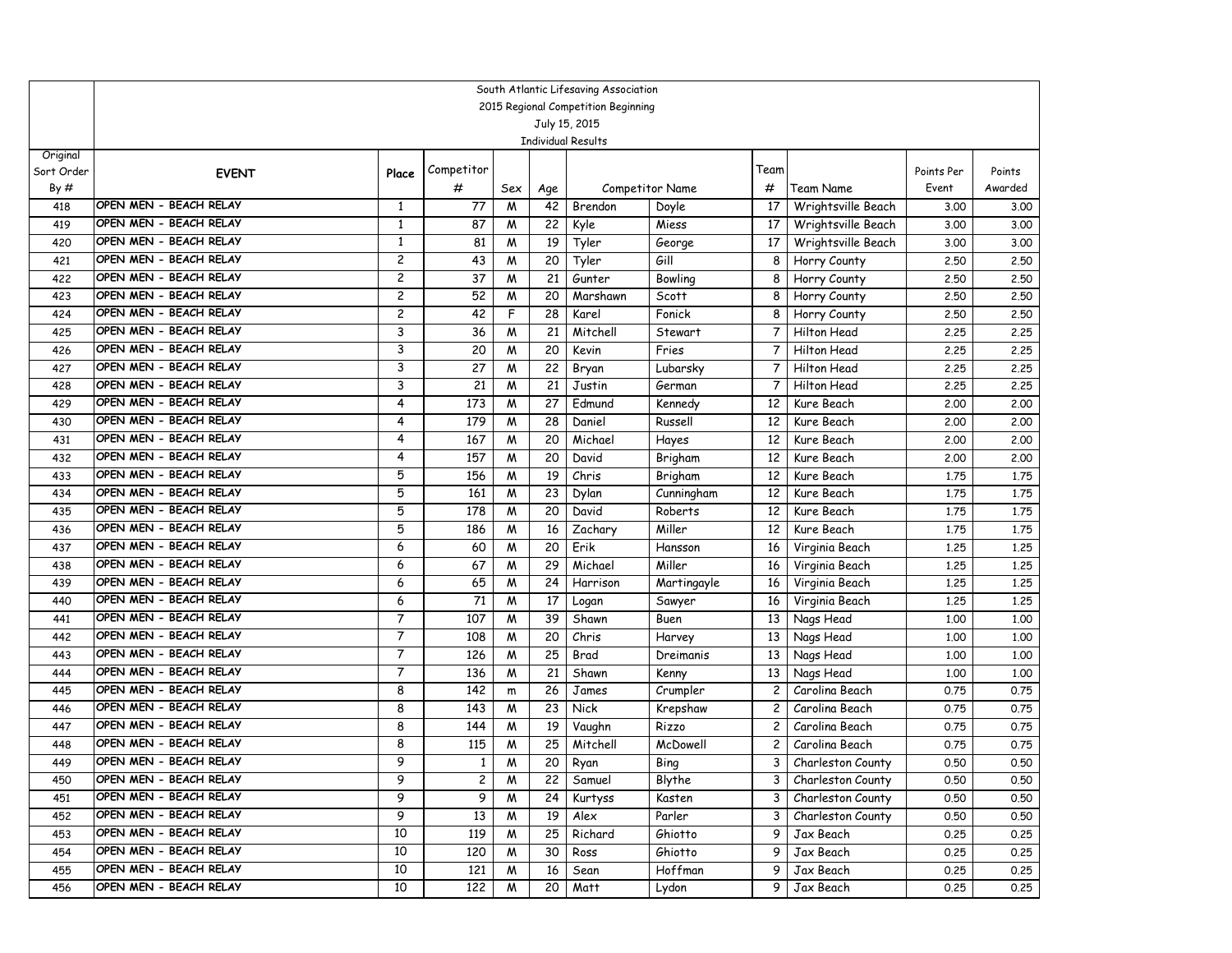|            | South Atlantic Lifesaving Association                |                     |            |                          |                          |                                     |                          |                          |                          |                          |                   |  |
|------------|------------------------------------------------------|---------------------|------------|--------------------------|--------------------------|-------------------------------------|--------------------------|--------------------------|--------------------------|--------------------------|-------------------|--|
|            |                                                      |                     |            |                          |                          | 2015 Regional Competition Beginning |                          |                          |                          |                          |                   |  |
|            |                                                      |                     |            |                          |                          | July 15, 2015                       |                          |                          |                          |                          |                   |  |
|            |                                                      |                     |            |                          |                          | <b>Individual Results</b>           |                          |                          |                          |                          |                   |  |
| Original   |                                                      |                     | Competitor |                          |                          |                                     |                          | Team                     |                          |                          |                   |  |
| Sort Order | <b>EVENT</b>                                         | Place               |            |                          |                          |                                     |                          |                          |                          | Points Per               | Points<br>Awarded |  |
| By#        |                                                      |                     | #          | Sex                      | Age                      |                                     | Competitor Name          | #                        | Team Name                | Event                    |                   |  |
| 457        | OPEN WOMEN - BEACH RELAY                             | 1                   | 45         | F                        | 27                       | Petra                               | Kaucka                   | 8                        | Horry County             | 3.00                     | 3.00              |  |
| 458        | OPEN WOMEN - BEACH RELAY                             | 1                   | 46         | F                        | 21                       | Marisa                              | Maher                    | 8                        | Horry County             | 3.00                     | 3.00              |  |
| 459        | OPEN WOMEN - BEACH RELAY<br>OPEN WOMEN - BEACH RELAY | 1                   | 49         | F                        | 20                       | Courtney                            | Porfilio                 | 8                        | Horry County             | 3.00                     | 3.00              |  |
| 460        | OPEN WOMEN - BEACH RELAY                             | 1<br>$\overline{c}$ | 50         | F<br>F                   | 21                       | Kara                                | Powers                   | 8                        | Horry County             | 3.00                     | 3.00              |  |
| 461        | OPEN WOMEN - BEACH RELAY                             |                     | 33<br>22   | F                        | 20<br>23                 | Kristin                             | Schmidt                  | $\overline{7}$           | Hilton Head              | 2.50                     | 2.50              |  |
| 462        | OPEN WOMEN - BEACH RELAY                             | 2                   |            |                          |                          | Rebecca                             | Gerner                   | 7                        | Hilton Head              | 2.50                     | 2.50              |  |
| 463        | OPEN WOMEN - BEACH RELAY                             | 2                   | 30         | F                        | 23                       | Carenna                             | Neely                    | 7                        | Hilton Head              | 2.50                     | 2.50              |  |
| 464        | OPEN WOMEN - BEACH RELAY                             | 2                   | 35         | F                        | 24                       | Taylor                              | Smith                    | 7                        | Hilton Head              | 2.50                     | 2.50              |  |
| 465        | OPEN WOMEN - BEACH RELAY                             | 3                   | 63         | F                        | 23                       | Emily                               | Kramer                   | 16                       | Virginia Beach           | 2,25                     | 2.25              |  |
| 466        |                                                      | 3                   | 64         | F                        | 18                       | Marley                              | Lyster                   | 16                       | Virginia Beach           | 2,25                     | 2.25              |  |
| 467        | OPEN WOMEN - BEACH RELAY                             | 3                   | 4          | F                        | 17                       | Mary Beth                           | DesJardins               | 3                        | Charleston County        | 2,25                     | 2.25              |  |
| 468        | OPEN WOMEN - BEACH RELAY                             | 3                   | 56         | F                        | 21                       | Georgia                             | DaCruz                   | 16                       | Virginia Beach           | 2,25                     | 2.25              |  |
| 469        | OPEN WOMEN - BEACH RELAY                             | 4                   | 3          | F                        | 18                       | Hannah                              | Craig                    | 3                        | Charleston County        | 2,00                     | 2.00              |  |
| 470        | OPEN WOMEN - BEACH RELAY                             | 4                   | 15         | F                        | 25                       | Lauren                              | Weeks                    | 3                        | Charleston County        | 2,00                     | 2,00              |  |
| 471        | OPEN WOMEN - BEACH RELAY                             | 4                   | 16         | F                        | 16                       | Mary                                | Wilson                   | 3                        | Charleston County        | 2,00                     | 2.00              |  |
| 472        | OPEN WOMEN - BEACH RELAY                             | 4                   | 17         | F                        | 16                       | Peyton                              | Wilson                   | 3                        | Charleston County        | 2,00                     | 2.00              |  |
| 473        | OPEN WOMEN - BEACH RELAY                             | 5                   | 83         | F                        | 22                       | Thalia                              | Harrison                 | 17                       | Wrightsville Beach       | 1.75                     | 1.75              |  |
| 474        | OPEN WOMEN - BEACH RELAY                             | 5                   | 131        | F                        | 25                       | Sarah                               | Knie                     | 13                       | Nags Head                | 1.75                     | 1.75              |  |
| 475        | OPEN WOMEN - BEACH RELAY                             | 5                   | 139        | $\mathsf{f}$             | 36                       | Sylvia                              | Wolff                    | 13                       | Nags Head                | 1.75                     | 1.75              |  |
| 476        | OPEN WOMEN - BEACH RELAY                             | 5                   | 128        | F                        | 21                       | Aneesa                              | Golshan                  | 13                       | Nags Head                | 1.75                     | 1.75              |  |
| 477        | OPEN WOMEN - BEACH RELAY                             | 6                   | 101        | F                        | 24                       | Morgan                              | Fergus                   | 2                        | Carolina Beach           | 1,25                     | 1.25              |  |
| 478        | OPEN WOMEN - BEACH RELAY                             | 6                   | 145        | F                        | 25                       | Amanda                              | Skanezney                | $\mathbf{2}$             | Carolina Beach           | 1,25                     | 1.25              |  |
| 479        | OPEN WOMEN - BEACH RELAY                             | 6                   | 187        | F                        | 28                       | Mallory                             | Albritton                | 2                        | Carolina Beach           | 1,25                     | 1.25              |  |
| 480        | OPEN WOMEN - BEACH RELAY                             | 6                   | 141        | $\mathsf{f}$             | 24                       | Erin                                | McDaniel                 | 2                        | Carolina Beach           | 1,25                     | 1.25              |  |
| 481        | OPEN WOMEN - BEACH RELAY                             | 7                   | 75         | F                        | 27                       | Sidney                              | Corn                     | 17                       | Wrightsville Beach       | 1.00                     | 1.00              |  |
| 482        | OPEN WOMEN - BEACH RELAY                             | 7                   | 72         | F                        | 27                       | Mary                                | Bojarski                 | 17                       | Wrightsville Beach       | 1,00                     | 1.00              |  |
| 483        | OPEN WOMEN - BEACH RELAY                             | 7                   | 98         | F                        | 24                       | Kathryn                             | Yarbrough                | 17                       | Wrightsville Beach       | 1,00                     | 1.00              |  |
| 484        | OPEN WOMEN - BEACH RELAY                             | 7                   | 82         | F                        | 32                       | Lindsey                             | Gerkens Lynskey          | 17                       | Wrightsville Beach       | 1,00                     | 1.00              |  |
| 485        | OPEN WOMEN - BEACH RELAY                             | 8                   | 116        | F                        | 20                       | Lauren                              | Badenhoop                | 9                        | Jax Beach                | 0.75                     | 0.75              |  |
| 486        | OPEN WOMEN - BEACH RELAY                             | 8                   | 118        | F                        | 19                       | Annie                               | Garner                   | 9                        | Jax Beach                | 0.75                     | 0.75              |  |
| 487        | OPEN WOMEN - BEACH RELAY                             | 8                   | 124        | f                        | 16                       | Autumn                              | Utech                    | 9                        | Jax Beach                | 0.75                     | 0.75              |  |
| 488        | OPEN WOMEN - BEACH RELAY                             | 8                   | 117        | F                        | 18                       | Elise                               | Byrd                     | 9                        | Jax Beach                | 0.75                     | 0.75              |  |
| 489        | OPEN WOMEN - BEACH RELAY                             | 9                   | 163        | $\mathsf F$              |                          | 21 Colleen                          | Esposito                 |                          | 12 Kure Beach            | 0.50                     | 0.50              |  |
| 490        | OPEN WOMEN - BEACH RELAY                             | 9                   | 185        | F                        | 17                       | Morgan                              | Marraccini               | 12                       | Kure Beach               | 0.50                     | 0.50              |  |
| 491        | OPEN WOMEN - BEACH RELAY                             | 9                   | 182        | F                        | 22                       | Chandler                            | Voncannon                | 12 <sup>1</sup>          | Kure Beach               | 0.50                     | 0.50              |  |
| 492        | OPEN WOMEN - BEACH RELAY                             | 9                   | 160        | $\mathsf{F}$             | 28                       | Danielle                            | Conway                   | 12 <sup>1</sup>          | Kure Beach               | 0.50                     | 0.50              |  |
| 493        | OPEN WOMEN - BEACH RELAY                             | 10                  |            |                          |                          | $\overline{\phantom{a}}$            |                          |                          | $\overline{\phantom{a}}$ |                          |                   |  |
| 494        | OPEN WOMEN - BEACH RELAY                             | 10                  |            | $\overline{\phantom{a}}$ | $\overline{\phantom{a}}$ | $\sim$                              | $\overline{\phantom{a}}$ | $\overline{\phantom{a}}$ | $\overline{\phantom{a}}$ | $\overline{\phantom{a}}$ | $\sim$            |  |
| 495        | OPEN WOMEN - BEACH RELAY                             | 10                  |            | $\overline{\phantom{a}}$ | $\overline{\phantom{a}}$ | $\overline{\phantom{a}}$            |                          | $\overline{\phantom{a}}$ |                          | $\sim$                   | $\sim$            |  |
| 496        | OPEN WOMEN - BEACH RELAY                             | 10                  |            |                          |                          | $\overline{\phantom{a}}$            |                          | $\overline{\phantom{a}}$ |                          | $\sim$                   | $\sim$            |  |
| 497        | OPEN MEN - SURFSKI RACE                              | $\mathbf{1}$        | 84         | M                        |                          | 30 Hunter                           | Hay                      | 17 <sup>1</sup>          | Wrightsville Beach       | 12.00                    | 12.00             |  |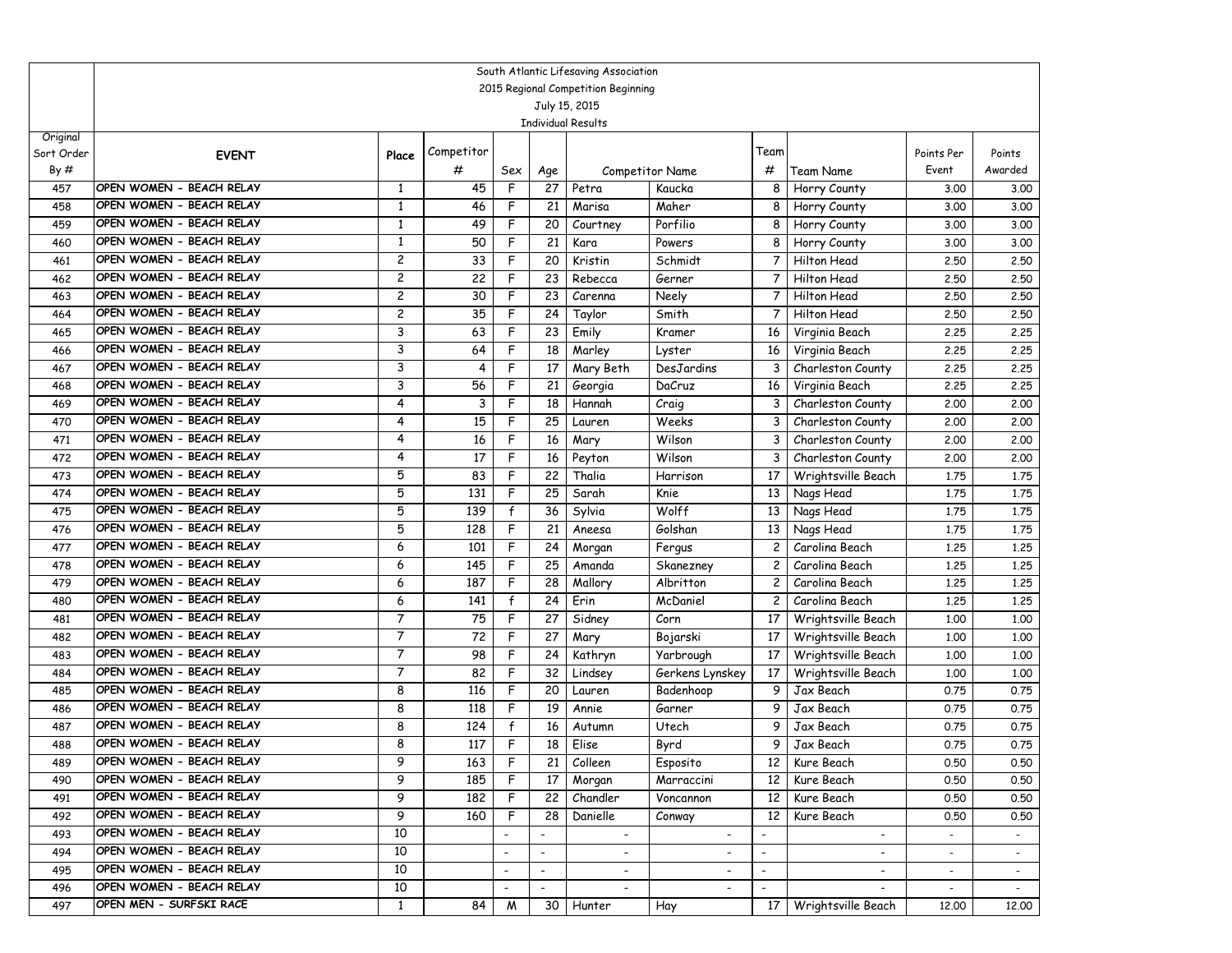|                        | South Atlantic Lifesaving Association                    |                                         |            |                          |                          |                           |                          |                                                      |                          |                          |         |  |  |
|------------------------|----------------------------------------------------------|-----------------------------------------|------------|--------------------------|--------------------------|---------------------------|--------------------------|------------------------------------------------------|--------------------------|--------------------------|---------|--|--|
|                        | 2015 Regional Competition Beginning                      |                                         |            |                          |                          |                           |                          |                                                      |                          |                          |         |  |  |
|                        |                                                          |                                         |            |                          |                          | July 15, 2015             |                          |                                                      |                          |                          |         |  |  |
|                        |                                                          |                                         |            |                          |                          | <b>Individual Results</b> |                          |                                                      |                          |                          |         |  |  |
| Original<br>Sort Order |                                                          |                                         | Competitor |                          |                          |                           |                          | Team                                                 |                          | Points Per               | Points  |  |  |
| By#                    | <b>EVENT</b>                                             | Place                                   | #          | Sex                      | Age                      |                           | <b>Competitor Name</b>   | #                                                    | <b>Team Name</b>         | Event                    | Awarded |  |  |
| 498                    | OPEN MEN - SURFSKI RACE                                  | $\overline{c}$                          | 90         | M                        | 31                       | Barret                    | Phifer                   | 17                                                   | Wrightsville Beach       | 10.00                    | 10.00   |  |  |
| 499                    | OPEN MEN - SURFSKI RACE                                  | 3                                       | 122        | M                        | 20                       | Matt                      | Lydon                    | 9                                                    | Jax Beach                | 9.00                     | 9.00    |  |  |
| 500                    | OPEN MEN - SURFSKI RACE                                  | 4                                       | 119        | M                        | 25                       | Richard                   | Ghiotto                  | 9                                                    | Jax Beach                | 8.00                     | 8.00    |  |  |
| 501                    | OPEN MEN - SURFSKI RACE                                  | 5                                       | 135        | M                        | 37                       | Chad                      | Motz                     | 13                                                   | Nags Head                | 7.00                     | 7.00    |  |  |
| 502                    | OPEN MEN - SURFSKI RACE                                  | 6                                       | 173        | M                        | 27                       | Edmund                    | Kennedy                  | 12                                                   | Kure Beach               | 5.00                     | 5.00    |  |  |
| 503                    | OPEN MEN - SURFSKI RACE                                  | $\overline{7}$                          | 120        | W                        | $\overline{30}$          | Ross                      | Ghiotto                  | 9                                                    | Jax Beach                | 4.00                     | 4.00    |  |  |
| 504                    | OPEN MEN - SURFSKI RACE                                  | 8                                       | 114        | M                        | 25                       | Evan                      | Anderson                 | $\mathbf{2}$                                         | Carolina Beach           | 3.00                     | 3.00    |  |  |
| 505                    | OPEN MEN - SURFSKI RACE                                  | 9                                       | 137        | M                        | 46                       | Ken                       | Savage                   | 13                                                   | Nags Head                | 2,00                     | 2.00    |  |  |
| 506                    | OPEN MEN - SURFSKI RACE                                  | 10                                      | 9          | M                        | 24                       | Kurtyss                   | Kasten                   | 3                                                    | Charleston County        | 1.00                     | 1.00    |  |  |
| 507                    | OPEN WOMEN - SURFSKI RACE                                | 1                                       | 116        | F                        | 20                       | Lauren                    | Badenhoop                | 9                                                    | Jax Beach                | 12.00                    | 12.00   |  |  |
| 508                    | OPEN WOMEN - SURFSKI RACE                                | 2                                       | 98         | F                        | 24                       | Kathryn                   | Yarbrough                | 17                                                   | Wrightsville Beach       | 10.00                    | 10.00   |  |  |
| 509                    | OPEN WOMEN - SURFSKI RACE                                | 3                                       | 82         | F                        | 32                       | Lindsey                   | Gerkens Lynskey          | 17                                                   | Wrightsville Beach       | 9.00                     | 9.00    |  |  |
| 510                    | OPEN WOMEN - SURFSKI RACE                                | 4                                       | 75         | F                        | 27                       | Sidney                    | Corn                     | 17                                                   | Wrightsville Beach       | 8.00                     | 8.00    |  |  |
| 511                    | OPEN WOMEN - SURFSKI RACE                                | 5                                       | 117        | F                        | 18                       | Elise                     | Byrd                     | 9                                                    | Jax Beach                | 7.00                     | 7.00    |  |  |
| 512                    | OPEN WOMEN - SURFSKI RACE                                | 6                                       | 128        | F                        | 21                       | Aneesa                    | Golshan                  | 13                                                   | Nags Head                | 5.00                     | 5.00    |  |  |
| 513                    | OPEN WOMEN - SURFSKI RACE                                | 7                                       | 133        | F                        | 34                       | Bethany                   | McKinney                 | 13                                                   | Nags Head                | 4.00                     | 4.00    |  |  |
| 514                    | OPEN WOMEN - SURFSKI RACE                                | 8                                       | 15         | F                        | $\overline{25}$          | Lauren                    | Weeks                    | 3                                                    | Charleston County        | 3.00                     | 3.00    |  |  |
| 515                    | OPEN WOMEN - SURFSKI RACE                                | 9                                       | 63         | F                        | 23                       | Emily                     | Kramer                   | 16                                                   | Virginia Beach           | 2,00                     | 2.00    |  |  |
| 516                    | OPEN WOMEN - SURFSKI RACE                                | 10                                      | 118        | F                        | 19                       | Annie                     | Garner                   | 9                                                    | Jax Beach                | 1,00                     | 1.00    |  |  |
| 517                    | 30-34 MEN - SURFSKI RACE                                 | 1                                       | 90         | W                        | 31                       | Barret                    | Phifer                   | 17                                                   | Wrightsville Beach       | 5.00                     | 5.00    |  |  |
| 518                    | 30-34 MEN - SURFSKI RACE                                 | $\overline{c}$                          | 84         | M                        | 30                       | Hunter                    | Hay                      | 17                                                   | Wrightsville Beach       | 3.00                     | 3.00    |  |  |
| 519                    | 30-34 MEN - SURFSKI RACE                                 | 3                                       | 120        | M                        | 30                       | Ross                      | Ghiotto                  | 9                                                    | Jax Beach                | 1,00                     | 1.00    |  |  |
| 520                    | 30-34 WOMEN - SURFSKI RACE                               | 1                                       | 82         | F                        | 32                       | Lindsey                   | Gerkens Lynskey          | 17                                                   | Wrightsville Beach       | 5.00                     | 5.00    |  |  |
| 521                    | 30-34 WOMEN - SURFSKI RACE                               | 2                                       | 133        | F                        | 34                       | Bethany                   | McKinney                 | 13                                                   | Nags Head                | 3.00                     | 3.00    |  |  |
| 522                    | 30-34 WOMEN - SURFSKI RACE                               | 3                                       |            |                          | $\blacksquare$           |                           |                          |                                                      |                          | $\overline{\phantom{a}}$ | $\sim$  |  |  |
| 523                    | 35-39 MEN - SURFSKI RACE                                 | 1                                       | 135        | M                        | 37                       | Chad                      | Motz                     | 13                                                   | Nags Head                | 5.00                     | 5.00    |  |  |
| 524                    | 35-39 MEN - SURFSKI RACE                                 | 2                                       | 107        | M                        | 39                       | Shawn                     | Buen                     | 13                                                   | Nags Head                | 3.00                     | 3.00    |  |  |
| 525                    | 35-39 MEN - SURFSKI RACE                                 | 3                                       | 146        | m                        | 38                       | Peter                     | Luke                     | $\overline{c}$                                       | Carolina Beach           | 1,00                     | 1.00    |  |  |
| 526                    | 35-39 WOMEN - SURFSKI RACE<br>35-39 WOMEN - SURFSKI RACE | 1                                       | 139        | $\mathsf{f}$             | 36                       | Sylvia                    | Wolff                    | 13                                                   | Nags Head                | 5.00                     | 5.00    |  |  |
| 527                    | 35-39 WOMEN - SURFSKI RACE                               | 2<br>3                                  |            |                          | $\overline{\phantom{a}}$ |                           |                          |                                                      |                          |                          | $\sim$  |  |  |
| 528                    | 40-44 MEN - SURFSKI RACE                                 |                                         |            | $\blacksquare$           | $\blacksquare$           | $\blacksquare$            |                          |                                                      |                          | $\overline{\phantom{a}}$ | $\sim$  |  |  |
| 529<br>530             | 40-44 MEN - SURFSKI RACE                                 | $\mathbf{1}$<br>$\overline{\mathbf{c}}$ | 10         | M                        | 42                       | John                      | Knebel                   | 3                                                    | Charleston County        | 5.00                     | 5.00    |  |  |
|                        | 40-44 MEN - SURFSKI RACE                                 | 3                                       |            |                          |                          |                           |                          |                                                      |                          |                          |         |  |  |
| 531<br>532             | 40-44 WOMEN - SURFSKI RACE                               | 1                                       |            | $\overline{\phantom{a}}$ |                          | $\overline{\phantom{a}}$  |                          |                                                      | $\overline{\phantom{0}}$ |                          |         |  |  |
| 533                    | 40-44 WOMEN - SURFSKI RACE                               | $\overline{c}$                          |            | $\blacksquare$           | $\overline{\phantom{a}}$ | $\overline{\phantom{0}}$  |                          | $\overline{\phantom{a}}$<br>$\overline{\phantom{a}}$ | $\overline{\phantom{0}}$ | $\sim$                   |         |  |  |
| 534                    | 40-44 WOMEN - SURFSKI RACE                               | 3                                       |            | $\overline{\phantom{a}}$ | $\overline{\phantom{a}}$ | $\overline{\phantom{a}}$  | $\overline{\phantom{a}}$ | $\overline{\phantom{a}}$                             | $\overline{\phantom{0}}$ | $\sim$                   | $\sim$  |  |  |
| 535                    | 45-49 MEN - SURFSKI RACE                                 | $\mathbf{1}$                            | 137        | M                        | 46                       | Ken                       | Savage                   |                                                      | 13 Nags Head             | 5.00                     | 5.00    |  |  |
| 536                    | 45-49 MEN - SURFSKI RACE                                 | $\overline{c}$                          |            |                          | $\overline{\phantom{a}}$ | $\overline{\phantom{a}}$  | $\overline{\phantom{a}}$ |                                                      | $\overline{\phantom{a}}$ | $\sim$                   | $\sim$  |  |  |
| 537                    | 45-49 MEN - SURFSKI RACE                                 | 3                                       |            | $\overline{\phantom{a}}$ | $\overline{\phantom{a}}$ | $\overline{\phantom{a}}$  | $\overline{\phantom{a}}$ | $\overline{\phantom{a}}$                             | $\overline{\phantom{a}}$ | $\sim$                   | $\sim$  |  |  |
| 538                    | 45-49 WOMEN - SURFSKI RACE                               | 1                                       |            | $\overline{\phantom{a}}$ | $\overline{\phantom{a}}$ | $\overline{\phantom{a}}$  | $\overline{\phantom{a}}$ |                                                      | $\overline{\phantom{a}}$ | $\overline{\phantom{a}}$ |         |  |  |
|                        |                                                          |                                         |            |                          |                          |                           |                          |                                                      |                          |                          |         |  |  |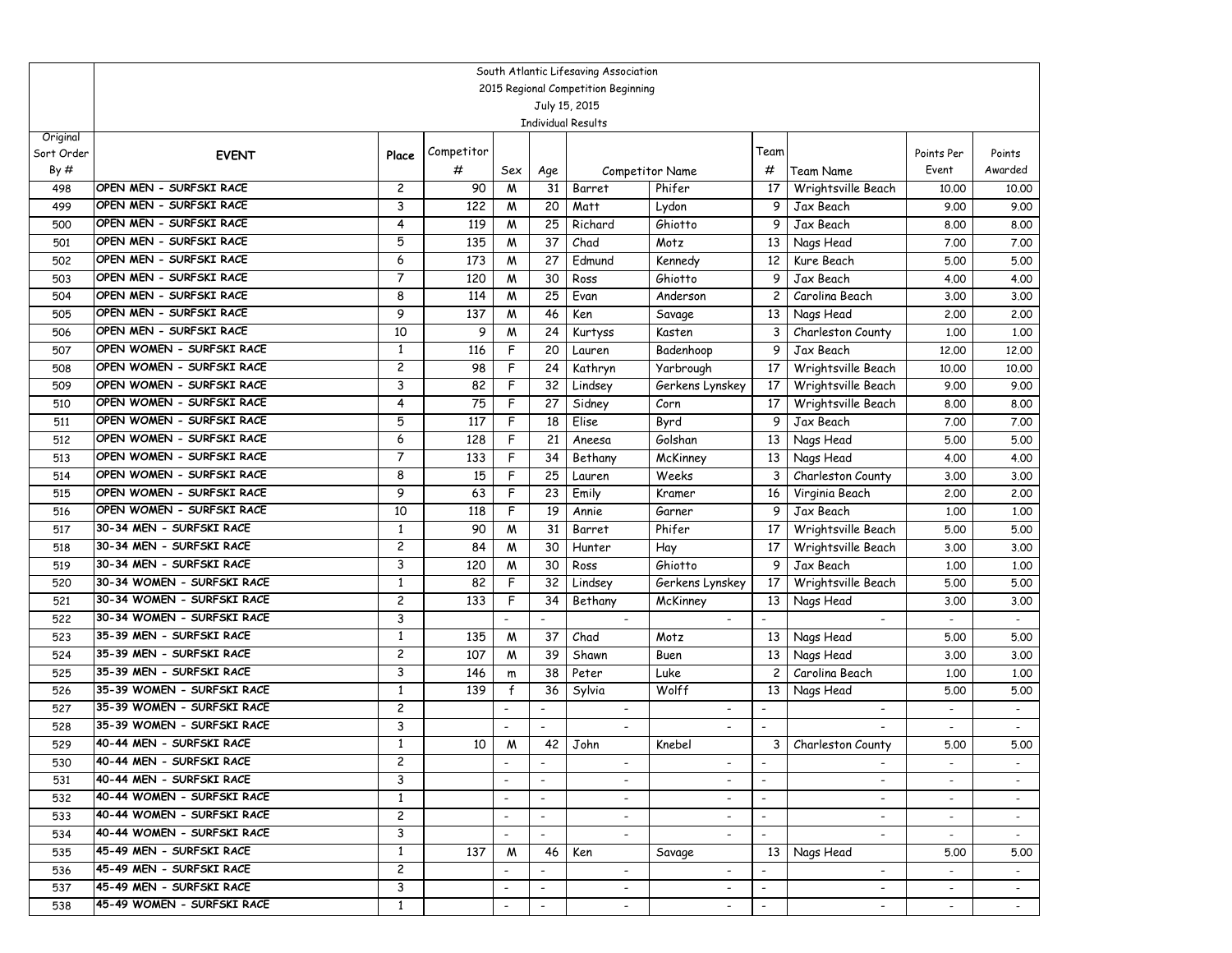|            | South Atlantic Lifesaving Association |                         |            |                                                      |                                                      |                                            |                                    |                                                      |                                                      |                          |                                  |  |  |  |
|------------|---------------------------------------|-------------------------|------------|------------------------------------------------------|------------------------------------------------------|--------------------------------------------|------------------------------------|------------------------------------------------------|------------------------------------------------------|--------------------------|----------------------------------|--|--|--|
|            | 2015 Regional Competition Beginning   |                         |            |                                                      |                                                      |                                            |                                    |                                                      |                                                      |                          |                                  |  |  |  |
|            |                                       |                         |            |                                                      |                                                      | July 15, 2015                              |                                    |                                                      |                                                      |                          |                                  |  |  |  |
|            |                                       |                         |            |                                                      |                                                      | <b>Individual Results</b>                  |                                    |                                                      |                                                      |                          |                                  |  |  |  |
| Original   |                                       |                         | Competitor |                                                      |                                                      |                                            |                                    | Team                                                 |                                                      |                          |                                  |  |  |  |
| Sort Order | <b>EVENT</b>                          | Place                   |            |                                                      |                                                      |                                            |                                    | #                                                    |                                                      | Points Per<br>Event      | Points<br>Awarded                |  |  |  |
| By#        | 45-49 WOMEN - SURFSKI RACE            |                         | #          | Sex                                                  | Age                                                  |                                            | Competitor Name                    |                                                      | <b>Team Name</b>                                     |                          |                                  |  |  |  |
| 539        | 45-49 WOMEN - SURFSKI RACE            | $\overline{c}$          |            |                                                      |                                                      |                                            |                                    |                                                      | $\overline{\phantom{0}}$                             | $\blacksquare$           | $\overline{\phantom{0}}$         |  |  |  |
| 540        | 50-54 MEN - SURFSKI RACE              | 3                       |            | $\overline{\phantom{a}}$                             | $\overline{\phantom{a}}$                             | $\overline{\phantom{a}}$                   |                                    | $\overline{\phantom{a}}$                             | $\overline{\phantom{a}}$                             | $\overline{\phantom{a}}$ | $\overline{\phantom{a}}$         |  |  |  |
| 541        | 50-54 MEN - SURFSKI RACE              | 1<br>$\overline{c}$     |            | $\overline{\phantom{a}}$                             | $\overline{\phantom{a}}$                             | $\overline{\phantom{a}}$                   |                                    | $\overline{\phantom{a}}$                             | $\overline{\phantom{a}}$                             | $\overline{\phantom{a}}$ | $\sim$                           |  |  |  |
| 542        | 50-54 MEN - SURFSKI RACE              | 3                       |            | $\overline{\phantom{a}}$                             | $\overline{\phantom{a}}$                             | $\blacksquare$                             |                                    | $\overline{\phantom{a}}$                             | $\overline{\phantom{0}}$                             |                          | $\sim$                           |  |  |  |
| 543        | 50-54 WOMEN - SURFSKI RACE            | $\mathbf{1}$            |            | $\overline{\phantom{a}}$<br>$\overline{\phantom{a}}$ | $\overline{\phantom{a}}$<br>$\overline{\phantom{a}}$ | $\blacksquare$                             | $\overline{\phantom{a}}$           | $\overline{\phantom{a}}$<br>$\overline{\phantom{a}}$ | $\overline{\phantom{a}}$                             |                          | $\overline{\phantom{a}}$         |  |  |  |
| 544        | 50-54 WOMEN - SURFSKI RACE            | 2                       |            |                                                      |                                                      | $\overline{\phantom{a}}$                   | $\overline{\phantom{a}}$           |                                                      | $\overline{\phantom{a}}$                             | $\overline{\phantom{a}}$ | $\sim$                           |  |  |  |
| 545        | 50-54 WOMEN - SURFSKI RACE            | 3                       |            | $\overline{\phantom{a}}$                             | $\overline{\phantom{a}}$                             | $\blacksquare$                             | $\blacksquare$                     | $\overline{\phantom{a}}$                             | $\overline{\phantom{a}}$                             | $\overline{\phantom{a}}$ | $\overline{\phantom{a}}$         |  |  |  |
| 546        | 55-59 MEN - SURFSKI RACE              | 1                       | 129        | $\overline{\phantom{a}}$                             | $\overline{\phantom{a}}$<br>57                       | $\overline{\phantom{a}}$<br>John           | $\overline{\phantom{a}}$           | $\overline{\phantom{a}}$                             | $\overline{\phantom{0}}$                             |                          | $\overline{\phantom{a}}$         |  |  |  |
| 547        | 55-59 MEN - SURFSKI RACE              | $\overline{c}$          |            | M                                                    | $\blacksquare$                                       | $\blacksquare$                             | Kenny<br>$\blacksquare$            | 13<br>$\blacksquare$                                 | Nags Head<br>$\overline{\phantom{0}}$                | 5.00                     | 5.00<br>$\mathbb{Z}^+$           |  |  |  |
| 548        | 55-59 MEN - SURFSKI RACE              | 3                       |            |                                                      | $\blacksquare$                                       | $\overline{\phantom{a}}$                   |                                    |                                                      |                                                      |                          |                                  |  |  |  |
| 549        | 55-59 WOMEN - SURFSKI RACE            | $\mathbf{1}$            |            | $\overline{\phantom{a}}$<br>F                        |                                                      |                                            | $\overline{\phantom{a}}$           | $\overline{\phantom{a}}$                             | $\blacksquare$                                       | $\blacksquare$           | $\sim$                           |  |  |  |
| 550<br>551 | 55-59 WOMEN - SURFSKI RACE            | $\overline{c}$          | 62         | $\sim$                                               | 58<br>$\blacksquare$                                 | Nancy<br>$\overline{\phantom{a}}$          | Hodges<br>$\overline{\phantom{a}}$ | 16<br>$\overline{\phantom{a}}$                       | Virginia Beach<br>$\overline{\phantom{0}}$           | 5.00                     | 5.00                             |  |  |  |
| 552        | 55-59 WOMEN - SURFSKI RACE            | 3                       |            | $\overline{\phantom{a}}$                             | $\overline{\phantom{a}}$                             |                                            | $\overline{\phantom{a}}$           | $\overline{\phantom{a}}$                             | $\overline{\phantom{0}}$                             | $\overline{\phantom{a}}$ | $\blacksquare$                   |  |  |  |
| 553        | 60-64 MEN - SURFSKI RACE              | 1                       | 113        |                                                      | 62                                                   | $\overline{\phantom{a}}$<br>Daniel         | Anderson                           | 2                                                    | Carolina Beach                                       | $\overline{\phantom{a}}$ | $\overline{\phantom{a}}$<br>5.00 |  |  |  |
| 554        | 60-64 MEN - SURFSKI RACE              | $\overline{c}$          |            | M<br>$\overline{\phantom{a}}$                        |                                                      |                                            |                                    | $\overline{\phantom{a}}$                             |                                                      | 5.00                     | $\sim$                           |  |  |  |
| 555        | 60-64 MEN - SURFSKI RACE              | 3                       |            | $\overline{\phantom{a}}$                             | $\overline{\phantom{a}}$<br>$\blacksquare$           | $\overline{\phantom{a}}$<br>$\blacksquare$ | $\overline{\phantom{a}}$           | $\blacksquare$                                       | $\overline{\phantom{a}}$<br>$\overline{\phantom{a}}$ | $\overline{\phantom{a}}$ | $\blacksquare$                   |  |  |  |
| 556        | 60-64 WOMEN - SURFSKI RACE            | 1                       | 123        | F                                                    | 62                                                   | Susan                                      | Wallis                             | 9                                                    | Jax Beach                                            | 5.00                     | 5.00                             |  |  |  |
| 557        | 60-64 WOMEN - SURFSKI RACE            | $\overline{c}$          |            | $\overline{\phantom{a}}$                             | $\blacksquare$                                       | $\overline{\phantom{a}}$                   |                                    | $\overline{\phantom{a}}$                             |                                                      | $\overline{\phantom{a}}$ | $\sim$                           |  |  |  |
| 558        | 60-64 WOMEN - SURFSKI RACE            | 3                       |            | $\overline{\phantom{a}}$                             | $\overline{\phantom{a}}$                             | $\overline{\phantom{a}}$                   | $\overline{\phantom{a}}$           | $\overline{\phantom{a}}$                             | $\overline{\phantom{a}}$                             | $\blacksquare$           | $\sim$                           |  |  |  |
| 559        | 65-69 MEN - SURFSKI RACE              | 1                       |            | $\overline{\phantom{a}}$                             | $\overline{\phantom{a}}$                             | $\overline{\phantom{a}}$                   |                                    | $\overline{\phantom{a}}$                             | -                                                    | $\overline{\phantom{a}}$ | $\overline{\phantom{a}}$         |  |  |  |
| 560        | 65-69 MEN - SURFSKI RACE              | 2                       |            | $\overline{\phantom{a}}$                             | $\overline{\phantom{a}}$                             | $\overline{\phantom{a}}$                   | $\overline{\phantom{a}}$           | $\overline{\phantom{a}}$                             | ٠                                                    | $\overline{\phantom{a}}$ | $\sim$                           |  |  |  |
| 561        | 65-69 MEN - SURFSKI RACE              | 3                       |            | $\overline{\phantom{a}}$                             | $\blacksquare$                                       | $\overline{\phantom{a}}$                   |                                    | $\blacksquare$                                       | $\overline{\phantom{0}}$                             |                          |                                  |  |  |  |
| 562        | 65-69 WOMEN - SURFSKI RACE            | 1                       |            | $\overline{\phantom{a}}$                             | $\blacksquare$                                       | $\overline{\phantom{a}}$                   | $\overline{\phantom{a}}$           | $\blacksquare$                                       | ٠                                                    | $\overline{\phantom{a}}$ | $\overline{\phantom{a}}$         |  |  |  |
| 563        | 65-69 WOMEN - SURFSKI RACE            | $\overline{c}$          |            | $\overline{\phantom{a}}$                             | $\overline{\phantom{a}}$                             | $\overline{\phantom{a}}$                   |                                    | $\overline{\phantom{a}}$                             | $\overline{\phantom{0}}$                             | $\overline{\phantom{a}}$ | $\blacksquare$                   |  |  |  |
| 564        | 65-69 WOMEN - SURFSKI RACE            | 3                       |            | $\overline{\phantom{a}}$                             | $\overline{\phantom{a}}$                             | $\overline{\phantom{a}}$                   | $\overline{\phantom{a}}$           | $\overline{\phantom{a}}$                             | $\overline{\phantom{0}}$                             | $\overline{\phantom{a}}$ | $\overline{\phantom{a}}$         |  |  |  |
| 565        | 70+ MEN - SURFSKI RACE                | 1                       |            | $\overline{\phantom{a}}$                             | $\overline{\phantom{a}}$                             | $\overline{\phantom{a}}$                   | $\overline{\phantom{a}}$           | $\overline{\phantom{a}}$                             | $\overline{\phantom{a}}$                             | $\blacksquare$           | $\blacksquare$                   |  |  |  |
| 566        | 70+ MEN - SURFSKI RACE                | $\overline{c}$          |            | $\overline{\phantom{a}}$                             | $\overline{\phantom{a}}$                             | $\overline{\phantom{a}}$                   | $\overline{\phantom{a}}$           | $\overline{\phantom{a}}$                             | $\overline{\phantom{a}}$                             | $\overline{\phantom{a}}$ | $\blacksquare$                   |  |  |  |
| 567        | 70+ MEN - SURFSKI RACE                | 3                       |            | $\overline{\phantom{a}}$                             | $\blacksquare$                                       | $\blacksquare$                             |                                    | $\overline{\phantom{a}}$                             | $\overline{\phantom{0}}$                             |                          |                                  |  |  |  |
| 568        | 70+ WOMEN - SURFSKI RACE              | 1                       |            | $\overline{\phantom{a}}$                             | $\overline{\phantom{a}}$                             | $\overline{\phantom{a}}$                   |                                    | $\overline{\phantom{a}}$                             | $\overline{\phantom{a}}$                             |                          | $\overline{\phantom{a}}$         |  |  |  |
| 569        | 70+ WOMEN - SURFSKI RACE              | 2                       |            | $\overline{\phantom{a}}$                             | $\overline{\phantom{a}}$                             | $\overline{\phantom{a}}$                   | $\overline{\phantom{a}}$           | $\overline{\phantom{a}}$                             | $\overline{\phantom{a}}$                             | $\overline{\phantom{a}}$ | $\blacksquare$                   |  |  |  |
| 570        | 70+ WOMEN - SURFSKI RACE              | 3                       |            | $\overline{\phantom{a}}$                             | $\blacksquare$                                       | $\overline{\phantom{a}}$                   | $\overline{\phantom{a}}$           | $\overline{\phantom{a}}$                             | $\overline{\phantom{a}}$                             | $\sim$                   | $\overline{\phantom{a}}$         |  |  |  |
| 571        | OPEN MEN - BOARD RESCUE RACE          | $\mathbf{1}$            | 76         | ${\mathsf M}$                                        |                                                      | $21$ Sawyer                                | Dove                               |                                                      | 17 Wrightsville Beach                                | 6.00                     | 6.00                             |  |  |  |
| 572        | OPEN MEN - BOARD RESCUE RACE          | 1                       | 90         | M                                                    | 31                                                   | Barret                                     | Phifer                             | 17                                                   | Wrightsville Beach                                   | 6.00                     | 6.00                             |  |  |  |
| 573        | OPEN MEN - BOARD RESCUE RACE          | $\overline{c}$          | 91         | M                                                    | 34                                                   | Sean                                       | <b>Ruttkay</b>                     | 17 <sup>1</sup>                                      | Wrightsville Beach                                   | 5.00                     | 5.00                             |  |  |  |
| 574        | OPEN MEN - BOARD RESCUE RACE          | $\overline{\mathbf{c}}$ | 95         | M                                                    | 20                                                   | Will                                       | Swiss                              | 17                                                   | Wrightsville Beach                                   | 5.00                     | 5.00                             |  |  |  |
| 575        | OPEN MEN - BOARD RESCUE RACE          | 3                       | 84         | M                                                    | 30                                                   | Hunter                                     | Hay                                | 17 <sup>2</sup>                                      | Wrightsville Beach                                   | 4.50                     | 4.50                             |  |  |  |
| 576        | OPEN MEN - BOARD RESCUE RACE          | 3                       | 94         | M                                                    | 21                                                   | Zack                                       | Sowers                             | 17 <sup>2</sup>                                      | Wrightsville Beach                                   | 4.50                     | 4.50                             |  |  |  |
| 577        | OPEN MEN - BOARD RESCUE RACE          | 4                       | 68         | M                                                    | 18                                                   | Donovan                                    | Pope                               | 16                                                   | Virginia Beach                                       | 4.00                     | 4.00                             |  |  |  |
| 578        | OPEN MEN - BOARD RESCUE RACE          | 4                       | 69         | M                                                    | 19                                                   | Jacob                                      | Rogerson                           | 16                                                   | Virginia Beach                                       | 4.00                     | 4.00                             |  |  |  |
| 579        | OPEN MEN - BOARD RESCUE RACE          | 5                       | 157        | M                                                    | 20                                                   | David                                      | Brigham                            | 12                                                   | Kure Beach                                           | 3.50                     | 3.50                             |  |  |  |
|            |                                       |                         |            |                                                      |                                                      |                                            |                                    |                                                      |                                                      |                          |                                  |  |  |  |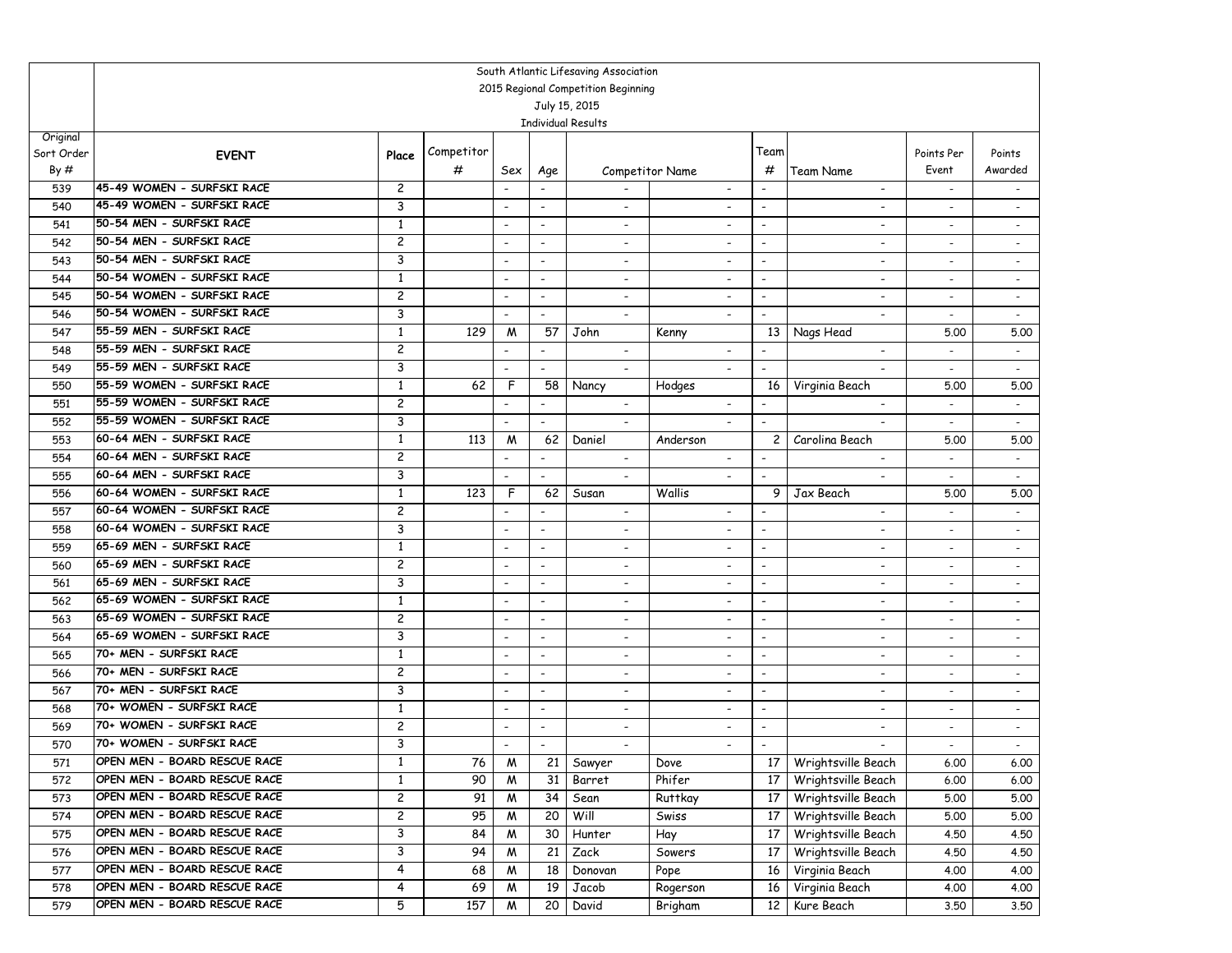|                   | South Atlantic Lifesaving Association                        |                         |                      |              |          |                           |                        |                 |                                          |                     |                   |  |  |
|-------------------|--------------------------------------------------------------|-------------------------|----------------------|--------------|----------|---------------------------|------------------------|-----------------|------------------------------------------|---------------------|-------------------|--|--|
|                   | 2015 Regional Competition Beginning                          |                         |                      |              |          |                           |                        |                 |                                          |                     |                   |  |  |
|                   |                                                              |                         |                      |              |          | July 15, 2015             |                        |                 |                                          |                     |                   |  |  |
|                   |                                                              |                         |                      |              |          | <b>Individual Results</b> |                        |                 |                                          |                     |                   |  |  |
| Original          |                                                              |                         | Competitor           |              |          |                           |                        | Team            |                                          |                     |                   |  |  |
| Sort Order<br>By# | <b>EVENT</b>                                                 | Place                   |                      |              |          |                           |                        |                 |                                          | Points Per<br>Event | Points<br>Awarded |  |  |
|                   | OPEN MEN - BOARD RESCUE RACE                                 |                         | #                    | Sex          | Age      |                           | <b>Competitor Name</b> | #               | Team Name                                |                     |                   |  |  |
| 580               |                                                              | 5                       | 156                  | M            | 19       | Chris                     | Brigham                | 12              | Kure Beach                               | 3.50                | 3.50              |  |  |
| 581               | OPEN MEN - BOARD RESCUE RACE<br>OPEN MEN - BOARD RESCUE RACE | 6                       | 119                  | M            | 25       | Richard                   | Ghiotto                | 9               | Jax Beach                                | 2,50                | 2.50              |  |  |
| 582               | OPEN MEN - BOARD RESCUE RACE                                 | 6<br>$\overline{7}$     | 122                  | M            | 20       | Matt                      | Lydon                  | 9               | Jax Beach                                | 2.50                | 2.50              |  |  |
| 583               | OPEN MEN - BOARD RESCUE RACE                                 | $\overline{7}$          | $\overline{c}$<br>14 | M            | 22       | Samuel                    | Blythe                 | 3               | Charleston County                        | 2,00                | 2,00              |  |  |
| 584               | OPEN MEN - BOARD RESCUE RACE                                 | 8                       | 120                  | M            | 22<br>30 | Anthony                   | Tipton<br>Ghiotto      | 3<br>9          | Charleston County<br>Jax Beach           | 2,00                | 2.00              |  |  |
| 585               | OPEN MEN - BOARD RESCUE RACE                                 | 8                       | 121                  | M            |          | Ross                      |                        | 9               |                                          | 1,50                | 1.50              |  |  |
| 586               | OPEN MEN - BOARD RESCUE RACE                                 | 9                       |                      | M            | 16       | Sean                      | Hoffman                |                 | Jax Beach                                | 1.50                | 1.50              |  |  |
| 587               | OPEN MEN - BOARD RESCUE RACE                                 | 9                       | 126<br>127           | M            | 25       | Brad<br>Job               | Dreimanis<br>Fields    | 13              | Nags Head                                | 1,00                | 1.00              |  |  |
| 588               | OPEN MEN - BOARD RESCUE RACE                                 | 10                      | 88                   | M            | 23<br>20 | Zach                      | Nifong                 | 13<br>17        | Nags Head                                | 1,00<br>0.50        | 1.00<br>0.50      |  |  |
| 589               | OPEN MEN - BOARD RESCUE RACE                                 | 10                      | 97                   | M            | 29       |                           | Wisthoff               |                 | Wrightsville Beach                       |                     |                   |  |  |
| 590               | OPEN WOMEN - BOARD RESCUE RACE                               | $\mathbf{1}$            |                      | W<br>F       | 18       | Matthew                   |                        | 17<br>3         | Wrightsville Beach                       | 0.50                | 0.50              |  |  |
| 591               | OPEN WOMEN - BOARD RESCUE RACE                               | 1                       | 3                    | F            | 25       | Hannah                    | Craig<br>Weeks         | 3               | Charleston County<br>Charleston County   | 6.00                | 6.00              |  |  |
| 592<br>593        | OPEN WOMEN - BOARD RESCUE RACE                               | $\overline{c}$          | 15<br>82             | F            | 32       | Lauren                    | Gerkens Lynskey        | 17              |                                          | 6.00<br>5.00        | 6.00<br>5.00      |  |  |
|                   | OPEN WOMEN - BOARD RESCUE RACE                               | 2                       | 83                   | F            | 22       | Lindsey<br>Thalia         | Harrison               | 17              | Wrightsville Beach                       |                     | 5.00              |  |  |
| 594               | OPEN WOMEN - BOARD RESCUE RACE                               | 3                       | 80                   | F            | 21       | Catherine                 |                        | 17              | Wrightsville Beach<br>Wrightsville Beach | 5.00<br>4.50        | 4.50              |  |  |
| 595<br>596        | OPEN WOMEN - BOARD RESCUE RACE                               | 3                       | 98                   | F            | 24       | Kathryn                   | Gargula<br>Yarbrough   | 17              | Wrightsville Beach                       | 4.50                | 4.50              |  |  |
| 597               | OPEN WOMEN - BOARD RESCUE RACE                               | 4                       | 116                  | F            | 20       |                           | Badenhoop              | 9               | Jax Beach                                | 4.00                | 4.00              |  |  |
| 598               | OPEN WOMEN - BOARD RESCUE RACE                               | 4                       | 124                  | $\mathsf{f}$ | 16       | Lauren                    | Utech                  | 9               | Jax Beach                                | 4.00                | 4.00              |  |  |
| 599               | OPEN WOMEN - BOARD RESCUE RACE                               | 5                       | 49                   | F            | 20       | Autumn                    | Porfilio               | 8               | Horry County                             | 3.50                | 3.50              |  |  |
| 600               | OPEN WOMEN - BOARD RESCUE RACE                               | 5                       | 46                   | F            | 21       | Courtney<br>Marisa        | Maher                  | 8               | Horry County                             | 3.50                | 3.50              |  |  |
| 561               | OPEN WOMEN - BOARD RESCUE RACE                               | 6                       | 4                    | F            | 17       | Mary Beth                 | DesJardins             | 3               | Charleston County                        | 2.50                | 2.50              |  |  |
| 562               | OPEN WOMEN - BOARD RESCUE RACE                               | 6                       | 17                   | F            | 16       | Peyton                    | Wilson                 | 3               | Charleston County                        | 2.50                | 2.50              |  |  |
| 563               | OPEN WOMEN - BOARD RESCUE RACE                               | $\overline{7}$          | 16                   | F            | 16       | Mary                      | Wilson                 | 3               | Charleston County                        | 2,00                | 2.00              |  |  |
| 564               | OPEN WOMEN - BOARD RESCUE RACE                               | $\overline{7}$          | 117                  | F            | 18       | Elise                     | Byrd                   | 9               | Jax Beach                                | 2,00                | 2.00              |  |  |
| 565               | OPEN WOMEN - BOARD RESCUE RACE                               | 8                       | 131                  | F            | 25       | Sarah                     | Knie                   | 13              | Nags Head                                | 1,50                | 1.50              |  |  |
| 566               | OPEN WOMEN - BOARD RESCUE RACE                               | 8                       | 139                  | f            | 36       | Sylvia                    | Wolff                  | 13              | Nags Head                                | 1,50                | 1,50              |  |  |
| 567               | OPEN WOMEN - BOARD RESCUE RACE                               | 9                       | 132                  | F            | 27       | Skyla                     | Lamberto-Egan          | 13              | Nags Head                                | 1,00                | 1.00              |  |  |
| 568               | OPEN WOMEN - BOARD RESCUE RACE                               | 9                       | 133                  | F            | 34       | Bethany                   | McKinney               | 13              | Nags Head                                | 1,00                | 1.00              |  |  |
| 569               | OPEN WOMEN - BOARD RESCUE RACE                               | 10                      | 51                   | F            | 22       | Caitlin                   | Raynor                 | 8               | Horry County                             | 0.50                | 0.50              |  |  |
| 570               | OPEN WOMEN - BOARD RESCUE RACE                               | 10                      | 55                   | F            | 28       | Eva                       | Zahradnikova           | 8               | Horry County                             | 0.50                | 0.50              |  |  |
| 571               | OPEN - INTERNATIONAL IRONMAN                                 | 1                       | 122                  | M            | 20       | Matt                      | Lydon                  | 9               | Jax Beach                                | 12,00               | 12.00             |  |  |
| 572               | OPEN - INTERNATIONAL IRONMAN                                 | $\overline{\mathbf{c}}$ | 119                  | M            |          | 25 Richard                | Ghiotto                |                 | 9 Jax Beach                              | 10.00               | 10.00             |  |  |
| 573               | OPEN - INTERNATIONAL IRONMAN                                 | 3                       | 90                   | M            | 31       | Barret                    | Phifer                 | 17              | Wrightsville Beach                       | 9.00                | 9.00              |  |  |
| 574               | OPEN - INTERNATIONAL IRONMAN                                 | 4                       | 8                    | M            | 18       | Max                       | Hutton                 | 3 <sup>1</sup>  | Charleston County                        | 8.00                | 8.00              |  |  |
| 575               | OPEN - INTERNATIONAL IRONMAN                                 | 5                       | 91                   | M            | 34       | Sean                      | Ruttkay                | 17 <sup>1</sup> | Wrightsville Beach                       | 7.00                | 7.00              |  |  |
| 576               | OPEN - INTERNATIONAL IRONMAN                                 | 6                       | 84                   | M            | 30       | Hunter                    | Hay                    | 17              | Wrightsville Beach                       | 5.00                | 5.00              |  |  |
| 577               | OPEN - INTERNATIONAL IRONMAN                                 | 7                       | 135                  | M            | 37       | Chad                      | Motz                   | 13              | Nags Head                                | 4.00                | 4.00              |  |  |
| 578               | OPEN - INTERNATIONAL IRONMAN                                 | 8                       | 114                  | M            | 25       | Evan                      | Anderson               | 2               | Carolina Beach                           | 3.00                | 3.00              |  |  |
| 579               | OPEN - INTERNATIONAL IRONMAN                                 | 9                       | 109                  | M            | 27       | Sean                      | Sonnenberg             | 13              | Nags Head                                | 2.00                | 2.00              |  |  |
| 580               | OPEN - INTERNATIONAL IRONMAN                                 | 10                      | $\overline{c}$       | M            | 22       | Samuel                    | Blythe                 | 3               | Charleston County                        | 1.00                | 1,00              |  |  |
|                   |                                                              |                         |                      |              |          |                           |                        |                 |                                          |                     |                   |  |  |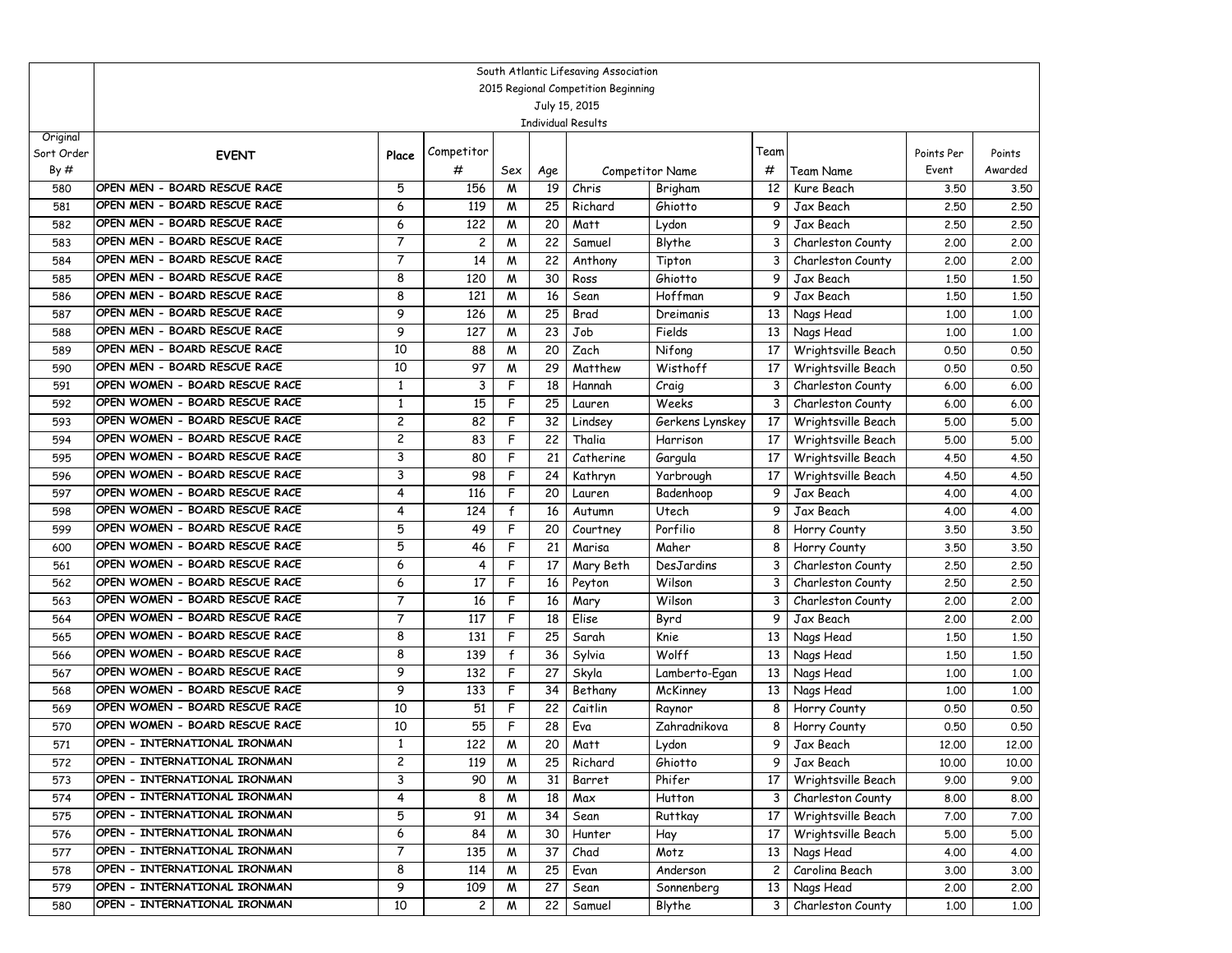|            | South Atlantic Lifesaving Association                            |                |            |                          |                          |                           |                          |                          |                              |                          |                          |  |  |
|------------|------------------------------------------------------------------|----------------|------------|--------------------------|--------------------------|---------------------------|--------------------------|--------------------------|------------------------------|--------------------------|--------------------------|--|--|
|            | 2015 Regional Competition Beginning                              |                |            |                          |                          |                           |                          |                          |                              |                          |                          |  |  |
|            |                                                                  |                |            |                          |                          | July 15, 2015             |                          |                          |                              |                          |                          |  |  |
| Original   |                                                                  |                |            |                          |                          | <b>Individual Results</b> |                          |                          |                              |                          |                          |  |  |
| Sort Order | <b>EVENT</b>                                                     | Place          | Competitor |                          |                          |                           |                          | Team                     |                              | Points Per               | Points                   |  |  |
| By#        |                                                                  |                | #          | Sex                      | Age                      |                           | Competitor Name          | #                        | Team Name                    | Event                    | Awarded                  |  |  |
| 581        | OPEN - INTERNATIONAL IRONWOMAN                                   | 1              | 82         | F                        | 32                       | Lindsey                   | Gerkens Lynskey          | 17                       | Wrightsville Beach           | 12,00                    | 12,00                    |  |  |
| 582        | OPEN - INTERNATIONAL IRONWOMAN                                   | 2              | 98         | F                        | 24                       | Kathryn                   | Yarbrough                | 17                       | Wrightsville Beach           | 10.00                    | 10.00                    |  |  |
| 583        | OPEN - INTERNATIONAL IRONWOMAN                                   | 3              | 116        | F                        | 20                       | Lauren                    | Badenhoop                | 9                        | Jax Beach                    | 9.00                     | 9.00                     |  |  |
| 584        | OPEN - INTERNATIONAL IRONWOMAN                                   | 4              | 124        | f                        | 16                       | Autumn                    | Utech                    | 9                        | Jax Beach                    | 8.00                     | 8.00                     |  |  |
| 585        | OPEN - INTERNATIONAL IRONWOMAN                                   | 5              | 15         | F                        | 25                       | Lauren                    | Weeks                    | 3                        | Charleston County            | 7.00                     | 7.00                     |  |  |
| 586        | OPEN - INTERNATIONAL IRONWOMAN                                   | 6              | 80         | F                        | 21                       | Catherine                 | Gargula                  | 17                       | Wrightsville Beach           | 5.00                     | 5.00                     |  |  |
| 587        | OPEN - INTERNATIONAL IRONWOMAN                                   | 7              | 145        | F                        | 25                       | Amanda                    | Skanezney                | $\overline{c}$           | Carolina Beach               | 4.00                     | 4.00                     |  |  |
| 588        | OPEN - INTERNATIONAL IRONWOMAN                                   | 8              | 128        | F                        | 21                       | Aneesa                    | Golshan                  | 13                       | Nags Head                    | 3.00                     | 3.00                     |  |  |
| 589        | OPEN - INTERNATIONAL IRONWOMAN                                   | 9              | 75         | F                        | 27                       | Sidney                    | Corn                     | 17                       | Wrightsville Beach           | 2,00                     | 2.00                     |  |  |
| 590        | OPEN - INTERNATIONAL IRONWOMAN                                   | 10             | 133        | F                        | 34                       | Bethany                   | McKinney                 | 13                       | Nags Head                    | 1,00                     | 1,00                     |  |  |
| 591        | 30-34 - INTERANTIONAL IRONMAN                                    | 1              | 90         | M                        | 31                       | Barret                    | Phifer                   | 17                       | Wrightsville Beach           | 5.00                     | 5.00                     |  |  |
| 592        | 30-34 - INTERANTIONAL IRONMAN                                    | 2              | 91         | W                        | 34                       | Sean                      | Ruttkay                  | 17                       | Wrightsville Beach           | 3.00                     | 3.00                     |  |  |
| 593        | 30-34 - INTERANTIONAL IRONMAN                                    | 3              | 84         | W                        | 30                       | Hunter                    | Hay                      | 17                       | Wrightsville Beach           | 1,00                     | 1,00                     |  |  |
| 594        | 30-34 - INTERNATIONAL IRONWOMAN                                  | 1              | 82         | F                        | 32                       | Lindsey                   | Gerkens Lynskey          | 17                       | Wrightsville Beach           | 5.00                     | 5.00                     |  |  |
| 595        | 30-34 - INTERNATIONAL IRONWOMAN                                  | 2              | 133        | F                        | 34                       | Bethany                   | McKinney                 | 13                       | Nags Head                    | 3.00                     | 3.00                     |  |  |
| 596        | 30-34 - INTERNATIONAL IRONWOMAN                                  | 3              |            |                          | $\overline{\phantom{a}}$ | $\overline{\phantom{a}}$  | $\overline{\phantom{a}}$ | $\overline{\phantom{a}}$ |                              |                          |                          |  |  |
| 597        | 35-39 - INTERNATIONAL IRONMAN                                    | 1              | 135        | M                        | 37                       | Chad                      | Motz                     | 13                       | Nags Head                    | 5.00                     | 5.00                     |  |  |
| 598        | 35-39 - INTERNATIONAL IRONMAN<br>35-39 - INTERNATIONAL IRONMAN   | 2              | 107        | M                        | 39                       | Shawn                     | Buen                     | 13                       | Nags Head                    | 3.00                     | 3.00                     |  |  |
| 599        | 35-39 - INTERNATIONAL IRONWOMAN                                  | 3<br>1         | 5<br>139   | M<br>$\mathsf{f}$        | 39<br>36                 | Stephen                   | Fernandez<br>Wolff       | 3                        | Charleston County            | 1,00                     | 1,00                     |  |  |
| 600<br>601 | 35-39 - INTERNATIONAL IRONWOMAN                                  | 2              |            |                          |                          | Sylvia                    |                          | 13                       | Nags Head                    | 5.00                     | 5.00                     |  |  |
| 602        | 35-39 - INTERNATIONAL IRONWOMAN                                  | 3              |            | $\overline{\phantom{a}}$ | $\overline{\phantom{a}}$ |                           |                          | $\blacksquare$           |                              |                          |                          |  |  |
| 603        | 40-44 - INTERNATIONAL IRONMAN                                    | 1              | 10         | M                        | 42                       | John                      | Knebel                   | 3                        | Charleston County            | 5.00                     | 5.00                     |  |  |
| 604        | 40-44 - INTERNATIONAL IRONMAN                                    | $\overline{c}$ | 39         | M                        | 41                       | Donnie                    | Constronstich            | 8                        | Horry County                 | 3.00                     | 3.00                     |  |  |
| 605        | 40-44 - INTERNATIONAL IRONMAN                                    | 3              |            |                          | $\overline{\phantom{a}}$ | $\overline{\phantom{a}}$  | $\overline{\phantom{a}}$ |                          | $\overline{\phantom{a}}$     | $\blacksquare$           |                          |  |  |
| 606        | 40-44 - INTERNATIONAL IRONWOMAN                                  | 1              |            | $\blacksquare$           | $\blacksquare$           | $\overline{\phantom{a}}$  |                          | $\overline{\phantom{a}}$ | $\overline{a}$               | $\overline{\phantom{a}}$ | $\blacksquare$           |  |  |
| 607        | 40-44 - INTERNATIONAL IRONWOMAN                                  | 2              |            | $\blacksquare$           | $\overline{\phantom{a}}$ | $\overline{\phantom{a}}$  |                          | $\overline{\phantom{a}}$ | $\qquad \qquad \blacksquare$ | $\overline{\phantom{a}}$ | $\blacksquare$           |  |  |
| 608        | 40-44 - INTERNATIONAL IRONWOMAN                                  | 3              |            | $\overline{\phantom{a}}$ | $\overline{\phantom{a}}$ | $\blacksquare$            |                          |                          |                              |                          | $\overline{\phantom{a}}$ |  |  |
| 609        | 45-49 - INTERNATIONAL IRONMAN                                    | 1              | 137        | M                        | 46                       | Ken                       | Savage                   | 13                       | Nags Head                    | 5.00                     | 5.00                     |  |  |
| 610        | 45-49 - INTERNATIONAL IRONMAN                                    | $\overline{c}$ |            | $\blacksquare$           | $\blacksquare$           | $\overline{\phantom{a}}$  |                          |                          | ٠                            | $\sim$                   | $\sim$                   |  |  |
| 611        | 45-49 - INTERNATIONAL IRONMAN                                    | 3              |            | $\overline{\phantom{a}}$ | $\overline{\phantom{a}}$ | $\overline{\phantom{a}}$  | $\overline{\phantom{a}}$ | $\overline{\phantom{a}}$ | $\overline{\phantom{a}}$     | $\overline{\phantom{a}}$ | $\overline{\phantom{a}}$ |  |  |
| 612        | 45-49 - INTERNATIONAL IRONWOMAN                                  | $\mathbf{1}$   |            | $\blacksquare$           | $\blacksquare$           | $\overline{\phantom{0}}$  | $\overline{\phantom{a}}$ | $\overline{\phantom{a}}$ | $\overline{\phantom{0}}$     | $\overline{a}$           | $\overline{a}$           |  |  |
| 613        | 45-49 - INTERNATIONAL IRONWOMAN                                  | $\overline{c}$ |            |                          |                          |                           |                          |                          |                              |                          |                          |  |  |
| 614        | 45-49 - INTERNATIONAL IRONWOMAN                                  | 3              |            |                          |                          |                           |                          |                          |                              |                          |                          |  |  |
| 615        | 50-54 - INTERNATIONAL IRONMAN                                    | 1              | 99         | W                        | 52                       | Bill                      | Clark                    | $\mathbf{2}$             | Carolina Beach               | 5.00                     | 5.00                     |  |  |
| 616        | 50-54 - INTERNATIONAL IRONMAN                                    | $\overline{c}$ |            | $\overline{\phantom{a}}$ | $\overline{\phantom{a}}$ | $\overline{\phantom{a}}$  | $\overline{\phantom{a}}$ | $\overline{\phantom{a}}$ | $\overline{\phantom{a}}$     | $\blacksquare$           | $\sim$                   |  |  |
| 617        | 50-54 - INTERNATIONAL IRONMAN                                    | 3              |            | $\overline{\phantom{a}}$ | $\overline{\phantom{a}}$ | $\overline{\phantom{a}}$  | $\overline{\phantom{a}}$ | $\overline{\phantom{a}}$ | $\overline{\phantom{0}}$     | $\overline{\phantom{a}}$ | $\sim$                   |  |  |
| 618        | 50-54 - INTERNATIONAL IRONWOMAN                                  | 1              |            | $\overline{\phantom{a}}$ | $\overline{\phantom{a}}$ | $\sim$                    | ۰.                       | $\overline{\phantom{a}}$ | $\overline{\phantom{a}}$     | $\sim$                   | $\sim$                   |  |  |
| 619        | 50-54 - INTERNATIONAL IRONWOMAN                                  | $\overline{c}$ |            | $\overline{\phantom{a}}$ | $\overline{\phantom{a}}$ | $\overline{\phantom{a}}$  |                          | $\overline{\phantom{a}}$ | -                            | $\sim$                   | $\sim$                   |  |  |
| 620        | 50-54 - INTERNATIONAL IRONWOMAN<br>55-59 - INTERNATIONAL IRONMAN | 3              |            | $\overline{\phantom{a}}$ | $\overline{\phantom{a}}$ | $\overline{\phantom{a}}$  | $\overline{\phantom{a}}$ | $\overline{\phantom{a}}$ | $\overline{\phantom{a}}$     | $\sim$                   | $\sim$                   |  |  |
| 621        |                                                                  | 1              | 129        | M                        | 57                       | John                      | Kenny                    |                          | 13 Nags Head                 | 5.00                     | 5.00                     |  |  |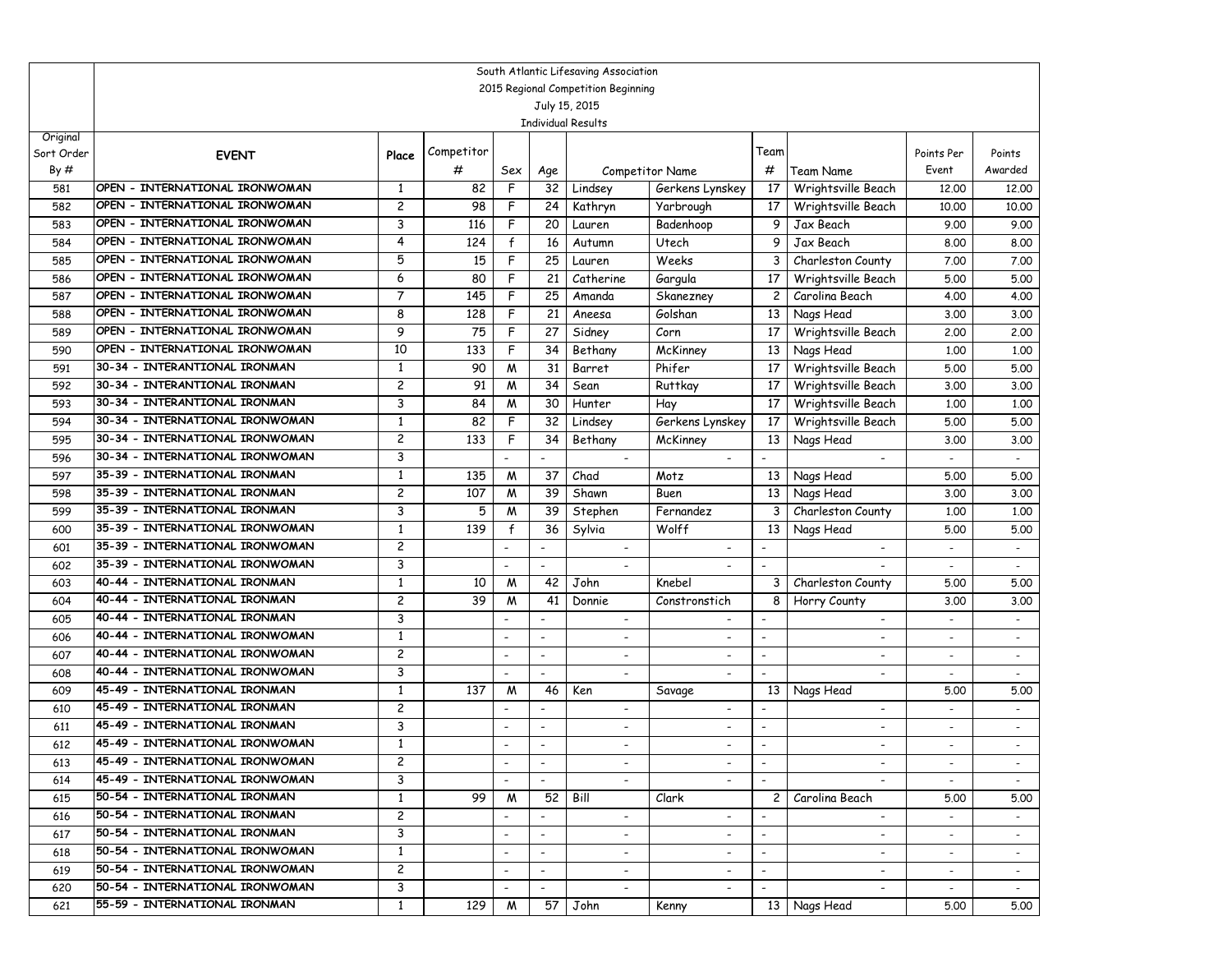|                        |                                     |                |            |                          |                                | South Atlantic Lifesaving Association |                          |                          |                                  |                          |                          |  |  |
|------------------------|-------------------------------------|----------------|------------|--------------------------|--------------------------------|---------------------------------------|--------------------------|--------------------------|----------------------------------|--------------------------|--------------------------|--|--|
|                        | 2015 Regional Competition Beginning |                |            |                          |                                |                                       |                          |                          |                                  |                          |                          |  |  |
|                        |                                     |                |            |                          |                                | July 15, 2015                         |                          |                          |                                  |                          |                          |  |  |
|                        |                                     |                |            |                          |                                | <b>Individual Results</b>             |                          |                          |                                  |                          |                          |  |  |
| Original<br>Sort Order |                                     |                | Competitor |                          |                                |                                       |                          | Team                     |                                  | Points Per               |                          |  |  |
| By#                    | <b>EVENT</b>                        | Place          | #          |                          |                                |                                       | <b>Competitor Name</b>   | #                        | <b>Team Name</b>                 | Event                    | Points<br>Awarded        |  |  |
|                        | 55-59 - INTERNATIONAL IRONMAN       | 2              |            | Sex                      | Age                            |                                       |                          |                          |                                  |                          |                          |  |  |
| 622                    | 55-59 - INTERNATIONAL IRONMAN       | 3              |            |                          |                                |                                       |                          |                          |                                  | $\blacksquare$           |                          |  |  |
| 623                    | 55-59 - INTERNATIONAL IRONWOMAN     | $\mathbf{1}$   |            | F                        |                                |                                       |                          |                          |                                  |                          |                          |  |  |
| 624<br>625             | 55-59 - INTERNATIONAL IRONWOMAN     | $\overline{c}$ | 62         | $\overline{\phantom{a}}$ | 58<br>$\overline{\phantom{a}}$ | Nancy<br>$\overline{\phantom{a}}$     | Hodges                   | 16                       | Virginia Beach<br>$\blacksquare$ | 5.00                     | 5.00                     |  |  |
| 626                    | 55-59 - INTERNATIONAL IRONWOMAN     | 3              |            | $\overline{\phantom{a}}$ |                                |                                       |                          |                          |                                  |                          | $\overline{\phantom{a}}$ |  |  |
| 627                    | 60-64 - INTERNATIONAL IRONMAN       | $\mathbf{1}$   | 113        | M                        | $\overline{\phantom{a}}$<br>62 | $\overline{\phantom{a}}$<br>Daniel    | Anderson                 | $\overline{c}$           | ٠<br>Carolina Beach              | 5.00                     | 5.00                     |  |  |
| 628                    | 60-64 - INTERNATIONAL IRONMAN       | 2              |            |                          |                                |                                       |                          |                          |                                  |                          | $\blacksquare$           |  |  |
| 629                    | 60-64 - INTERNATIONAL IRONMAN       | 3              |            | $\overline{\phantom{a}}$ | $\blacksquare$                 |                                       |                          |                          |                                  |                          |                          |  |  |
| 630                    | 60-64 - INTERNATIONAL IRONWOMAN     | $\mathbf{1}$   | 123        | F                        | 62                             | Susan                                 | Wallis                   | 9                        | Jax Beach                        | 5.00                     | 5.00                     |  |  |
| 631                    | 60-64 - INTERNATIONAL IRONWOMAN     | $\overline{c}$ |            | $\overline{\phantom{a}}$ | $\blacksquare$                 | $\overline{\phantom{a}}$              | $\overline{\phantom{a}}$ |                          | $\overline{\phantom{0}}$         | $\blacksquare$           | $\sim$                   |  |  |
| 632                    | 60-64 - INTERNATIONAL IRONWOMAN     | 3              |            |                          | $\overline{\phantom{a}}$       | $\overline{\phantom{a}}$              | $\overline{\phantom{a}}$ | -                        | -                                | $\overline{\phantom{a}}$ | $\blacksquare$           |  |  |
| 633                    | 65-69 - INTERNATIONAL IRONMAN       | $\mathbf{1}$   |            | $\overline{\phantom{a}}$ | $\blacksquare$                 | $\overline{\phantom{a}}$              | $\overline{\phantom{a}}$ | $\overline{\phantom{a}}$ | $\overline{\phantom{0}}$         | $\overline{\phantom{a}}$ | $\overline{\phantom{a}}$ |  |  |
| 634                    | 65-69 - INTERNATIONAL IRONMAN       | 2              |            | $\overline{\phantom{a}}$ | $\overline{\phantom{a}}$       | $\overline{\phantom{a}}$              | $\overline{\phantom{a}}$ | $\overline{\phantom{0}}$ | $\overline{\phantom{a}}$         | $\overline{\phantom{a}}$ | $\overline{\phantom{a}}$ |  |  |
| 635                    | 65-69 - INTERNATIONAL IRONMAN       | 3              |            | $\overline{\phantom{a}}$ | $\overline{\phantom{a}}$       | $\overline{\phantom{a}}$              | $\overline{\phantom{a}}$ | $\overline{\phantom{a}}$ | $\overline{\phantom{0}}$         |                          | $\overline{\phantom{a}}$ |  |  |
| 636                    | 65-69 - INTERNATIONAL IRONWOMAN     | 1              |            | $\overline{\phantom{a}}$ |                                |                                       |                          |                          |                                  |                          | $\blacksquare$           |  |  |
| 637                    | 65-69 - INTERNATIONAL IRONWOMAN     | 2              |            | $\overline{\phantom{a}}$ | $\blacksquare$                 | $\overline{\phantom{a}}$              |                          | $\overline{\phantom{a}}$ |                                  |                          |                          |  |  |
| 638                    | 65-69 - INTERNATIONAL IRONWOMAN     | 3              |            | $\overline{\phantom{a}}$ | $\overline{\phantom{a}}$       | $\overline{\phantom{a}}$              | $\overline{\phantom{a}}$ | $\overline{\phantom{a}}$ | ٠                                | $\overline{\phantom{a}}$ | $\blacksquare$           |  |  |
| 639                    | 70+ - INTERNATIONAL IRONMAN         | $\mathbf{1}$   |            | $\overline{\phantom{a}}$ | $\blacksquare$                 | $\overline{\phantom{a}}$              |                          | $\overline{\phantom{a}}$ | $\overline{\phantom{a}}$         |                          | $\sim$                   |  |  |
| 640                    | 70+ - INTERNATIONAL IRONMAN         | 2              |            | $\overline{\phantom{a}}$ | $\overline{\phantom{a}}$       | $\overline{\phantom{a}}$              | $\overline{\phantom{a}}$ | $\overline{\phantom{a}}$ | ٠                                | $\overline{\phantom{a}}$ | $\sim$                   |  |  |
| 641                    | 70+ - INTERNATIONAL IRONMAN         | 3              |            | $\overline{\phantom{a}}$ | $\overline{\phantom{a}}$       | $\overline{\phantom{a}}$              |                          |                          | $\qquad \qquad \blacksquare$     |                          | $\overline{\phantom{a}}$ |  |  |
| 642                    | 70+ - INTERNATIONAL IRONWOMAN       | 1              |            | $\overline{\phantom{a}}$ | $\overline{\phantom{a}}$       |                                       |                          | $\overline{\phantom{a}}$ |                                  |                          |                          |  |  |
| 643                    | 70+ - INTERNATIONAL IRONWOMAN       | 2              |            | $\overline{\phantom{a}}$ | $\blacksquare$                 |                                       |                          | $\blacksquare$           |                                  |                          |                          |  |  |
| 644                    | 70+ - INTERNATIONAL IRONWOMAN       | 3              |            | $\overline{\phantom{a}}$ | $\blacksquare$                 | $\overline{\phantom{a}}$              | $\sim$                   | $\overline{\phantom{0}}$ |                                  |                          | $\sim$                   |  |  |
| 645                    | OPEN MEN - BEACH FLAGS              | 1              | 89         | M                        | 29                             | Maurice                               | Peacock                  | 17                       | Wrightsville Beach               | 12,00                    | 12,00                    |  |  |
| 646                    | OPEN MEN - BEACH FLAGS              | 2              | 115        | M                        | 25                             | Mitchell                              | McDowell                 | $\overline{c}$           | Carolina Beach                   | 10,00                    | 10.00                    |  |  |
| 647                    | OPEN MEN - BEACH FLAGS              | 3              | 120        | M                        | 30                             | Ross                                  | Ghiotto                  | 9                        | Jax Beach                        | 9.00                     | 9.00                     |  |  |
| 648                    | OPEN MEN - BEACH FLAGS              | 4              | 173        | M                        | 27                             | Edmund                                | Kennedy                  | 12                       | Kure Beach                       | 8.00                     | 8.00                     |  |  |
| 649                    | OPEN MEN - BEACH FLAGS              | 5              | 1          | M                        | 20                             | Ryan                                  | Bing                     | 3                        | Charleston County                | 7.00                     | 7.00                     |  |  |
| 650                    | OPEN MEN - BEACH FLAGS              | 6              | 36         | M                        | 21                             | Mitchell                              | Stewart                  | 7                        | Hilton Head                      | 5.00                     | 5.00                     |  |  |
| 651                    | OPEN MEN - BEACH FLAGS              | $\overline{7}$ | 86         | M                        | 24                             | Raymond                               | McGorry                  | 17                       | Wrightsville Beach               | 4.00                     | 4.00                     |  |  |
| 652                    | OPEN MEN - BEACH FLAGS              | 8              | 52         | M                        | 20                             | Marshawn                              | Scott                    | 8                        | Horry County                     | 3.00                     | 3.00                     |  |  |
| 653                    | OPEN MEN - BEACH FLAGS              | 9              | 9          | M                        | 24                             | Kurtyss                               | Kasten                   | 3                        | Charleston County                | 2,00                     | 2,00                     |  |  |
| 654                    | OPEN MEN - BEACH FLAGS              | 10             | 154        | W                        |                                | 24 Connor                             | <b>Black</b>             | $\overline{12}$          | Kure Beach                       | 1.00                     | 1.00                     |  |  |
| 655                    | OPEN WOMEN - BEACH FLAGS            | $\mathbf{1}$   | 128        | F                        | 21                             | Aneesa                                | Golshan                  | 13                       | Nags Head                        | 12,00                    | 12.00                    |  |  |
| 656                    | OPEN WOMEN - BEACH FLAGS            | 2              | 55         | F                        | 28                             | Eva                                   | Zahradnikova             | 8                        | Horry County                     | 10.00                    | 10.00                    |  |  |
| 657                    | OPEN WOMEN - BEACH FLAGS            | 3              | 35         | F                        | 24                             | Taylor                                | Smith                    | 7                        | Hilton Head                      | 9.00                     | 9.00                     |  |  |
| 658                    | OPEN WOMEN - BEACH FLAGS            | 4              | 139        | $\mathbf f$              | 36                             | Sylvia                                | Wolff                    | 13                       | Nags Head                        | 8.00                     | 8.00                     |  |  |
| 659                    | OPEN WOMEN - BEACH FLAGS            | 5              | 187        | F                        | 28                             | Mallory                               | Albritton                | $\mathbf{2}$             | Carolina Beach                   | 7.00                     | 7.00                     |  |  |
| 660                    | OPEN WOMEN - BEACH FLAGS            | 6              | 45         | F                        | 27                             | Petra                                 | Kaucka                   | 8                        | Horry County                     | 5.00                     | 5.00                     |  |  |
| 661                    | OPEN WOMEN - BEACH FLAGS            | $\overline{7}$ | 3          | F                        | 18                             | Hannah                                | Craig                    | 3                        | Charleston County                | 4.00                     | 4.00                     |  |  |
| 662                    | OPEN WOMEN - BEACH FLAGS            | 8              | 116        | F                        | 20                             | Lauren                                | Badenhoop                | 9                        | Jax Beach                        | 3.00                     | 3.00                     |  |  |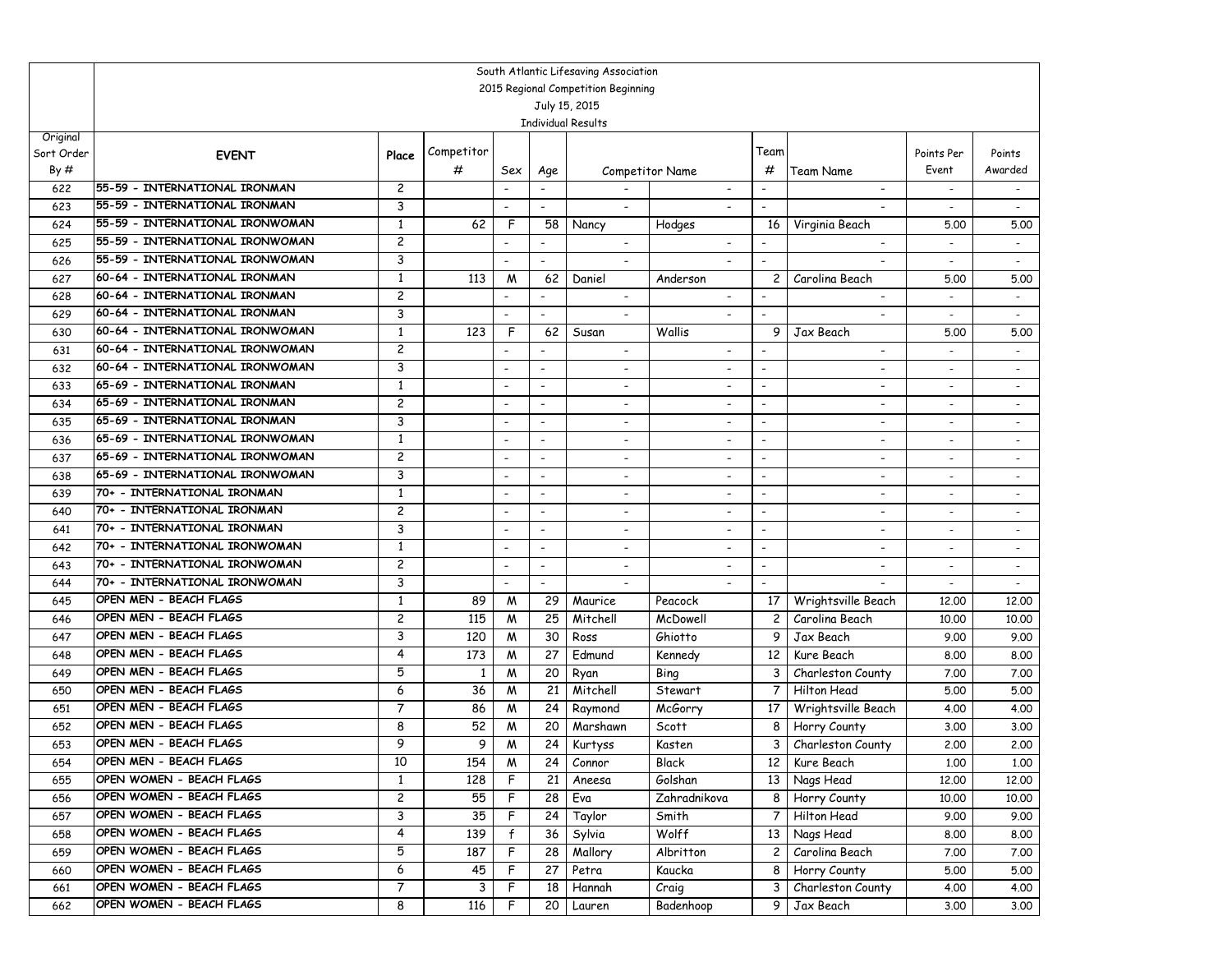|                        | South Atlantic Lifesaving Association              |                         |            |                          |                          |                                            |                          |                          |                                                      |                          |                                     |  |  |
|------------------------|----------------------------------------------------|-------------------------|------------|--------------------------|--------------------------|--------------------------------------------|--------------------------|--------------------------|------------------------------------------------------|--------------------------|-------------------------------------|--|--|
|                        | 2015 Regional Competition Beginning                |                         |            |                          |                          |                                            |                          |                          |                                                      |                          |                                     |  |  |
|                        |                                                    |                         |            |                          |                          | July 15, 2015                              |                          |                          |                                                      |                          |                                     |  |  |
|                        |                                                    |                         |            |                          |                          | <b>Individual Results</b>                  |                          |                          |                                                      |                          |                                     |  |  |
| Original<br>Sort Order |                                                    |                         | Competitor |                          |                          |                                            |                          | Team                     |                                                      | Points Per               | Points                              |  |  |
| By#                    | <b>EVENT</b>                                       | Place                   | #          | Sex                      |                          |                                            | Competitor Name          | #                        | <b>Team Name</b>                                     | Event                    | Awarded                             |  |  |
| 663                    | OPEN WOMEN - BEACH FLAGS                           | 9                       | 82         | F                        | Age<br>32                | Lindsey                                    | Gerkens Lynskey          | 17                       | Wrightsville Beach                                   | 2,00                     | 2.00                                |  |  |
| 664                    | OPEN WOMEN - BEACH FLAGS                           | 10                      | 22         | F                        | 23                       | Rebecca                                    | Gerner                   | $\overline{7}$           | Hilton Head                                          | 1,00                     | 1.00                                |  |  |
| 665                    | 30-34 MEN - BEACH FLAGS                            | 1                       | 120        | M                        | 30                       | Ross                                       | Ghiotto                  | 9                        | Jax Beach                                            | 5.00                     | 5.00                                |  |  |
| 666                    | 30-34 MEN - BEACH FLAGS                            | $\overline{\mathbf{c}}$ | 12         | M                        | 33                       | Clark                                      | Noble                    | 3                        | Charleston County                                    | 3.00                     | 3.00                                |  |  |
| 667                    | 30-34 MEN - BEACH FLAGS                            | 3                       | 159        | M                        | 33                       | Ashley                                     | Conway                   | 12 <sup>2</sup>          | Kure Beach                                           | 1,00                     | 1.00                                |  |  |
| 668                    | 30-34 WOMEN - BEACH FLAGS                          | 1                       | 82         | F                        | 32                       | Lindsey                                    | Gerkens Lynskey          | 17 <sup>2</sup>          | Wrightsville Beach                                   | 5.00                     | 5.00                                |  |  |
| 669                    | 30-34 WOMEN - BEACH FLAGS                          | $\overline{\mathbf{c}}$ | 133        | F                        | 34                       | Bethany                                    | McKinney                 | 13                       | Nags Head                                            | 3.00                     | 3.00                                |  |  |
| 670                    | 30-34 WOMEN - BEACH FLAGS                          | 3                       |            |                          |                          |                                            |                          |                          |                                                      |                          |                                     |  |  |
| 671                    | 35-39 MEN - BEACH FLAGS                            | 1                       | 107        | M                        | 39                       | Shawn                                      | Buen                     | 13                       | Nags Head                                            | 5.00                     | 5.00                                |  |  |
| 672                    | 35-39 MEN - BEACH FLAGS                            | $\overline{\mathbf{c}}$ | 146        | m                        | 38                       | Peter                                      | Luke                     | $\mathbf{2}$             | Carolina Beach                                       | 3.00                     | 3.00                                |  |  |
| 673                    | 35-39 MEN - BEACH FLAGS                            | 3                       | 170        | M                        | 39                       | Chris                                      | Holler                   | 12 <sup>2</sup>          | Kure Beach                                           | 1,00                     | 1.00                                |  |  |
| 674                    | 35-39 WOMEN - BEACH FLAGS                          | $\mathbf{1}$            | 139        | $\mathsf{f}$             | 36                       | Sylvia                                     | Wolff                    | 13                       | Nags Head                                            | 5.00                     | 5.00                                |  |  |
| 675                    | 35-39 WOMEN - BEACH FLAGS                          | $\overline{\mathbf{c}}$ |            |                          | $\blacksquare$           | $\overline{\phantom{a}}$                   | $\overline{\phantom{a}}$ | $\overline{\phantom{a}}$ | $\blacksquare$                                       | $\blacksquare$           | $\overline{\phantom{a}}$            |  |  |
| 676                    | 35-39 WOMEN - BEACH FLAGS                          | 3                       |            | $\blacksquare$           | $\overline{\phantom{a}}$ |                                            |                          | $\overline{\phantom{a}}$ | $\overline{\phantom{a}}$                             | $\sim$                   | $\overline{\phantom{a}}$            |  |  |
| 677                    | 40-44 MEN - BEACH FLAGS                            | 1                       | 151        | M                        | 44                       | Bryant                                     | Bass                     | 12                       | Kure Beach                                           | 5.00                     | 5.00                                |  |  |
| 678                    | 40-44 MEN - BEACH FLAGS                            | $\overline{\mathbf{c}}$ | 77         | M                        | 42                       | Brendon                                    | Doyle                    | 17                       | Wrightsville Beach                                   | 3.00                     | 3.00                                |  |  |
| 679                    | 40-44 MEN - BEACH FLAGS                            | 3                       | 10         | M                        | 42                       | John                                       | Knebel                   | 3                        | Charleston County                                    | 1,00                     | 1.00                                |  |  |
| 680                    | 40-44 WOMEN - BEACH FLAGS                          | $\mathbf{1}$            | 184        | F                        | 43                       | Terri                                      | Holler                   | 12                       | Kure Beach                                           | 5.00                     | 5.00                                |  |  |
| 681                    | 40-44 WOMEN - BEACH FLAGS                          | $\overline{\mathbf{c}}$ | 148        | $\mathsf{f}$             | 42                       | Tracee                                     | Hagestrom                | $\overline{c}$           | Carolina Beach                                       | 3.00                     | 3.00                                |  |  |
| 682                    | 40-44 WOMEN - BEACH FLAGS                          | 3                       |            |                          |                          | $\overline{\phantom{a}}$                   |                          | $\overline{\phantom{a}}$ | $\overline{\phantom{a}}$                             |                          | $\sim$                              |  |  |
| 683                    | 45-49 MEN - BEACH FLAGS                            | 1                       | 155        | M                        | 45                       | Matt                                       | Brezynski                | 12                       | Kure Beach                                           | 5.00                     | 5.00                                |  |  |
| 684                    | 45-49 MEN - BEACH FLAGS<br>45-49 MEN - BEACH FLAGS | 2<br>3                  | 137        | M                        | 46<br>$\overline{a}$     | Ken                                        | Savage                   | 13<br>$\blacksquare$     | Nags Head                                            | 3.00                     | 3.00                                |  |  |
| 685<br>686             | 45-49 WOMEN - BEACH FLAGS                          | 1                       |            | $\blacksquare$           | $\blacksquare$           | $\blacksquare$<br>$\overline{\phantom{a}}$ | $\overline{\phantom{a}}$ | $\blacksquare$           | $\overline{\phantom{a}}$<br>$\overline{\phantom{a}}$ | $\blacksquare$           | $\mathbb{Z}^{\mathbb{Z}}$<br>$\sim$ |  |  |
| 687                    | 45-49 WOMEN - BEACH FLAGS                          | $\overline{\mathbf{c}}$ |            | $\blacksquare$           | $\overline{\phantom{a}}$ | $\overline{\phantom{a}}$                   |                          | $\overline{\phantom{a}}$ | $\overline{\phantom{a}}$                             | $\overline{\phantom{a}}$ | $\sim$                              |  |  |
| 688                    | 45-49 WOMEN - BEACH FLAGS                          | 3                       |            | $\blacksquare$           | $\overline{\phantom{a}}$ | $\overline{\phantom{a}}$                   |                          | $\overline{\phantom{a}}$ |                                                      | $\overline{\phantom{a}}$ | $\blacksquare$                      |  |  |
| 689                    | 50-54 MEN - BEACH FLAGS                            | 1                       | 99         | M                        | 52                       | Bill                                       | Clark                    | $\mathbf{2}$             | Carolina Beach                                       | 5.00                     | 5.00                                |  |  |
| 690                    | 50-54 MEN - BEACH FLAGS                            | $\overline{\mathbf{c}}$ | 92         | M                        | 54                       | Henry                                      | Singletary               | 17                       | Wrightsville Beach                                   | 3.00                     | 3.00                                |  |  |
| 691                    | 50-54 MEN - BEACH FLAGS                            | 3                       | 168        | M                        | 50                       | David                                      | Heglar                   | 12                       | Kure Beach                                           | 1,00                     | 1.00                                |  |  |
| 692                    | 50-54 WOMEN - BEACH FLAGS                          | 1                       |            | $\blacksquare$           | $\overline{\phantom{a}}$ | $\overline{\phantom{a}}$                   |                          | $\overline{\phantom{a}}$ | $\overline{\phantom{a}}$                             | $\blacksquare$           | $\sim$                              |  |  |
| 693                    | 50-54 WOMEN - BEACH FLAGS                          | $\overline{\mathbf{c}}$ |            | $\blacksquare$           | $\overline{\phantom{a}}$ | $\overline{\phantom{a}}$                   |                          | $\overline{\phantom{a}}$ | $\overline{\phantom{a}}$                             | $\overline{\phantom{a}}$ | $\sim$                              |  |  |
| 694                    | 50-54 WOMEN - BEACH FLAGS                          | 3                       |            | $\blacksquare$           | $\blacksquare$           | $\overline{\phantom{a}}$                   | $\overline{\phantom{a}}$ | $\overline{\phantom{a}}$ | $\blacksquare$                                       | $\overline{a}$           | $\blacksquare$                      |  |  |
| 695                    | 55-59 MEN - BEACH FLAGS                            | $\mathbf{1}$            | 129        | $\overline{M}$           |                          | $57$ John                                  | Kenny                    |                          | 13 Nags Head                                         | 5.00                     | 5.00                                |  |  |
| 696                    | 55-59 MEN - BEACH FLAGS                            | $\overline{c}$          |            |                          |                          |                                            |                          |                          |                                                      |                          |                                     |  |  |
| 697                    | 55-59 MEN - BEACH FLAGS                            | 3                       |            | $\blacksquare$           | $\overline{\phantom{0}}$ |                                            |                          | $\mathbb{Z}^2$           |                                                      |                          | $\sim$                              |  |  |
| 698                    | 55-59 WOMEN - BEACH FLAGS                          | $\mathbf{1}$            | 62         | F                        | 58                       | Nancy                                      | Hodges                   | 16 I                     | Virginia Beach                                       | 5.00                     | 5.00                                |  |  |
| 699                    | 55-59 WOMEN - BEACH FLAGS                          | $\overline{c}$          |            | $\overline{\phantom{a}}$ | $\overline{\phantom{0}}$ | $\sim$                                     |                          | $\sim$                   | $\sim$                                               | $\sim$                   | $\sim$                              |  |  |
| 700                    | 55-59 WOMEN - BEACH FLAGS                          | 3                       |            | $\overline{\phantom{a}}$ | $\overline{\phantom{0}}$ | $\sim$                                     | $\sim$                   | $\blacksquare$           | $\sim$                                               | $\sim$                   | $\sim$                              |  |  |
| 701                    | 60-64 MEN - BEACH FLAGS                            | $\mathbf{1}$            | 113        | M                        | 62                       | Daniel                                     | Anderson                 | $\mathsf{2}^-$           | Carolina Beach                                       | 5.00                     | 5.00                                |  |  |
| 702                    | 60-64 MEN - BEACH FLAGS                            | $\mathbf{2}$            |            | $\overline{\phantom{a}}$ |                          | $\sim$                                     |                          |                          |                                                      | $\sim$                   | $\sim$                              |  |  |
| 703                    | 60-64 MEN - BEACH FLAGS                            | 3                       |            | $\overline{\phantom{a}}$ | $\overline{\phantom{a}}$ | $\sim$                                     | $\overline{\phantom{a}}$ | $\overline{\phantom{a}}$ | $\sim$                                               |                          |                                     |  |  |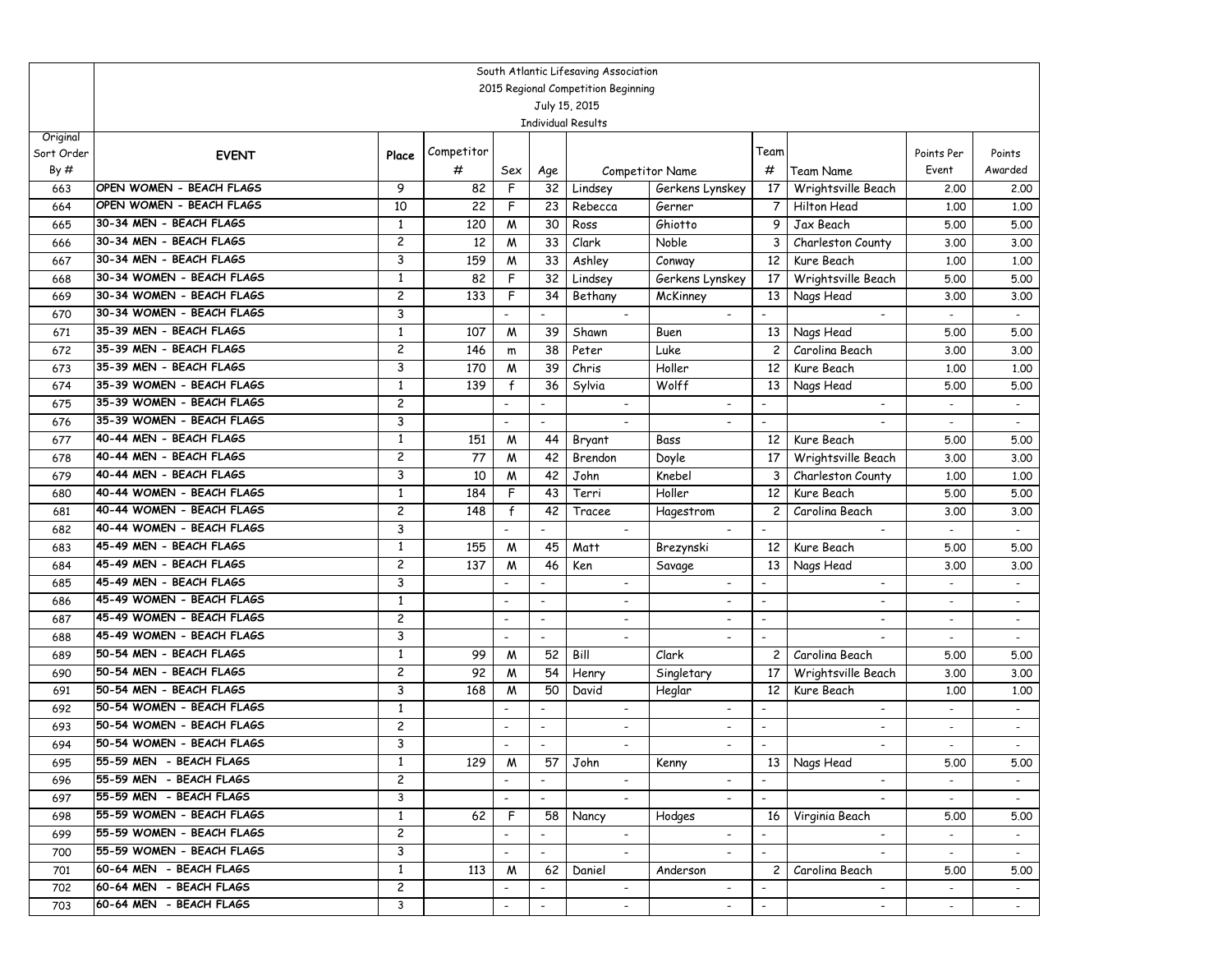|            | South Atlantic Lifesaving Association |                |            |                                                      |                                                      |                                                      |                          |                          |                                                      |                                                      |                                                      |  |  |
|------------|---------------------------------------|----------------|------------|------------------------------------------------------|------------------------------------------------------|------------------------------------------------------|--------------------------|--------------------------|------------------------------------------------------|------------------------------------------------------|------------------------------------------------------|--|--|
|            |                                       |                |            |                                                      |                                                      | 2015 Regional Competition Beginning                  |                          |                          |                                                      |                                                      |                                                      |  |  |
|            |                                       |                |            |                                                      |                                                      | July 15, 2015                                        |                          |                          |                                                      |                                                      |                                                      |  |  |
|            |                                       |                |            |                                                      |                                                      | <b>Individual Results</b>                            |                          |                          |                                                      |                                                      |                                                      |  |  |
| Original   |                                       |                | Competitor |                                                      |                                                      |                                                      |                          | Team                     |                                                      |                                                      |                                                      |  |  |
| Sort Order | <b>EVENT</b>                          | Place          |            |                                                      |                                                      |                                                      |                          |                          |                                                      | Points Per                                           | Points<br>Awarded                                    |  |  |
| By#        | 60-64 WOMEN - BEACH FLAGS             |                | #          | Sex                                                  | Age                                                  |                                                      | Competitor Name          | #<br>9                   | Team Name                                            | Event                                                |                                                      |  |  |
| 704        | 60-64 WOMEN - BEACH FLAGS             | 1              | 123        | F                                                    | 62                                                   | Susan                                                | Wallis                   |                          | Jax Beach                                            | 5.00                                                 | 5.00                                                 |  |  |
| 705        | 60-64 WOMEN - BEACH FLAGS             | 2              |            |                                                      |                                                      | $\overline{\phantom{a}}$                             |                          |                          | $\overline{\phantom{a}}$                             |                                                      |                                                      |  |  |
| 706        | 65-69 MEN - BEACH FLAGS               | 3<br>1         |            |                                                      |                                                      |                                                      |                          |                          |                                                      | $\overline{\phantom{a}}$                             |                                                      |  |  |
| 707        | 65-69 MEN - BEACH FLAGS               | $\overline{c}$ | 169        | M                                                    | 67                                                   | Harold                                               | Heglar                   | 12                       | Kure Beach                                           | 5.00                                                 | 5.00                                                 |  |  |
| 708<br>709 | 65-69 MEN - BEACH FLAGS               | 3              |            | $\overline{\phantom{a}}$<br>$\overline{\phantom{a}}$ | $\overline{\phantom{a}}$<br>$\overline{\phantom{a}}$ | $\overline{\phantom{a}}$                             | $\overline{\phantom{a}}$ | $\overline{\phantom{a}}$ | $\overline{\phantom{a}}$<br>$\overline{\phantom{a}}$ | $\blacksquare$<br>$\overline{\phantom{0}}$           | $\overline{\phantom{a}}$<br>$\overline{\phantom{a}}$ |  |  |
| 710        | 65-69 WOMEN - BEACH FLAGS             | $\mathbf{1}$   |            | $\overline{\phantom{a}}$                             | $\blacksquare$                                       | $\overline{\phantom{a}}$<br>$\blacksquare$           |                          | $\overline{\phantom{a}}$ | $\blacksquare$                                       | $\overline{a}$                                       | $\sim$                                               |  |  |
| 711        | 65-69 WOMEN - BEACH FLAGS             | 2              |            | $\overline{\phantom{a}}$                             |                                                      |                                                      |                          | $\overline{\phantom{a}}$ | $\overline{\phantom{a}}$                             |                                                      |                                                      |  |  |
| 712        | 65-69 WOMEN - BEACH FLAGS             | 3              |            |                                                      | $\overline{\phantom{a}}$<br>$\overline{\phantom{a}}$ | $\overline{\phantom{a}}$                             |                          | $\overline{\phantom{a}}$ | $\overline{\phantom{a}}$                             | $\overline{\phantom{a}}$<br>$\overline{\phantom{a}}$ | $\overline{\phantom{a}}$<br>$\blacksquare$           |  |  |
| 713        | 70+ MEN - BEACH FLAGS                 | 1              |            | $\overline{\phantom{a}}$                             | $\overline{\phantom{a}}$                             | $\overline{\phantom{0}}$<br>$\overline{\phantom{a}}$ |                          | $\overline{\phantom{a}}$ | $\overline{\phantom{a}}$                             | $\overline{a}$                                       |                                                      |  |  |
| 714        | 70+ MEN - BEACH FLAGS                 | $\overline{c}$ |            | $\overline{\phantom{a}}$                             | $\overline{\phantom{a}}$                             | $\overline{\phantom{0}}$                             | $\overline{\phantom{a}}$ | $\overline{\phantom{a}}$ | $\overline{\phantom{a}}$                             | $\blacksquare$                                       | $\sim$                                               |  |  |
| 715        | 70+ MEN - BEACH FLAGS                 | 3              |            | $\overline{\phantom{a}}$                             | $\overline{\phantom{a}}$                             | $\overline{\phantom{a}}$                             | $\overline{\phantom{a}}$ | $\overline{\phantom{a}}$ | $\overline{\phantom{a}}$                             | $\overline{\phantom{a}}$                             | $\overline{\phantom{a}}$                             |  |  |
| 716        | 70+ WOMEN - BEACH FLAGS               | $\mathbf{1}$   |            |                                                      | $\overline{\phantom{a}}$                             | $\overline{\phantom{a}}$                             |                          | $\overline{\phantom{a}}$ | $\overline{\phantom{a}}$                             | $\overline{\phantom{a}}$                             | $\overline{\phantom{a}}$                             |  |  |
| 717        | 70+ WOMEN - BEACH FLAGS               | $\overline{c}$ |            | $\overline{\phantom{a}}$                             | $\overline{\phantom{a}}$                             | $\overline{\phantom{a}}$                             |                          | $\overline{\phantom{a}}$ |                                                      | $\overline{\phantom{a}}$                             | $\overline{\phantom{a}}$                             |  |  |
| 718        | 70+ WOMEN - BEACH FLAGS               | 3              |            | $\overline{\phantom{a}}$                             |                                                      | $\overline{\phantom{a}}$                             |                          | $\overline{\phantom{a}}$ |                                                      | $\overline{\phantom{a}}$                             | $\blacksquare$                                       |  |  |
| 719        | OPEN MEN - TAPLIN RELAY               | 1              | 84         | M                                                    | 30                                                   | Hunter                                               | Hay                      | 17                       | Wrightsville Beach                                   | 3.00                                                 | 3.00                                                 |  |  |
| 720        | OPEN MEN - TAPLIN RELAY               | 1              | 76         | M                                                    | 21                                                   | Sawyer                                               | Dove                     | 17                       | Wrightsville Beach                                   | 3.00                                                 | 3.00                                                 |  |  |
| 721        | OPEN MEN - TAPLIN RELAY               | 1              | 87         | M                                                    | 22                                                   | Kyle                                                 | Miess                    | 17                       | Wrightsville Beach                                   | 3.00                                                 | 3.00                                                 |  |  |
| 722        | OPEN MEN - TAPLIN RELAY               | $\mathbf{1}$   | 90         | M                                                    | 31                                                   | Barret                                               | Phifer                   | 17                       | Wrightsville Beach                                   | 3.00                                                 | 3.00                                                 |  |  |
| 723        | OPEN MEN - TAPLIN RELAY               | 2              | 119        | M                                                    | 25                                                   | Richard                                              | Ghiotto                  | 9                        | Jax Beach                                            | 2.50                                                 | 2.50                                                 |  |  |
| 724        | OPEN MEN - TAPLIN RELAY               | 2              | 120        | M                                                    | 30                                                   | Ross                                                 | Ghiotto                  | 9                        | Jax Beach                                            | 2.50                                                 | 2.50                                                 |  |  |
| 725        | OPEN MEN - TAPLIN RELAY               | 2              | 121        | M                                                    | 16                                                   | Sean                                                 | Hoffman                  | 9                        | Jax Beach                                            | 2.50                                                 | 2.50                                                 |  |  |
| 726        | OPEN MEN - TAPLIN RELAY               | 2              | 122        | M                                                    | 20                                                   | Matt                                                 | Lydon                    | 9                        | Jax Beach                                            | 2.50                                                 | 2.50                                                 |  |  |
| 727        | OPEN MEN - TAPLIN RELAY               | 3              | 126        | W                                                    | 25                                                   | Brad                                                 | Dreimanis                | 13                       | Nags Head                                            | 2.25                                                 | 2.25                                                 |  |  |
| 728        | OPEN MEN - TAPLIN RELAY               | 3              | 135        | M                                                    | 37                                                   | Chad                                                 | Motz                     | 13                       | Nags Head                                            | 2,25                                                 | 2.25                                                 |  |  |
| 729        | OPEN MEN - TAPLIN RELAY               | 3              | 136        | M                                                    | 21                                                   | Shawn                                                | Kenny                    | 13                       | Nags Head                                            | 2,25                                                 | 2.25                                                 |  |  |
| 730        | OPEN MEN - TAPLIN RELAY               | 3              | 138        | M                                                    | 26                                                   | Ben                                                  | Mechak                   | 13                       | Nags Head                                            | 2.25                                                 | 2.25                                                 |  |  |
| 731        | OPEN MEN - TAPLIN RELAY               | 4              | 79         | M                                                    | 23                                                   | Joshua                                               | Drew                     | 17                       | Wrightsville Beach                                   | 2,00                                                 | 2.00                                                 |  |  |
| 732        | OPEN MEN - TAPLIN RELAY               | 4              | 91         | M                                                    | 34                                                   | Sean                                                 | Ruttkay                  | 17                       | Wrightsville Beach                                   | 2,00                                                 | 2.00                                                 |  |  |
| 733        | OPEN MEN - TAPLIN RELAY               | 4              | 94         | M                                                    | 21                                                   | Zack                                                 | Sowers                   | 17                       | Wrightsville Beach                                   | 2,00                                                 | 2.00                                                 |  |  |
| 734        | OPEN MEN - TAPLIN RELAY               | 4              | 97         | M                                                    | $\overline{29}$                                      | Matthew                                              | Wisthoff                 | 17 <sup>2</sup>          | Wrightsville Beach                                   | 2.00                                                 | 2.00                                                 |  |  |
| 735        | OPEN MEN - TAPLIN RELAY               | 5              | 108        | M                                                    | 20                                                   | Chris                                                | Harvey                   | 13                       | Nags Head                                            | 1.75                                                 | 1.75                                                 |  |  |
| 736        | OPEN MEN - TAPLIN RELAY               | 5              | 109        | ${\mathsf M}$                                        | 27                                                   | Sean                                                 | Sonnenberg               |                          | 13 Nags Head                                         | 1.75                                                 | 1.75                                                 |  |  |
| 737        | OPEN MEN - TAPLIN RELAY               | 5              | 127        | M                                                    | 23                                                   | Job                                                  | Fields                   | 13                       | Nags Head                                            | 1.75                                                 | 1.75                                                 |  |  |
| 738        | OPEN MEN - TAPLIN RELAY               | 5              | 137        | M                                                    | 46                                                   | Ken                                                  | Savage                   | 13                       | Nags Head                                            | 1.75                                                 | 1.75                                                 |  |  |
| 739        | OPEN MEN - TAPLIN RELAY               | 6              | 104        | M                                                    | 29                                                   | Alex                                                 | Silva                    | $\mathbf{2}$             | Carolina Beach                                       | 1.25                                                 | 1.25                                                 |  |  |
| 740        | OPEN MEN - TAPLIN RELAY               | 6              | 105        | M                                                    | 20                                                   | Bryan                                                | Veals                    | $\mathbf{2}$             | Carolina Beach                                       | 1.25                                                 | 1.25                                                 |  |  |
| 741        | OPEN MEN - TAPLIN RELAY               | 6              | 114        | M                                                    | 25                                                   | Evan                                                 | Anderson                 | $\mathbf{2}$             | Carolina Beach                                       | 1.25                                                 | 1.25                                                 |  |  |
| 742        | OPEN MEN - TAPLIN RELAY               | 6              | 115        | M                                                    | 25                                                   | Mitchell                                             | McDowell                 | 2                        | Carolina Beach                                       | 1.25                                                 | 1.25                                                 |  |  |
| 743        | OPEN MEN - TAPLIN RELAY               | 7              | 81         | M                                                    | 19                                                   | Tyler                                                | George                   | 17                       | Wrightsville Beach                                   | 1.00                                                 | 1.00                                                 |  |  |
| 744        | OPEN MEN - TAPLIN RELAY               | 7              | 88         | M                                                    | 20                                                   | Zach                                                 | Nifong                   | 17                       | Wrightsville Beach                                   | 1.00                                                 | 1.00                                                 |  |  |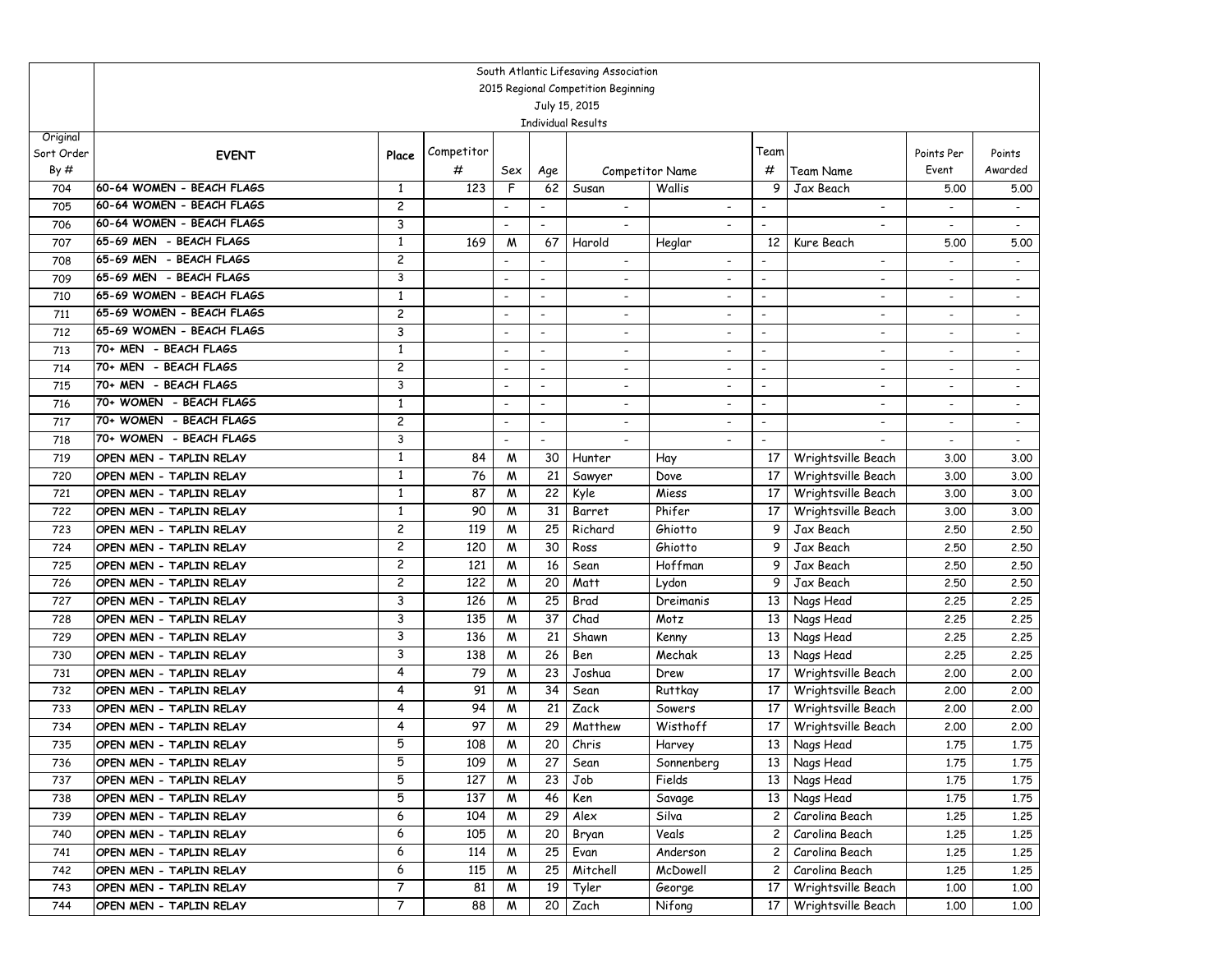|                   | South Atlantic Lifesaving Association                  |                              |                 |             |                       |                                     |                         |                         |                                  |                     |                   |  |
|-------------------|--------------------------------------------------------|------------------------------|-----------------|-------------|-----------------------|-------------------------------------|-------------------------|-------------------------|----------------------------------|---------------------|-------------------|--|
|                   |                                                        |                              |                 |             |                       | 2015 Regional Competition Beginning |                         |                         |                                  |                     |                   |  |
|                   |                                                        |                              |                 |             |                       | July 15, 2015                       |                         |                         |                                  |                     |                   |  |
|                   |                                                        |                              |                 |             |                       | <b>Individual Results</b>           |                         |                         |                                  |                     |                   |  |
| Original          |                                                        |                              | Competitor      |             |                       |                                     |                         | Team                    |                                  |                     |                   |  |
| Sort Order<br>By# | <b>EVENT</b>                                           | Place                        |                 |             |                       |                                     |                         |                         |                                  | Points Per<br>Event | Points<br>Awarded |  |
|                   |                                                        |                              | #               | Sex         | Age                   |                                     | <b>Competitor Name</b>  | #                       | Team Name                        |                     |                   |  |
| 745               | OPEN MEN - TAPLIN RELAY                                | 7                            | 89              | M           | 29                    | Maurice                             | Peacock                 | 17                      | Wrightsville Beach               | 1,00                | 1.00              |  |
| 746               | OPEN MEN - TAPLIN RELAY                                | 7                            | 96              | M           | 19                    | Mike                                | Thomas                  | 17                      | Wrightsville Beach               | 1,00                | 1.00              |  |
| 747               | OPEN MEN - TAPLIN RELAY                                | 8                            | 157             | M           | 20                    | David                               | Brigham                 | 12                      | Kure Beach                       | 0.75                | 0.75              |  |
| 748               | OPEN MEN - TAPLIN RELAY                                | 8                            | 167             | M           | 20                    | Michael                             | Hayes                   | 12                      | Kure Beach                       | 0.75                | 0.75              |  |
| 749               | OPEN MEN - TAPLIN RELAY                                | 8<br>8                       | 173<br>179      | M           | 27<br>$\overline{28}$ | Edmund                              | Kennedy                 | 12                      | Kure Beach                       | 0.75                | 0.75              |  |
| 750               | OPEN MEN - TAPLIN RELAY                                | 9                            |                 | M           | 29                    | Daniel<br>Michael                   | Russell                 | 12                      | Kure Beach                       | 0.75                | 0.75              |  |
| 751               | OPEN MEN - TAPLIN RELAY                                | 9                            | 67              | M           |                       |                                     | Miller                  | 16                      | Virginia Beach                   | 0.50                | 0.50              |  |
| 752               | OPEN MEN - TAPLIN RELAY                                | 9                            | 68              | M           | 18                    | Donovan                             | Pope                    | 16                      | Virginia Beach                   | 0.50                | 0.50              |  |
| 753               | OPEN MEN - TAPLIN RELAY                                | 9                            | 69<br>107       | M           | 19<br>39              | Jacob                               | Rogerson                | 16                      | Virginia Beach                   | 0.50                | 0.50              |  |
| 754               | OPEN MEN - TAPLIN RELAY                                | 10                           |                 | M           |                       | Shawn                               | Buen                    | 13                      | Nags Head                        | 0.50                | 0.50              |  |
| 755               | OPEN MEN - TAPLIN RELAY                                | 10                           | 1               | M           | 20                    | Ryan                                | Bing                    | 3                       | Charleston County                | 0.25                | 0.25              |  |
| 756               | OPEN MEN - TAPLIN RELAY                                |                              | 2               | M           | 22                    | Samuel                              | Blythe                  | 3                       | Charleston County                | 0.25                | 0.25              |  |
| 757               | OPEN MEN - TAPLIN RELAY                                | 10                           | 9               | M           | 24                    | Kurtyss                             | Kasten                  | 3                       | Charleston County                | 0.25                | 0.25              |  |
| 758               | OPEN MEN - TAPLIN RELAY                                | 10                           | 14              | M           | 22                    | Anthony                             | Tipton                  | 3                       | Charleston County                | 0.25                | 0.25              |  |
| 759               | OPEN WOMEN - TAPLIN RELAY                              | 1                            | 72              | F           | 27                    | Mary                                | Bojarski                | 17                      | Wrightsville Beach               | 3.00                | 3.00              |  |
| 760               | OPEN WOMEN - TAPLIN RELAY                              | 1                            | 80              | F<br>F      | 21                    | Catherine                           | Gargula                 | 17                      | Wrightsville Beach               | 3.00                | 3.00              |  |
| 761               | OPEN WOMEN - TAPLIN RELAY                              | 1<br>1                       | 82              |             | 32                    | Lindsey                             | Gerkens Lynskey         | 17                      | Wrightsville Beach               | 3.00                | 3.00              |  |
| 762               | OPEN WOMEN - TAPLIN RELAY                              |                              | 98              | F           | 24                    | Kathryn                             | Yarbrough               | 17                      | Wrightsville Beach               | 3.00                | 3.00              |  |
| 763               | OPEN WOMEN - TAPLIN RELAY                              | 2                            | 116             | F           | 20                    | Lauren                              | Badenhoop               | 9                       | Jax Beach                        | 2,50                | 2.50              |  |
| 764               | OPEN WOMEN - TAPLIN RELAY                              | $\overline{c}$               | 117             | F<br>F      | 18                    | Elise                               | Byrd                    | 9                       | Jax Beach                        | 2.50                | 2.50              |  |
| 765               | OPEN WOMEN - TAPLIN RELAY                              | 2<br>$\overline{\mathbf{c}}$ | 118<br>124      |             | 19                    | Annie                               | Garner                  | 9                       | Jax Beach                        | 2,50                | 2.50              |  |
| 766               | OPEN WOMEN - TAPLIN RELAY                              | 3                            |                 | f<br>F      | 16                    | Autumn                              | Utech                   | 9                       | Jax Beach                        | 2,50                | 2.50              |  |
| 767               | OPEN WOMEN - TAPLIN RELAY                              | 3                            | 3<br>4          | F           | 18                    | Hannah                              | Craig                   | 3                       | Charleston County                | 2.25                | 2.25              |  |
| 768               | OPEN WOMEN - TAPLIN RELAY                              |                              |                 | F           | 17<br>25              | Mary Beth                           | DesJardins              | 3                       | Charleston County                | 2.25                | 2.25              |  |
| 769               | OPEN WOMEN - TAPLIN RELAY                              | 3<br>3                       | 15              | F           |                       | Lauren                              | Weeks<br>Wilson         | 3                       | Charleston County                | 2.25                | 2.25              |  |
| 770               | OPEN WOMEN - TAPLIN RELAY                              | 4                            | 16              | F           | 16                    | Mary                                |                         | 3                       | Charleston County                | 2.25                | 2.25              |  |
| 771<br>772        | OPEN WOMEN - TAPLIN RELAY                              | 4                            | 56<br>62        | F           | 21<br>58              | Georgia<br>Nancy                    | DaCruz<br>Hodges        | 16<br>16                | Virginia Beach<br>Virginia Beach | 2,00<br>2,00        | 2.00<br>2.00      |  |
| 773               | OPEN WOMEN - TAPLIN RELAY<br>OPEN WOMEN - TAPLIN RELAY | 4                            | 63              | F           | 23                    |                                     |                         | 16                      |                                  | 2,00                | 2.00              |  |
| 774               |                                                        | 4                            | 64              | F           | 18                    | Emily<br>Marley                     | Kramer                  | 16                      | Virginia Beach                   | 2,00                | 2.00              |  |
| 775               | OPEN WOMEN - TAPLIN RELAY<br>OPEN WOMEN - TAPLIN RELAY | 5                            | 38              |             | 21                    | Jacqueline                          | Lyster<br>Brengel       | 8                       | Virginia Beach<br>Horry County   | 1.75                | 1.75              |  |
| 776               |                                                        | 5                            | 45              | F           | 27                    |                                     |                         | 8                       |                                  | 1.75                | 1.75              |  |
| 777               | OPEN WOMEN - TAPLIN RELAY                              | 5                            | $\overline{51}$ | $\mathsf F$ |                       | Petra<br>22 Caitlin                 | Kaucka<br>Raynor        | $\overline{\mathbf{8}}$ | Horry County<br>Horry County     | 1.75                | 1.75              |  |
|                   | OPEN WOMEN - TAPLIN RELAY                              | 5                            |                 | F           |                       |                                     |                         |                         |                                  |                     |                   |  |
| 778               | OPEN WOMEN - TAPLIN RELAY                              |                              | 55<br>128       | F           | 28                    | Eva                                 | Zahradnikova<br>Golshan | 8<br>13                 | Horry County                     | 1.75                | 1.75              |  |
| 779               | OPEN WOMEN - TAPLIN RELAY                              | 6                            |                 |             | 21                    | Aneesa                              |                         |                         | Nags Head                        | 1.25                | 1.25              |  |
| 780               | OPEN WOMEN - TAPLIN RELAY                              | 6<br>6                       | 132             | F           | 27                    | Skyla                               | Lamberto-Egan           | 13                      | Nags Head                        | 1.25                | 1.25              |  |
| 781               | OPEN WOMEN - TAPLIN RELAY                              |                              | 133             | F           | 34                    | Bethany                             | McKinney                | 13                      | Nags Head                        | 1.25                | 1.25              |  |
| 782               | OPEN WOMEN - TAPLIN RELAY                              | 6<br>7                       | 130             | F           | 20                    | Danielle                            | Kimball                 | 13                      | Nags Head                        | 1.25                | 1.25              |  |
| 783               | OPEN WOMEN - TAPLIN RELAY                              | 7                            | 50              | F           | 21                    | Kara                                | Powers                  | 8                       | Horry County                     | 1.00                | 1.00              |  |
| 784               | OPEN WOMEN - TAPLIN RELAY                              |                              | 49              | F           | 20                    | Courtney                            | Porfilio                | 8                       | Horry County                     | 1.00                | 1.00              |  |
| 785               | OPEN WOMEN - TAPLIN RELAY                              | 7                            | 46              | F           | 21                    | Marisa                              | Maher                   | 8                       | Horry County                     | 1.00                | 1.00              |  |